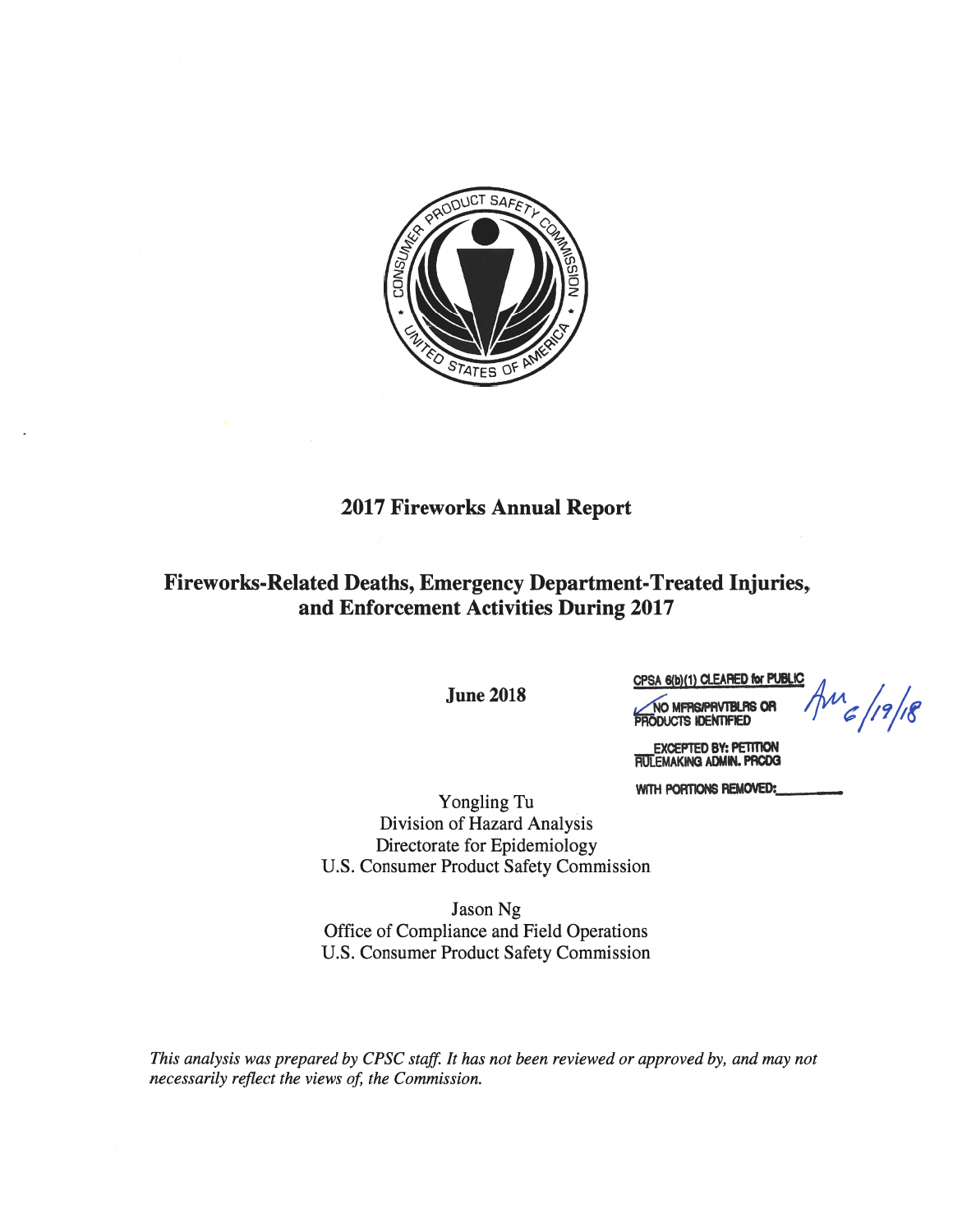### **Executive Summary**

This report provides the results of U.S. Consumer Product Safety Commission (CPSC) staff's analysis of data on nonoccupational, fireworks-related deaths and injuries during calendar year 2017. The report also includes a summary of CPSC staff's enforcement activities during fiscal year  $2017$ <sup>1</sup>

Staff obtained information on fireworks-related deaths from news clippings and other sources in the CPSC's Injury and Potential Injury Incident file (IPII) and the CPSC's Death Certificate File. Staff estimated fireworks-related injuries treated in hospital emergency departments from CPSC's National Electronic Injury Surveillance System (NEISS). CPSC staff conducted a special study of nonoccupational fireworksrelated injuries occurring between June 16, 2017 and July 16, 2017. The special study included collection and analysis of more detailed incident information, such as the type of injury, the fireworks involved, and the characteristics of the victim and the incident scenario. About 67 percent of the estimated annual fireworks-related, emergency department-treated injuries for 2017 occurred during that period.

Highlights of the report:

## *Deaths and Injuries*

 $\overline{a}$ 

- CPSC staff received reports of eight nonoccupational fireworks-related deaths during 2017. Of the eight fatalities in 2017, five were related to reloadable aerial devices; one was associated with manufacturing homemade devices; one involved a firecracker; and one was related to sparklers. Seven victims died from direct impacts of fireworks, and one victim died in a house fire caused by misusing a firecracker. Reporting of fireworks-related deaths for 2017 is not complete, and the number of deaths in 2017 should be considered a minimum.
- CPSC staff received an average of 7.25 reports of fireworks-related deaths per year between 2002 and 2017.
- Fireworks were involved in an estimated 12,900 injuries treated in U.S. hospital emergency departments during calendar year 2017 (95 percent confidence interval 9,700–16,100). The estimated rate of emergency department-treated injuries is 4.0 per 100,000 individuals in the United States.
- There is not a statistically significant trend in estimated emergency departmenttreated, fireworks-related injuries from 2002 to 2017.
- An estimated 8,700 fireworks-related injuries (or 67 percent of the total estimated fireworks-related injuries in 2017) were treated in U.S. hospital emergency

<sup>&</sup>lt;sup>1</sup> Fiscal year 2017 refers to the time period between October 1, 2016 and September 30, 2017.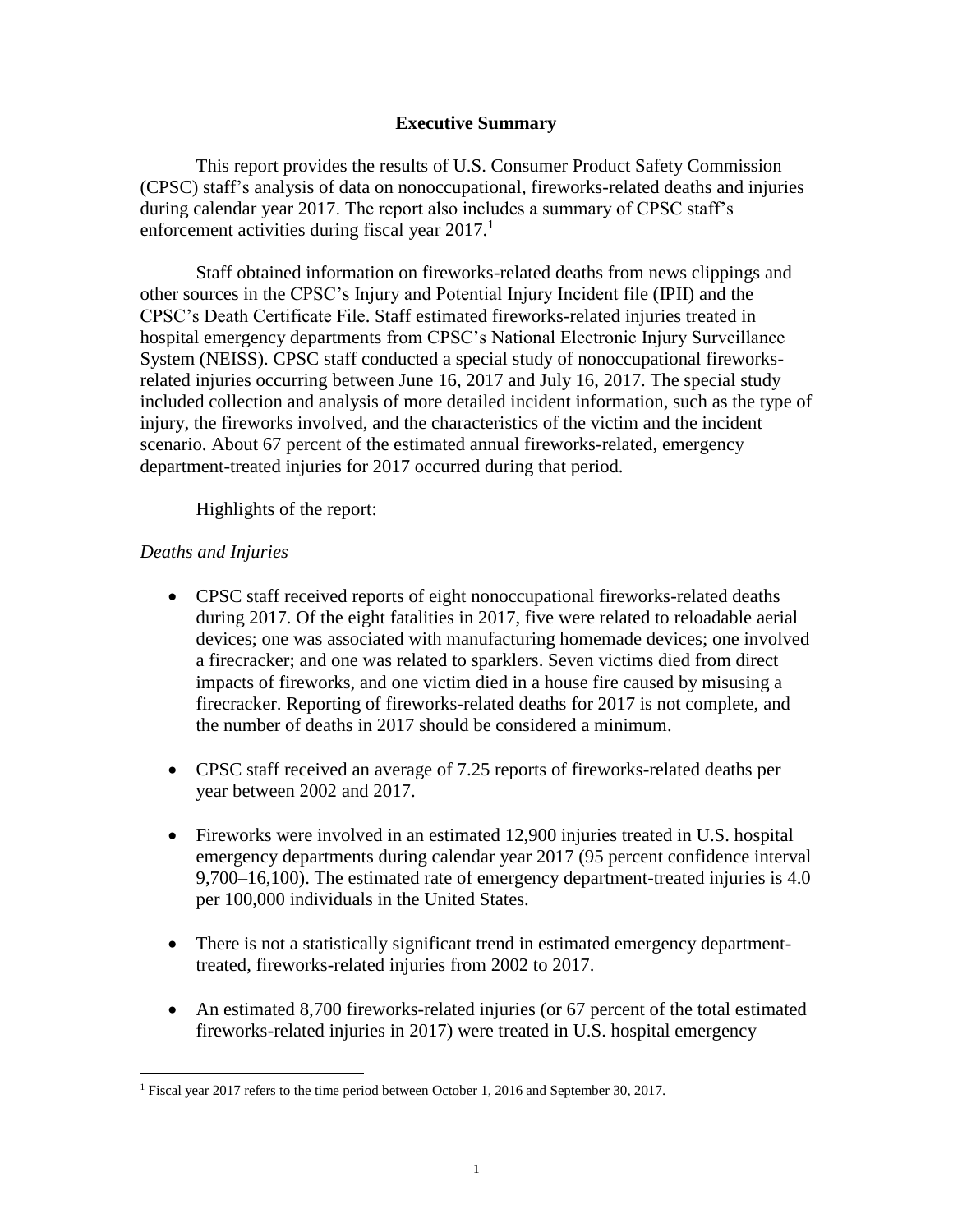departments during the 1-month special study period between June 16, 2017 and July 16, 2017 (95 percent confidence interval 6,100–11,200).

## *Results from the 2017 Special Study<sup>2</sup>*

- Of the fireworks-related injuries sustained, 70 percent were to males, and 30 percent were to females.
- Children younger than 15 years of age accounted for 36 percent of the estimated 2017 injuries. Fifty percent of the estimated emergency department-treated, fireworks-related injuries were to individuals younger than 20 years of age.
- Children 10 to 14 years of age had the highest estimated rate of emergency department-treated, fireworks-related injuries (5.9 injuries per 100,000 people). Young adults 20 to 24 years of age had the second highest estimated rate (5.8 injuries per 100,000 people).
- There were an estimated 1,200 emergency department-treated injuries associated with sparklers and 300 with bottle rockets.
- There were an estimated 800 emergency department-treated injuries associated with firecrackers. Of these, an estimated 51 percent were associated with small firecrackers, an estimated 18 percent with illegal firecrackers, and an estimated 31 percent with firecrackers for which there was no specific information.
- The parts of the body most often injured were hands and fingers (an estimated 31 percent); head, face, and ears (an estimated 22 percent); legs (an estimated 17 percent); eyes (an estimated 14 percent); and arms (an estimated 6 percent).
- Fifty-three percent of the emergency department-treated injuries were burns. Burns were the most common injury to hands, fingers and arms.
- Approximately 82 percent of the victims were treated at the hospital emergency department and then released. An estimated 14 percent of patients were treated and transferred to another hospital or admitted to the hospital.

CPSC staff conducted telephone follow-up investigations of fireworks-related injuries that were reported at NEISS hospital emergency departments during the 2017 special study period and that met certain criteria. Many of these cases were selected for follow-up interviews because they involved potentially serious injuries and/or hospital admissions. Cases were also selected to clarify information in the hospital record about the incident scenario or fireworks type. Thirty telephone interviews were completed and 29 of them were determined to be in scope.

 $\overline{a}$ 

<sup>2</sup> The percentages are calculated from the actual injury estimates.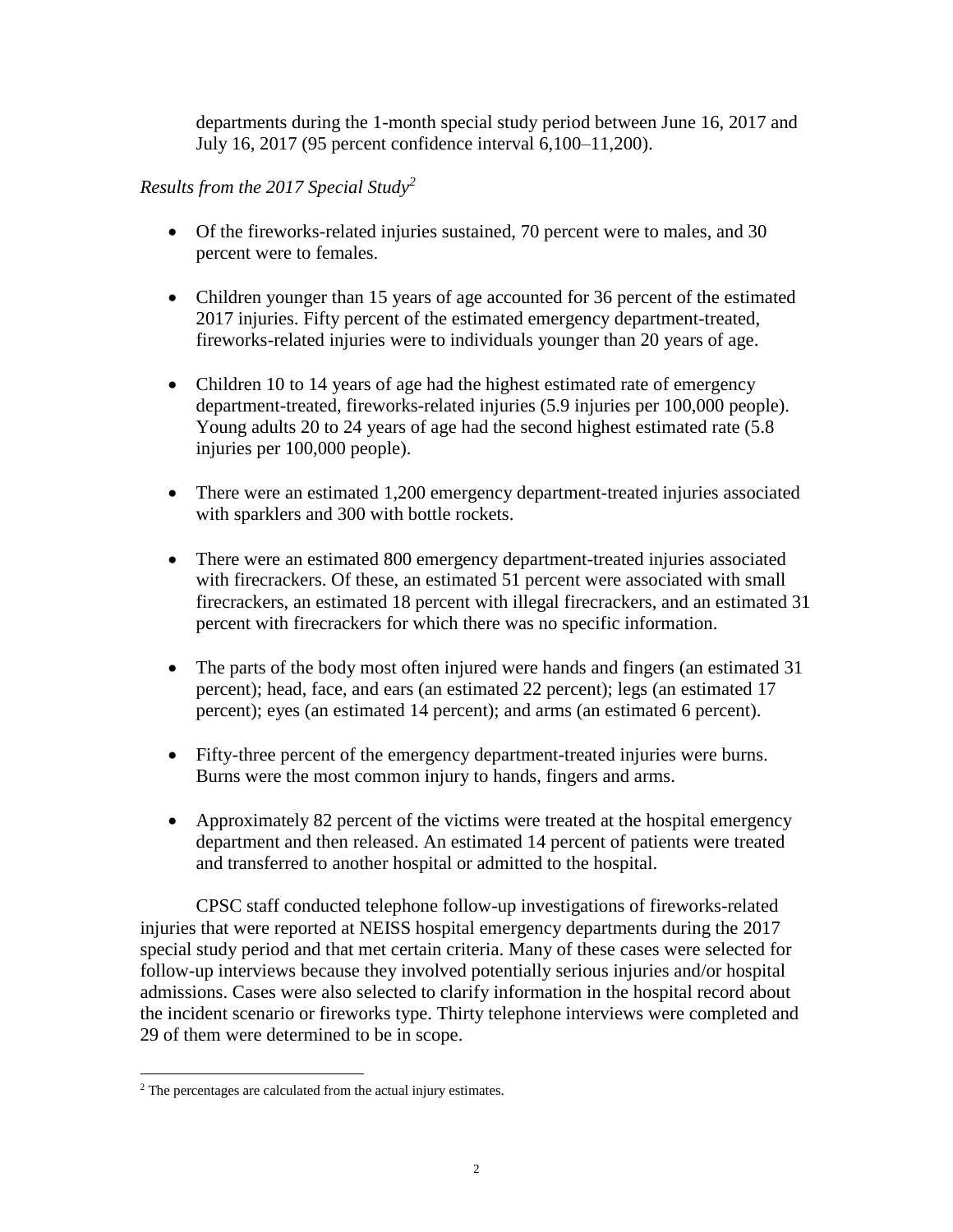A review of data from the 29 completed telephone follow-up investigations showed that most injuries were associated with misuse or malfunctions of fireworks. Misuse included: holding fireworks in hand; setting off fireworks improperly; throwing lit fireworks at someone; dismantling and manufacturing fireworks; igniting fireworks too close to someone; igniting used dud fireworks; and placing fireworks too close to a heat source. Typical malfunctions included: tip-over incidents; debris; errant flight paths; blowouts (*e.g.* exploded in the tube); and back fire (*e.g.* sparks exiting from the rear of the device). According to the injury investigation reports, most victims recovered from their injuries or were expected to recover completely. However, several victims reported that their injuries might be long term.

#### *Enforcement Activities*

During fiscal year 2017, CPSC's Office of Compliance and Field Operations continued to work closely with other federal agencies to conduct surveillance on imported fireworks and to enforce the provisions of the Federal Hazardous Substances Act (FHSA) and regulations under the FHSA.

The Compliance and Field Operations staff, in cooperation with U.S. Customs and Border Protection (CBP), continues to conduct surveillance on imported shipments of consumer fireworks. With assistance from CBP, CPSC staff selectively sampled and tested shipments of imported fireworks in fiscal year 2017, for compliance with the FHSA requirements. Approximately 31 percent of the selected and tested shipments were found to contain fireworks that were noncompliant. These violative fireworks devices had an estimated import value of \$124,000. The most frequent violations were due to overloaded report compositions and fuse burn time, comprising approximately 58 and 17 percent of all violations in fiscal year 2017, respectively. CPSC staff requested corrective action on these noncompliant fireworks; and in most cases, firms voluntarily destroyed the noncompliant fireworks.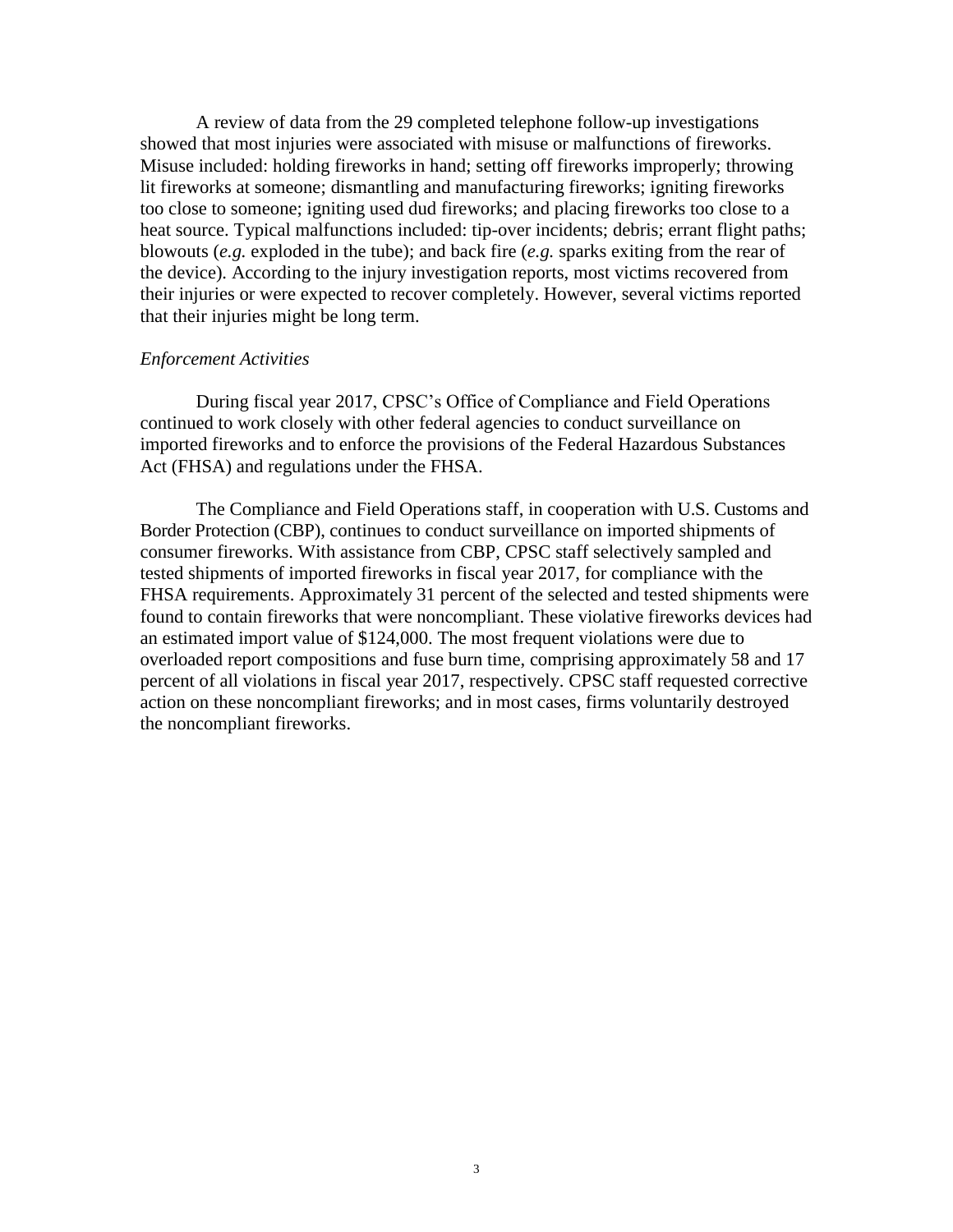#### **1. Introduction**

This report describes injuries and deaths during calendar year 2017, associated with fireworks devices, as well as kits and components used to manufacture illegal fireworks. Reports for earlier years in this series can be found at: [https://www.cpsc.gov/Research--Statistics/Fuel-Lighters-and-Fireworks1.](https://www.cpsc.gov/Research--Statistics/Fuel-Lighters-and-Fireworks1)

This report is organized into seven sections. Section 1 contains a description of the data and statistical methods used in this analysis. Section 2 summarizes the 2017 fireworks-related incidents that resulted in deaths. Section 3 provides an annual estimate of fireworks-related, emergency department-treated injuries in the United States for 2017, and the report compares that estimate with the estimated injuries for previous years. Section 4 analyzes emergency department-treated, fireworks-related injuries occurring during the month around July 4, 2017. Section 5 summarizes the telephone in-depth investigations of a subsample of the injuries during that period. Section 6 describes enforcement activities of CPSC's Office of Compliance and Field Operations during 2017. The report concludes with a summary of the findings in Section 7. Appendix A presents a table on the relationship between fireworks-related injuries and fireworks imports between 2002 and 2017. Appendix B contains more detail on the completed telephone investigations.

#### *Sources of Information*

Information on nonoccupational fireworks-related deaths occurring during 2017 was obtained from the CPSC's Injury and Potential Injury Incidents (IPII) file and the CPSC's Death Certificate File. Entries in IPII come from a variety of sources, such as newspaper articles, consumer complaints, lawyer referrals, medical examiners, and other government agencies. CPSC staff from the Office of Compliance and Field Operations conducted in-depth investigations of the deaths to determine the types of fireworks involved in the incidents and the circumstances that led to the fatal injuries.

Because the data in IPII are based on voluntary reports, and because it can take more than 2 years to receive all death certificates from the various states to complete the Death Certificate File, neither data source can be considered complete for the number of 2016 or 2017 fireworks-related deaths at the time this report was prepared. Consequently, the number of deaths should be considered a minimum. Staff updates the number of deaths for previous years when new reports are received. Total deaths for prior years may not coincide with the numbers in reports for earlier years because of these updates.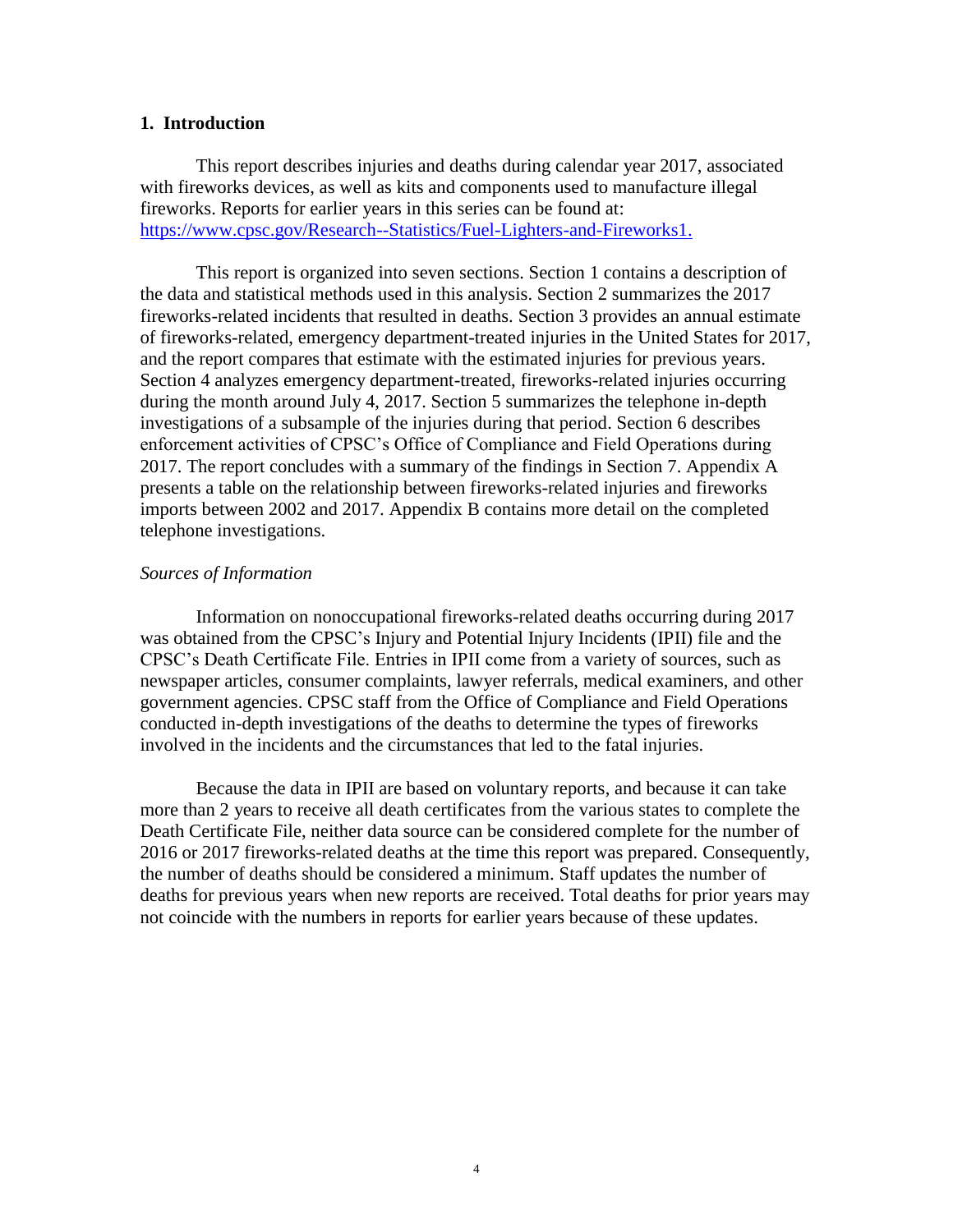The source of information on nonoccupational, emergency department-treated fireworks-related injuries is the CPSC's National Electronic Injury Surveillance System (NEISS). NEISS is a probability sample of U.S. hospitals with emergency departments.<sup>3</sup> Injury information is taken from the emergency department record. This information includes the victim's age and sex, the place where the injury occurred, the emergency department diagnosis, the body part injured, and the consumer product(s) associated with the injury. The information is supplemented by a 160-character narrative that often contains a brief description of how the injury occurred.

To supplement the information available in the NEISS record, every year, during the month around July 4, CPSC staff conducts a special study of fireworks-related injuries. Staff focuses its efforts on fireworks incidents during this period because in most years, about two-thirds to three-quarters of the annual injuries occur then. During this period, hospital emergency department staffs show patients pictures of different types of fireworks to help them identify the type of fireworks device associated with their injuries. The type of fireworks involved in the incident is written into the NEISS narrative. In 2017, the special study period lasted from June 16 to July 16.

After reading the incident case records, including the narrative description of the fireworks device and the incident scenario, CPSC staff may assign a case for telephone investigation. Cases are usually selected because they involve the most serious injuries and/or hospital admissions. Serious injuries include: eye injuries, finger and hand amputations, and head injuries. Cases also may be assigned to obtain more information about the incident than what is reported in the NEISS narrative. In most years, phone interviewers are able to collect information for one-third to one-half of the cases assigned. Information on the final status of the telephone interviews conducted during the 2017 special study is found in Section 5 and Appendix B of this report.

In the telephone investigations, information is requested directly from the victim (or the victim's parent, if the victim is a minor) about the type of fireworks involved, where the fireworks were obtained, how the injury occurred, and the medical treatment and prognosis. When the fireworks device reported in the telephone investigation is different from what is reported in the NEISS emergency department record, the device reported in the telephone investigation is used in the data for this report.

As a result of this investigative process, three different levels of information may be available about a fireworks-related injury case. For the cases that occur before or after the July 4 special study period, the NEISS record is almost always the only source of information. Many NEISS records collected outside the special study period do not specify the type of fireworks involved in the incident. During the special study period, more information is available for analysis because the NEISS record collected by the

 $\overline{a}$ 

 $3$  For a description of NEISS, including the revised sampling frame, see Schroeder and Ault (2001). Procedures used for variance and confidence interval calculations and adjustments for the sampling frame change that occurred in 1997 are found in Marker, Lo, Brick, and Davis (1999). SAS® statistical software for trend and confidence interval estimation is documented in Schroeder (2000). SAS<sup>®</sup> is a product of the SAS Institute, Inc., Cary, NC.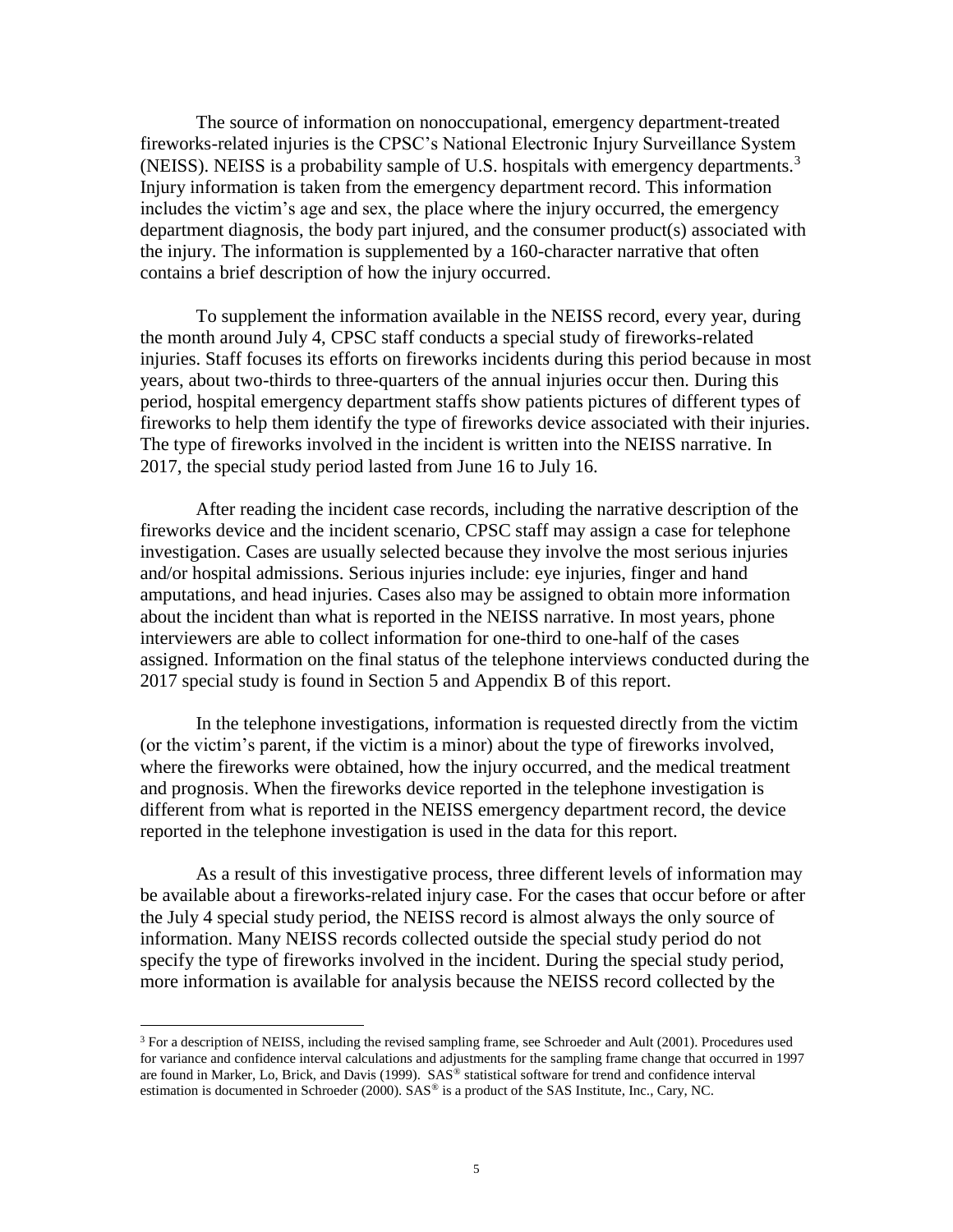emergency department usually contains the type of fireworks and additional details on the incident scenario. Finally, the most information is available for the subset of the special study cases where staff conducted telephone investigations. These different levels of information about injuries correspond to different analyses in the report, as follows:

- Estimated national number of fireworks-related, emergency department-treated injuries. This estimate is made using NEISS cases for the entire year, from records where fireworks were specified as one of the consumer products involved. For cases outside the special study period, as noted above, there is usually no information on the fireworks type, and limited information is available on the incident scenario. Consequently, there is not enough information to determine the role played by the fireworks in the incident. This means that the annual injury estimate may include a small number of cases in which the fireworks device was not lit or no attempt was made to light the device. Calculating the annual estimates without removing these cases makes the estimates comparable to previous years.<sup>4</sup>
- Detailed analyses of injury patterns. The tables in this report, which describe fireworks type, body part injured, diagnosis, age and sex of injured people, and other such information, are based on the special study period only. Fireworks-type information is taken from the telephone investigation or the NEISS comment field when there was no telephone investigation. When computing estimates for the special study period, staff does not include cases in which the fireworks device was not lit or no attempt was made to light the device.
- Information from telephone investigations. Individual case injury descriptions and medical prognosis information from the telephone investigations are listed in Appendix B. These listings also exclude cases in which the fireworks device was not lit or no attempt was made to light the device. These cases represent a sample of some of the most serious fireworks-related injuries and may not represent the typical emergency department-treated, fireworks-related injuries.

## *Statistical Methods*

Injuries reported by hospitals in the NEISS sample were weighted by the NEISS probability-based sampling weights to develop an estimate of total U.S. emergency department-treated, fireworks-related injuries for the year and for the special study month around July 4. Confidence intervals were estimated, and other statistics were calculated using computer programs that were written to take into account the sampling design.<sup>5</sup> Estimated injuries are rounded to the nearest 100 injuries. Estimates of fewer than 50 injuries are shown with an asterisk (\*). Percentages are calculated from the actual

 $\overline{a}$ 

<sup>&</sup>lt;sup>4</sup> The only exception to the practice of including all of the cases occurred in 2003, when nine cases representing an estimated 150 emergency department-treated injuries were excluded from the annual injury estimates. These cases resulted from a nightclub fire in West Warwick, RI, which also caused 100 deaths. For details see Greene and Joholske (2004).

<sup>5</sup> See Schroeder (2000).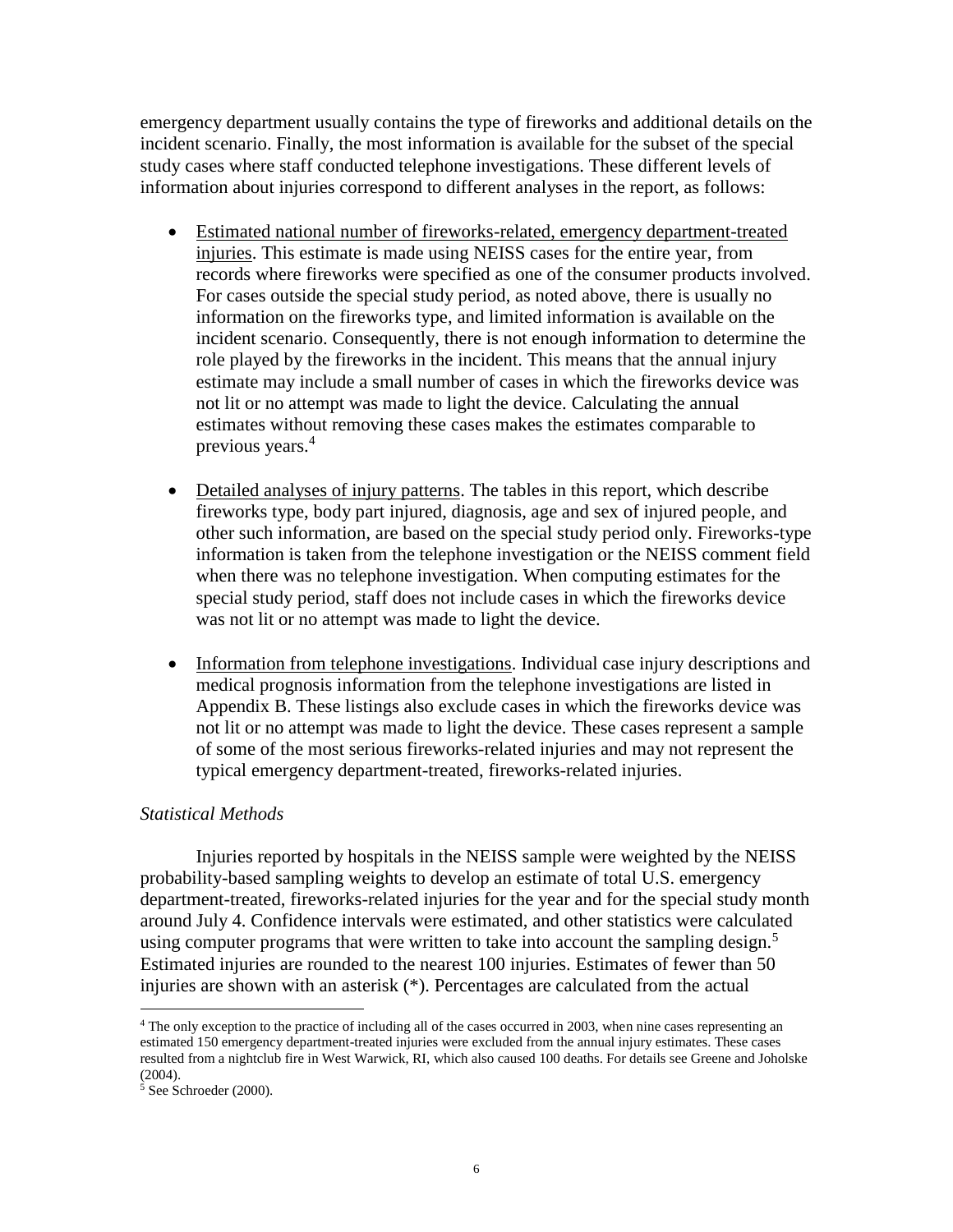estimates. Percentages may not add to subtotals or to the total in the tables or figures, due to rounding.

This report also contains a number of detailed tables about fireworks-related injuries during the special study period. National estimates in these tables were also made using the sampling weights. To avoid cluttering the tables, confidence intervals are not included. Because the estimates are based on subsets of the data, they have larger relative sampling errors (*i.e.*, larger coefficients of variation) than the annual injury estimate or the special study injury estimate. Therefore, interpretation and comparison of these estimates with each other or with estimates from prior years should be made with caution. For example, when comparing subsets of the data—such as between injuries associated with two different types of fireworks, or between two different age groups—it is difficult to determine how much of the difference between estimates is associated with sampling variability and how much is attributed to real differences in national injury totals.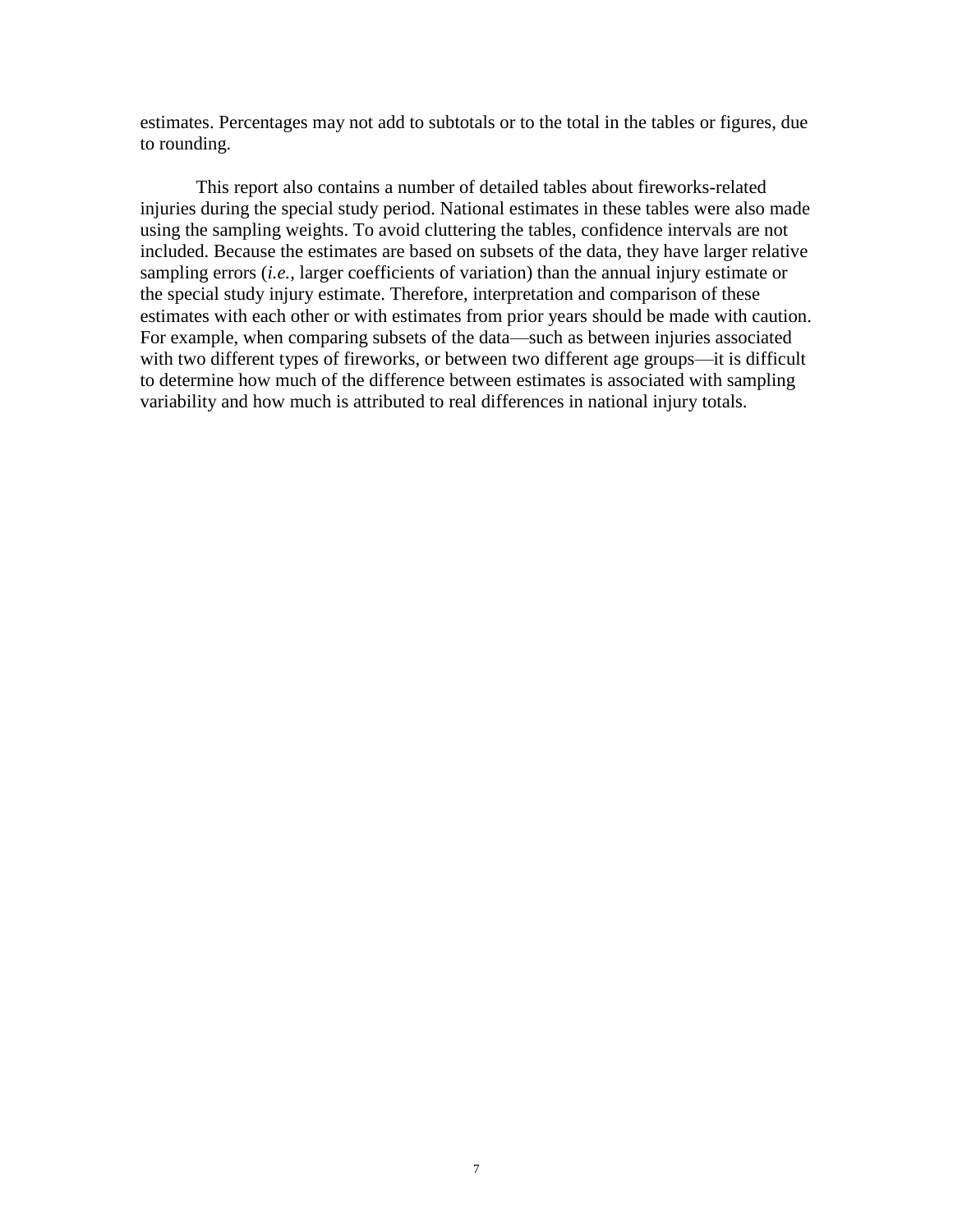### **2. Fireworks-Related Deaths for 2017**

CPSC has reports of eight nonoccupational, fireworks-related deaths that occurred during 2017. Reporting of fireworks-related deaths for 2017 is not complete, and the number of deaths in 2017 should be considered a minimum. Brief descriptions of the incidents, using wording taken from the incident reports, follow:

- A 52-year-old male lived in a mobile home with his sister in Florida. The mobile home had developed a rodent problem. According to the medical examiner's report, the victim's sister threw a lit firecracker at a rodent, and the firecracker caught the insulation of the mobile home on fire. The mobile home became engulfed in flames and the victim was unable to escape. The victim was found deceased near the back area of the residence. This incident occurred on April 30, 2017.
- On the New Year's Eve of 2016, a 38-year-old female from Hawaii was at a party to celebrate the New Year with her partner, friends and family members in a private property. It was reported that the victim, her partner and some people had been igniting fireworks on the public street in front of the property. It was believed that the victim was holding a metal mortar tube in her hands with a commercial 1.3G fireworks shell in it. The shell was possibly put into the tube by her partner. For an unknown reason, the fireworks shell exploded while inside the mortar tube, resulting in shrapnel from the tube becoming embedded into both the victim and her partner. The victim died of penetrating injury of the right axilla on the New Year's Day, and her partner was in serious condition and was transported to a hospital. According to the investigating officials, the witnesses were not cooperative with the authorities for the investigation. As a result, minimum information about the incident and the product were obtained.
- On July 4, 2017, a 42-year-old male from Illinois sustained a fatal head injury from a fireworks explosion incident. According to the police and fire department reports, the victim used a lighter to ignite the fuse of a large cylindrical mortar in a PVC tube that was 24-inch long and 4-inch in diameter. The mortar seemed to be a dud and did not launch. The victim approached the tube and looked down the pipe, and suddenly the mortar blew up into the victim's face. The victim died on the scene, and the cause of death was craniocerebral injuries from fireworks.
- An 11-year-old boy from Kansas died of penetrating injury of the left neck on July 21, 2017. According to the official reports, authorities received a 911 call from the victim of an apparent explosion. Multiple fire departments and EMS responded. According to the police, the victim was home alone and had been experimenting with fireworks and other explosive devices. The homemade device blew up and a piece of metal went into the victim's neck cutting his carotid artery. The victim was pronounced deceased at the scene. The death was determined to be accidental.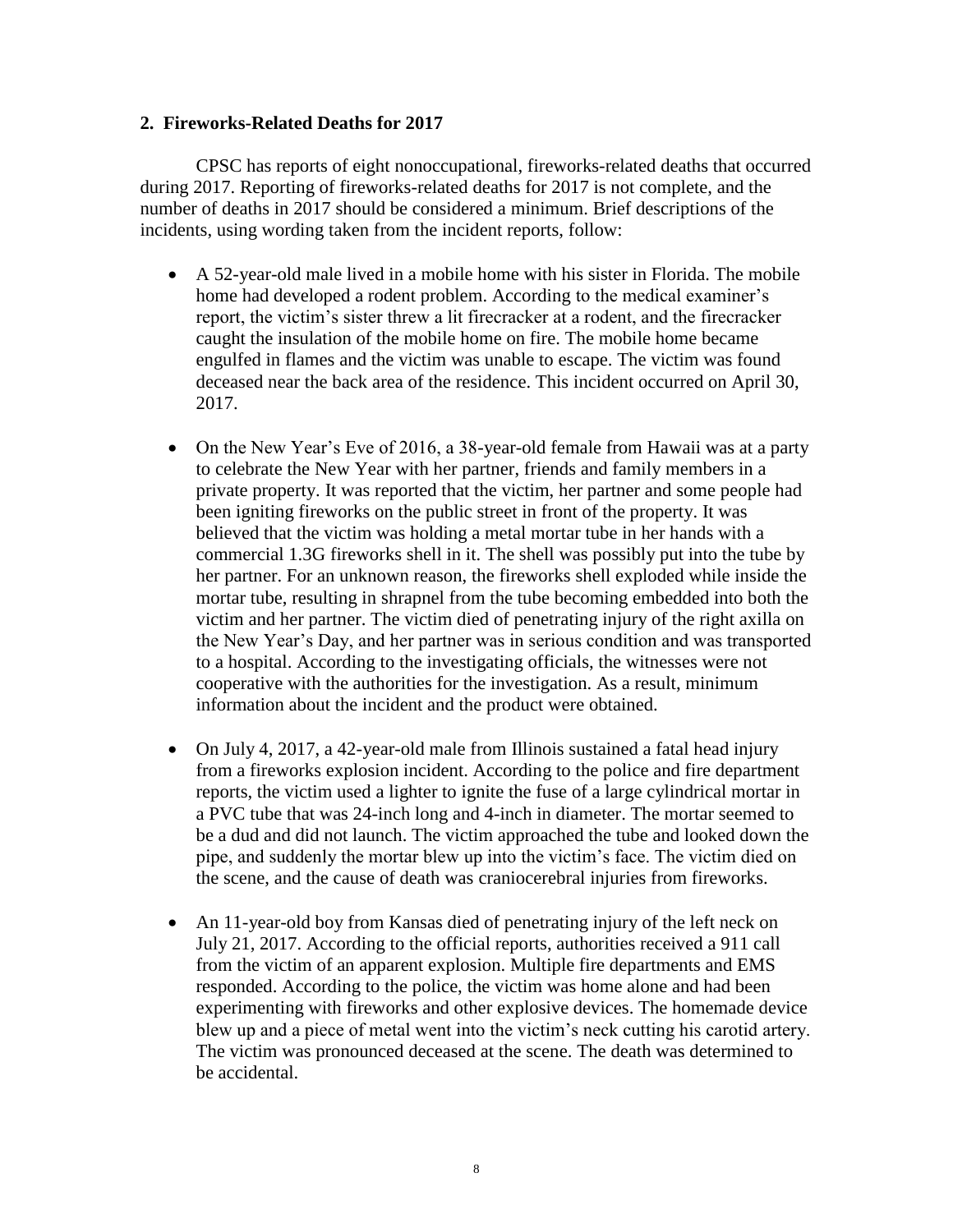- A 25-year-old male from Kentucky died of fireworks explosion on July 3, 2017. According to the police report, the victim was holding a consumer artillery tube in his hand when the device was loaded and ignited. The shell exploded in the tube while the victim was holding it. According to a witness who was standing next to the victim, the victim yelled and ran a few steps before collapsing. The victim was taken to a hospital and was pronounced dead. The cause of death was multiple blunt force injuries to the torso.
- A 57-year-old male from Maine died after a fireworks explosion on October 8, 2017. It was reported that the victim placed a firework into a PVC pipe and propped it up in a cinderblock outside his son's home. When the victim lit the firework, it exploded sending pieces flying. The victim was standing 15 feet away and several pieces of cement hit him. The victim was taken to a hospital where he died from his injuries. It was also reported that the fireworks involved were professional grade and the investigating authority did not know how the victim acquired them.
- A 28-year-old male from Missouri was injured by fireworks and died later in a hospital on July 4, 2017. According to the police, the victim was reported setting off fireworks in backyard. An unknown type of mortar shell struck the victim in his face and caused a massive trauma rendering him unconscious. The victim was transported to a hospital where he was pronounced deceased. The officials observed a lot of fireworks were close to where the victim was found. No one actually witnessed the incident. The police officials reported that no other details about the incident could be obtained.
- A 4-year-old girl from Wisconsin was killed in a fireworks incident in July 2017. According to EMS report, the victim and her father were in front of their home where the father was lighting fireworks on July 10, 2017. At some point, the father put numerous individual sparklers into a piece of metal tube and then secured the tube into a planting pot to make it stay upright. The victim's father did this several times without an issue. Just before 10:30pm, the victim's father packed sparklers into the tube again and ignited them. The victim was reportedly about 10 to 12 feet away from the fireworks. Once the sparklers were lit, the force of the sparklers blew apart the tube, creating shrapnel that struck the victim in the neck. The victim's father carried the victim into the home and a 911 call was made. The medical responders treated the victim without success. The coroner declared the victim deceased just after the midnight.

Including the eight deaths described above, CPSC staff has reports of 116 fireworks-related deaths between 2002 and 2017, for an average of 7.25 deaths per year.<sup>6</sup>

 $\overline{a}$ 

<sup>6</sup> See previous reports in this series (*e.g*., the report for 2016: Tu (2016)). In the most recent 3 years, the number of deaths included 13 deaths in 2014, 11 deaths in 2015, and four deaths in 2016.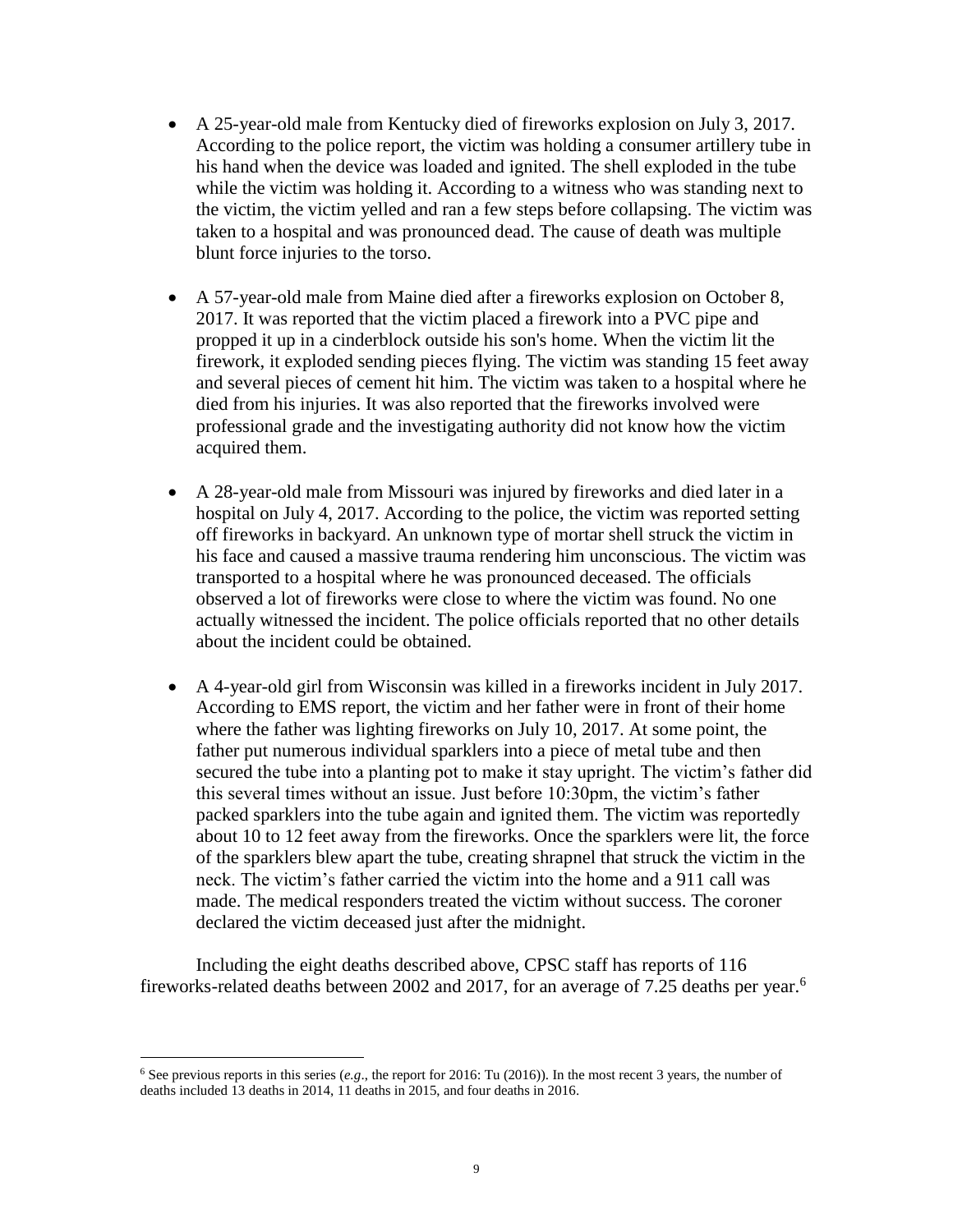#### **3. National Injury Estimates for 2017**

Table 1 and Figure 1 present the estimated number of nonoccupational, fireworksrelated injuries treated in U.S. hospital emergency departments between 2002 and 2017.

| Year | <b>Estimated Injuries</b> | Injuries per 100,000 People |
|------|---------------------------|-----------------------------|
| 2017 | 12,900                    | 4.0                         |
| 2016 | 11,100                    | 3.4                         |
| 2015 | 11,900                    | 3.7                         |
| 2014 | 10,500                    | 3.3                         |
| 2013 | 11,400                    | 3.6                         |
| 2012 | 8,700                     | 2.8                         |
| 2011 | 9,600                     | 3.1                         |
| 2010 | 8,600                     | 2.8                         |
| 2009 | 8,800                     | 2.9                         |
| 2008 | 7,000                     | 2.3                         |
| 2007 | 9,800                     | 3.3                         |
| 2006 | 9,200                     | 3.1                         |
| 2005 | 10,800                    | 3.7                         |
| 2004 | 9,600                     | 3.3                         |
| 2003 | 9,300                     | 3.2                         |
| 2002 | 8,800                     | 3.1                         |
|      |                           |                             |

Table 1 Estimated Fireworks-Related Injuries: 2002–2017

*Source*: NEISS, U.S. Consumer Product Safety Commission. The estimate for 2003 excludes an estimated 150 emergency department-treated injuries following the nightclub fire in West Warwick, RI. Population estimates for 2010 to 2017 are from Table 1. Annual Estimates of the Resident Population for the United States, Regions, States, and Puerto Rico: April 1, 2010 to July 1, 2017 (NST-EST2017-01), U.S. Census Bureau, Population Division. Release Date: December 2017. Population estimates for 2002 to 2009 are from Table 1. Annual Estimates of the Resident Population for the United States, Regions, States, and Puerto Rico: April 1, 2000 to July 1, 2009 (NST-EST2009-01). Population Division, U.S. Census Bureau.

In calendar year 2017, there were an estimated 12,900 fireworks-related, emergency department-treated injuries (95 percent confidence interval 9,700–16,100). There were an estimated 11,100 injuries in 2016. The difference between the injury estimates for 2017 and 2016 is not statistically significant.

Figure 1 shows that the highest estimated number of annual fireworks-related injuries was 12,900 in 2017, followed by 11,900 estimated injuries in 2015; 11,400 estimated injuries in 2013; 11,100 estimated injuries in 2016; 10,800 estimated injuries in 2005; and 10,500 estimated injuries in 2014. For the other years, the estimated number of injuries fluctuated between 7,000 and 9,800. In 2008, the estimated number of fireworksrelated injuries was 7,000, which was the lowest between 2002 and 2017. There is not a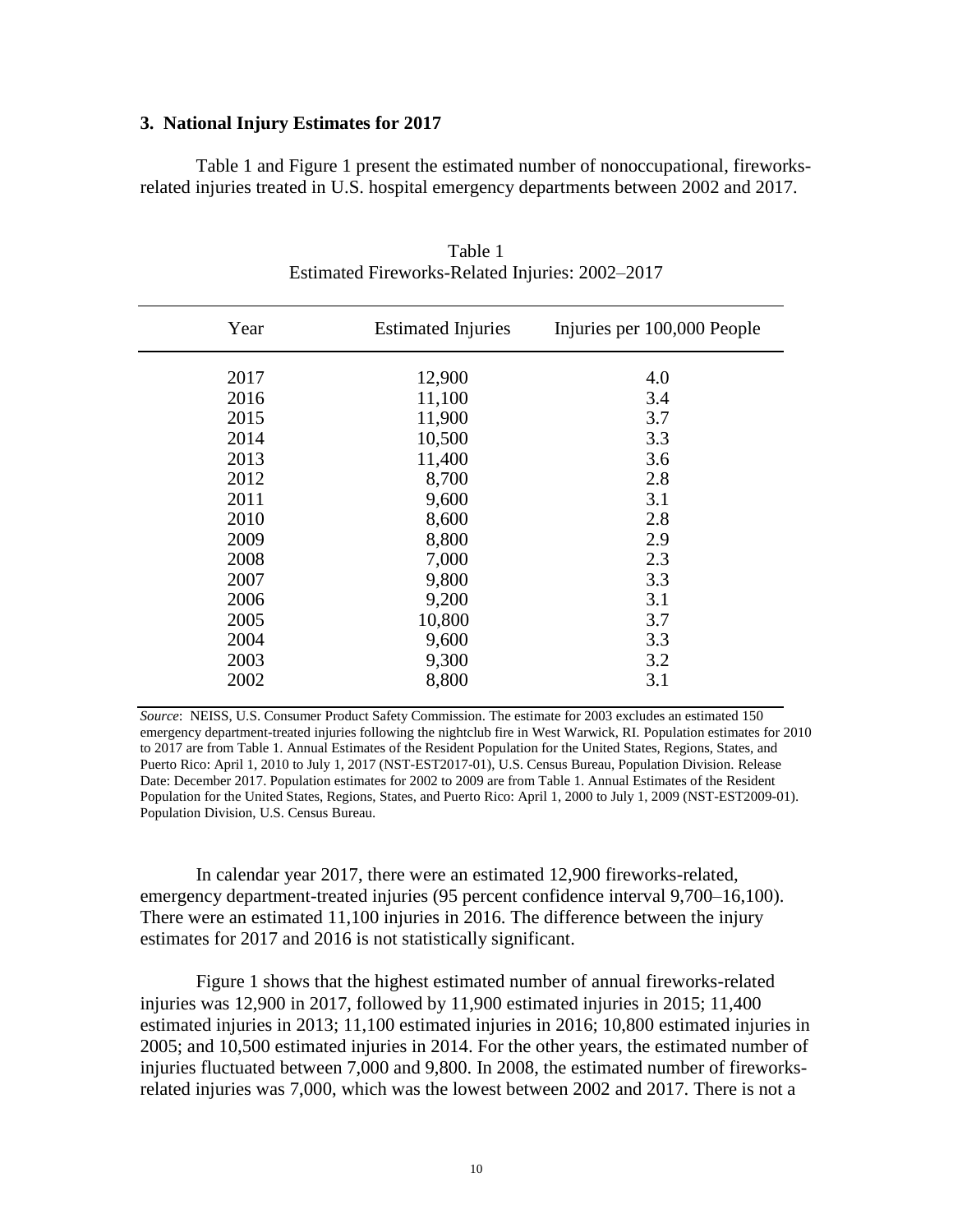statistically significant trend detected in the fireworks-related injury estimates from 2002 to 2017. $^7$ 





*Source:* NEISS, U.S. Consumer Product Safety Commission.

 $\overline{a}$ 

Appendix A contains a table showing estimated fireworks-related injuries and fireworks imports between 2002 and 2017.

 $7$  For details on the method to test a trend that incorporates the sampling design, see Schroeder (2000) and Marker et al. (1999).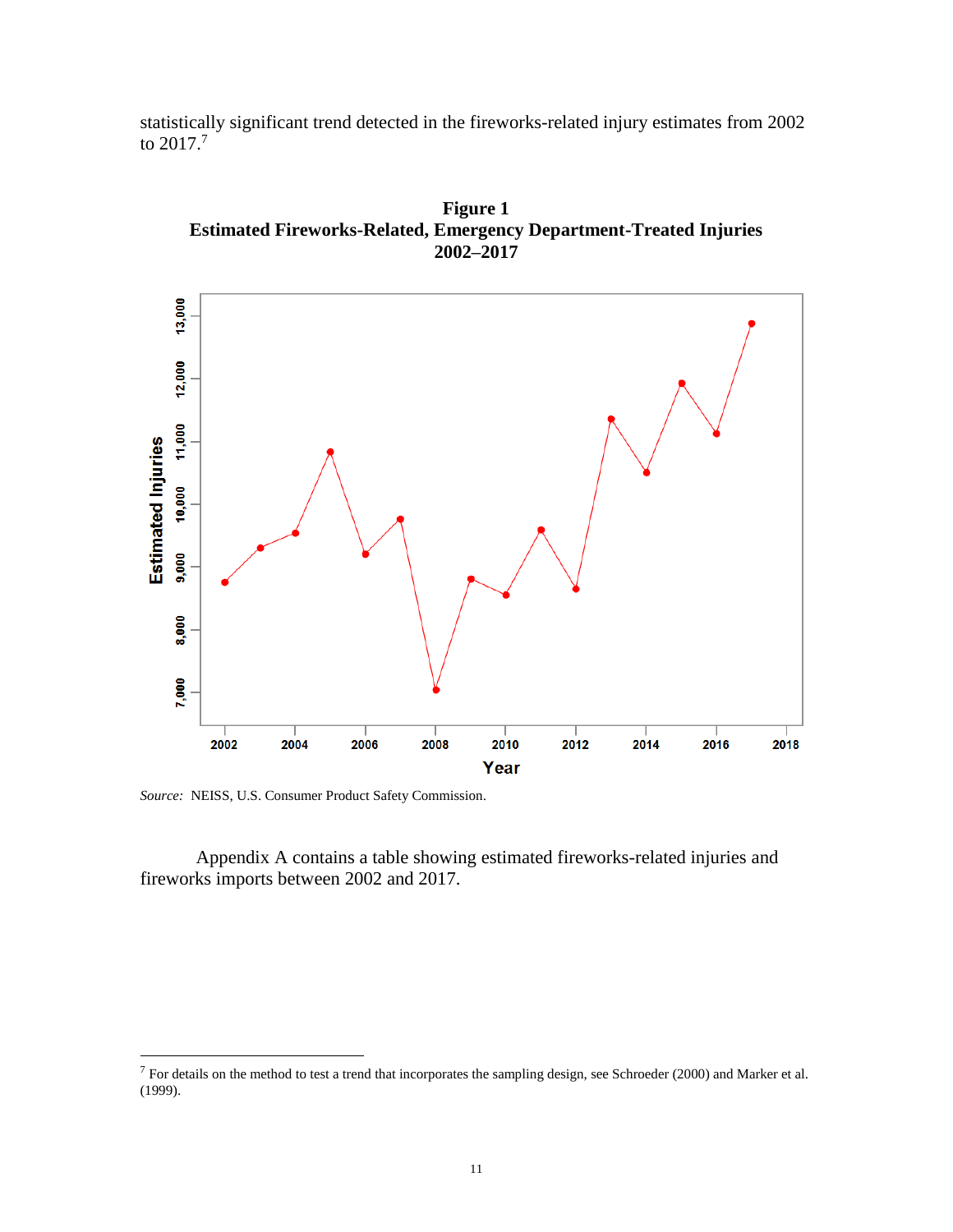#### **4. Injury Estimates for the 2017 Special Study: Detailed Analysis of Injury Patterns**

The injury analysis in this section presents the results of the 2017 special study of fireworks-related injuries treated in hospital emergency departments between June 16, 2017 and July 16, 2017. During this period, there were an estimated 8,700 fireworksrelated injuries (95 percent confidence interval 6,100–11,200), accounting for 67 percent of the total estimated fireworks-related injuries for the year, which is not statistically different from the estimated 7,600 fireworks-related injuries in the 2016 special study period.

The remainder of this section provides the estimated fireworks-related injuries from this period, broken down by fireworks device type, victims' demographics, injury diagnosis, and body parts injured.

#### *Fireworks Device Types and Estimated Injuries*

Table 2 shows the estimated number and percent of emergency departmenttreated injuries by type of fireworks device during the special study period of June 16, 2017 to July 16, 2017.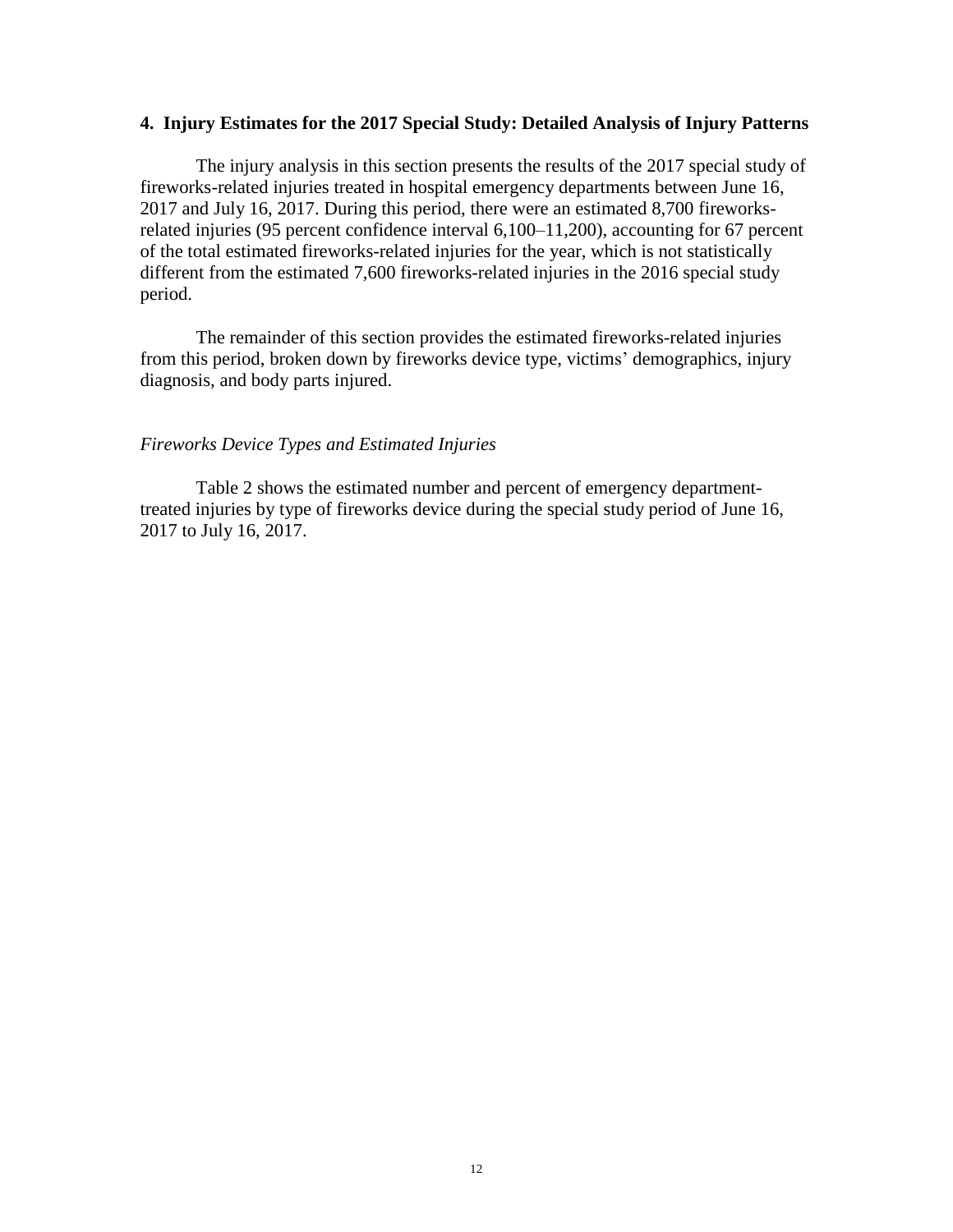| Table 2                                     |
|---------------------------------------------|
| <b>Estimated Fireworks-Related Injuries</b> |
| By Type of Fireworks Device                 |
| June 16–July 16, 2017                       |

| <b>Fireworks Device Type</b> | <b>Estimated Injuries</b> | Percent        |
|------------------------------|---------------------------|----------------|
| Total                        | 8,700                     | 100            |
| <b>All Firecrackers</b>      | 800                       | 10             |
| Small                        | 400                       | 5              |
| Illegal                      | 200                       | $\overline{c}$ |
| Unspecified                  | 300                       | $\overline{3}$ |
| <b>All Rockets</b>           | 600                       | $\overline{7}$ |
| <b>Bottle Rockets</b>        | 300                       | 3              |
| <b>Other Rockets</b>         | 300                       | $\overline{4}$ |
| <b>All Other Devices</b>     | 3,500                     | 41             |
| <b>Sparklers</b>             | 1,200                     | 14             |
| Fountains                    | 200                       | $\overline{2}$ |
| <b>Novelties</b>             | 700                       | $\frac{8}{2}$  |
| Multiple Tube                | 200                       |                |
| Reloadable Shells            | 1,000                     | 12             |
| <b>Roman Candles</b>         | 400                       | 4              |
| Homemade/Altered             | 200                       | 3              |
| <b>Public Display</b>        | $\ast$                    | $\ast$         |
| Unspecified                  | 3,400                     | 39             |

*Source:* NEISS, U.S. Consumer Product Safety Commission. Based on 224 NEISS emergency department-reported injuries between June 16, 2017 and July 16, 2017, and supplemented by 29 completed In-Depth Investigations (IDIs). Fireworks types are obtained from the IDI, when available; otherwise, fireworks types are identified from information in victims' reports to emergency department staff that were contained in the NEISS narrative. Illegal firecrackers include M-80s, M-1000s, Quarter Sticks, and other firecrackers that are banned under the Federal Hazardous Substances Act (FHSA) (16 C.F.R. § 1500.17)**.** Fireworks that may be illegal under state and local regulations are not listed as illegal, unless they violate the FHSA. Subtotal estimates are presented below the estimates for firework type. Estimates are rounded to the nearest 100 injuries. Estimates may not sum to subtotal or total due to rounding. Percentages are calculated from the actual estimates, and they may not add to subtotals or the total due to rounding.

As shown in Table 2, sparklers were involved in 1,200 estimated emergency department-treated injuries, which represents 14 percent of the total fireworks-related injuries during the 2017 special study period. Reloadable shells were associated with 1,000 estimated injuries, 12 percent of the total fireworks-related injuries. Firecrackers accounted for an estimated 800 injuries, 10 percent of the total fireworks-related injuries during the special study period. Small firecrackers were involved in 400 injuries. The estimate for illegal firecracker-related injuries was 200. However, some of the estimated 300 unspecified firecracker-related injuries, and some of the estimated 3,400 unspecified fireworks-related injuries also may have involved illegal firecrackers. Novelty devices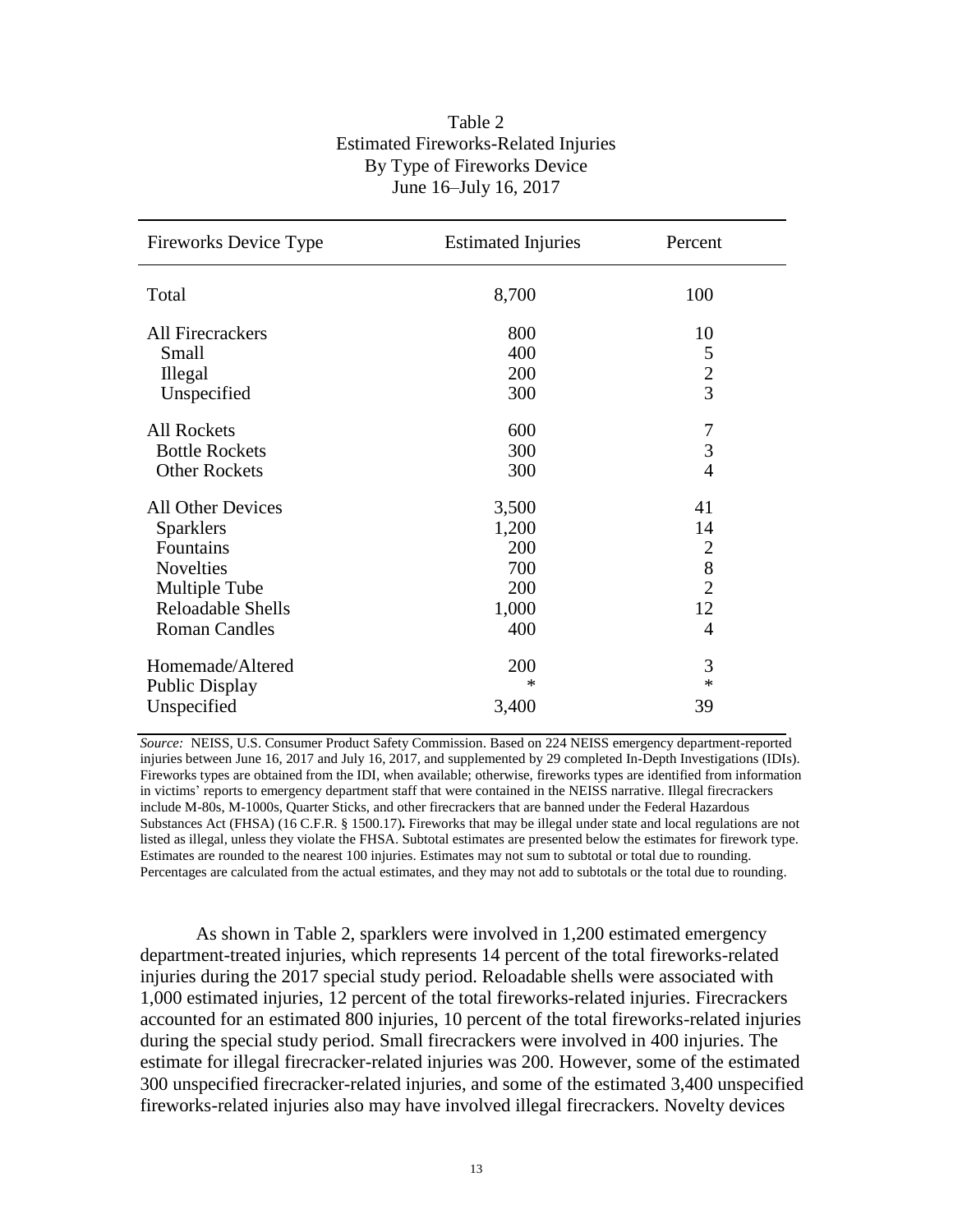were related to 700 estimated injuries, 8 percent of the total estimated injuries. Rockets were associated with 600 estimated injuries, 7 percent of the total estimated injuries, of which 300 injuries were involved in bottle rockets. Roman candles accounted for 400 estimated injuries, 4 percent of the total. Homemade/altered devices were involved in 200 estimated injuries, 3 percent of the total. Multiple tube devices and fountains each were associated with 200 estimated injuries, 2 percent of the total estimated injuries. Public display of fireworks were related to less than 1 percent of the total estimated injuries during the 2016 special study period. Although public display fireworks are not associated with a large number of injuries, the larger load in these devices makes them involved disproportionately in serious injuries.

### *Gender and Age of Injured Persons*

Some 6,100 of the estimated fireworks-related injuries were to males, representing 70 percent of the total injuries. Males experienced an estimated 3.8 fireworks-related, emergency department-treated injuries per 100,000 individuals during the special study period. Females, with an estimated 2,600 emergency department-treated injuries, had 1.6 injuries per 100,000 people. Figure 2 shows the distribution of estimated fireworks-related injuries by gender.



*Source:* NEISS, U.S. Consumer Product Safety Commission.

Children and young adults under age 20 constituted 50 percent of the fireworksrelated injuries. Children under 5 years of age experienced an estimated 900 injuries (11 percent of all fireworks-related injuries during the special study period), as shown in Figure 3 and Table 3. Children in the 5- to 14-year-old age group experienced an estimated 2,200 injuries (25 percent of all fireworks-related injuries). Breaking down that age group further, children 5 to 9 years of age had an estimated 1,000 injuries and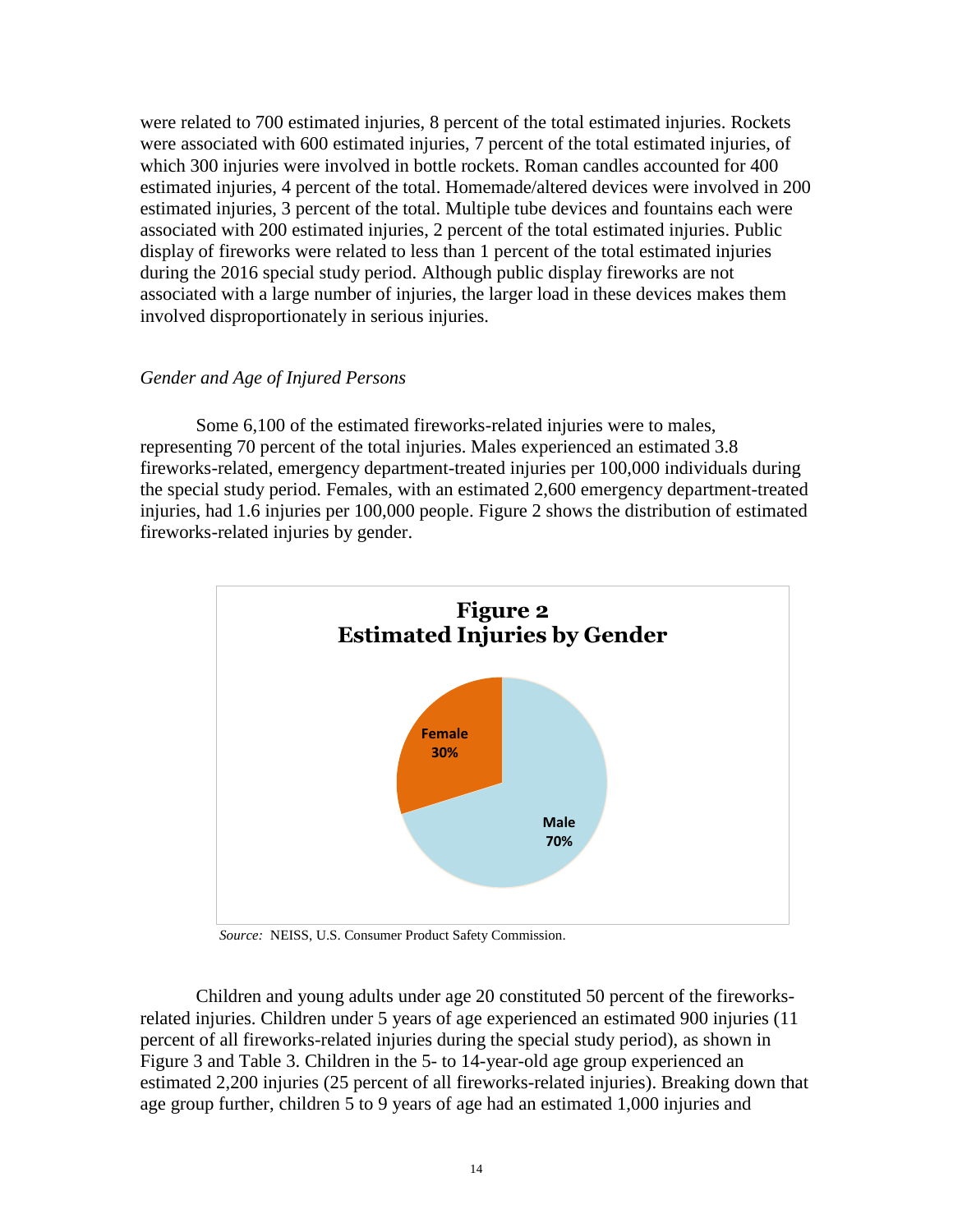children 10 to 14 years of age accounted for 1,200 injuries. In the aggregate, children under 15 years of age accounted for 36 percent of the estimated fireworks-related injuries. <sup>8</sup>



 *Source:* NEISS, U.S. Consumer Product Safety Commission.

The detailed breakdown by age and gender is shown in Table 3. The concentration of injuries among males and people under 25 has been typical of fireworksrelated injuries for many years.

 $\overline{a}$ 

<sup>&</sup>lt;sup>8</sup> The percentages are calculated from actual injury estimates, and age subcategory percentages may not sum to the category percentage due to rounding.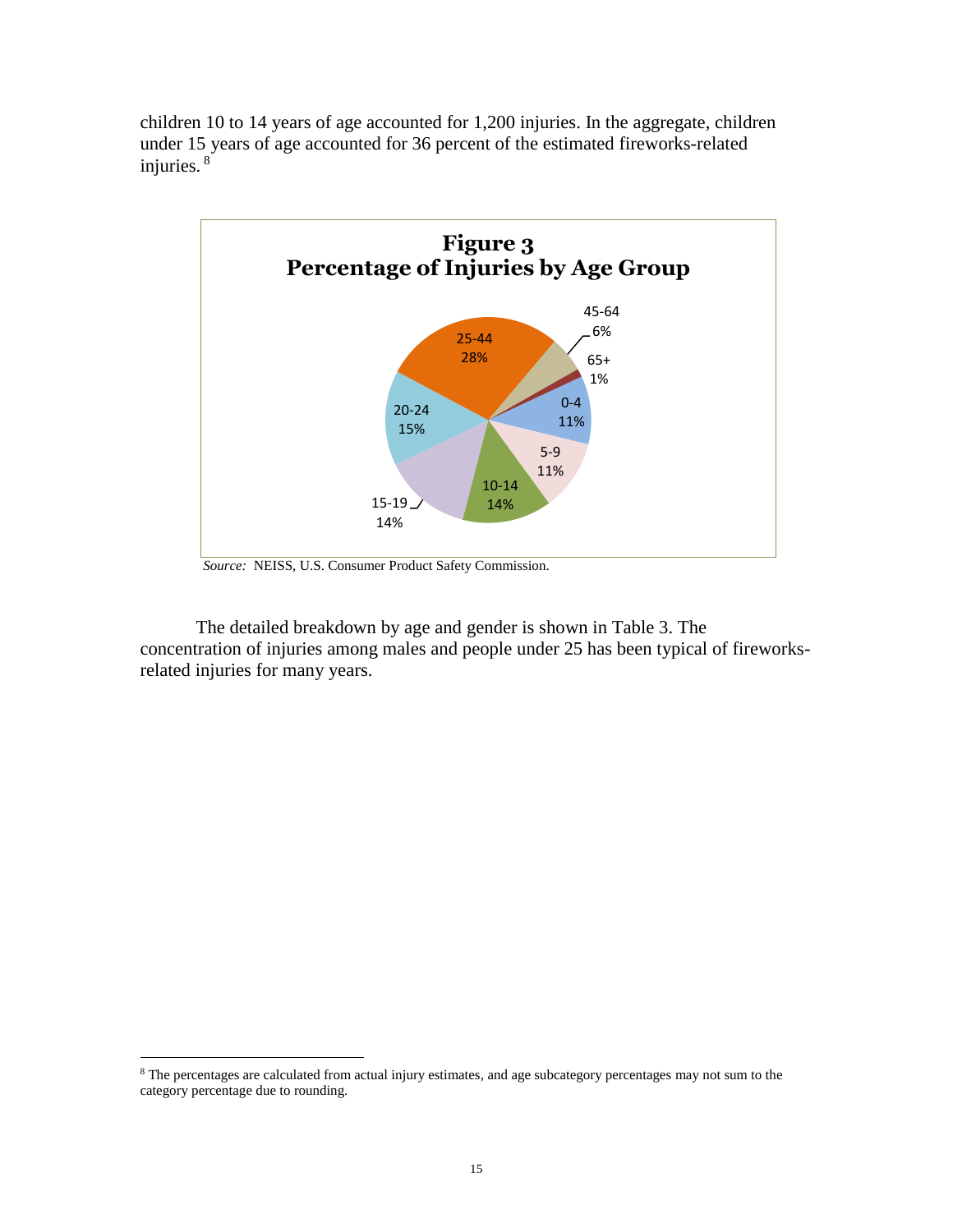| Age Group                           | Total                   | Per 100,000<br>People | Male                  | Female            |
|-------------------------------------|-------------------------|-----------------------|-----------------------|-------------------|
| Total                               | 8,700                   | 2.7                   | 6,100                 | 2,600             |
| $0 - 4$                             | 900                     | 4.7                   | 500                   | 400               |
| $5 - 14$<br>$5 - 9$<br>$10 - 14$    | 2,200<br>1,000<br>1,200 | 5.3<br>4.7<br>5.9     | 1,600<br>700<br>900   | 600<br>300<br>300 |
| $15 - 24$<br>$15 - 19$<br>$20 - 24$ | 2,500<br>1,200<br>1,300 | 5.7<br>5.7<br>5.8     | 2,000<br>1,100<br>900 | 500<br>100<br>400 |
| $25 - 44$                           | 2,500                   | 2.9                   | 1,500                 | 1,000             |
| $45 - 64$                           | 500                     | 0.6                   | 300                   | 200               |
| $65+$                               | 100                     | 0.2                   | 100                   | $\ast$            |

## Table 3 Estimated Fireworks-Related Injuries By Age and Gender June 16–July 16, 2017

*Sources*: NEISS, U.S. Consumer Product Safety Commission. NC-EST2016-AGESEX-RES: Annual Estimates of the Resident Population by Single Year of Age and Sex for the United States: April 1, 2010 to July 1, 2016. File: 7/1/2016 National Population Estimates. Source: U.S. Census Bureau, Population Division. Release Date: April 2017. The oldest victim was 77 years of age. Estimates are rounded to the nearest 100 injuries. Age subcategory estimates may not sum to the category total due to rounding.

When considering per capita injury rates, children and young adults had higher estimated rates of injury than the other age groups during the 2017 special study period. Children 10 to 14 years of age had the highest estimated per capita injury rate at 5.9 per 100,000 population. This was followed by 5.8 injuries per 100,000 people from young adults 20 to 24 years of age, and 5.7 injuries per 100,000 people from older teens 15 to 19 years of age.

## *Age and Gender of the Injured Persons by Type of Fireworks Device*

Table 4 shows the ages of those injured by the type of fireworks device associated with the injury. For children under 5 years of age, sparklers accounted for nearly half of the total estimated injuries for that specific age group*.* 9 

 $\overline{a}$ 

<sup>&</sup>lt;sup>9</sup> The percentages are calculated from the actual injury estimates.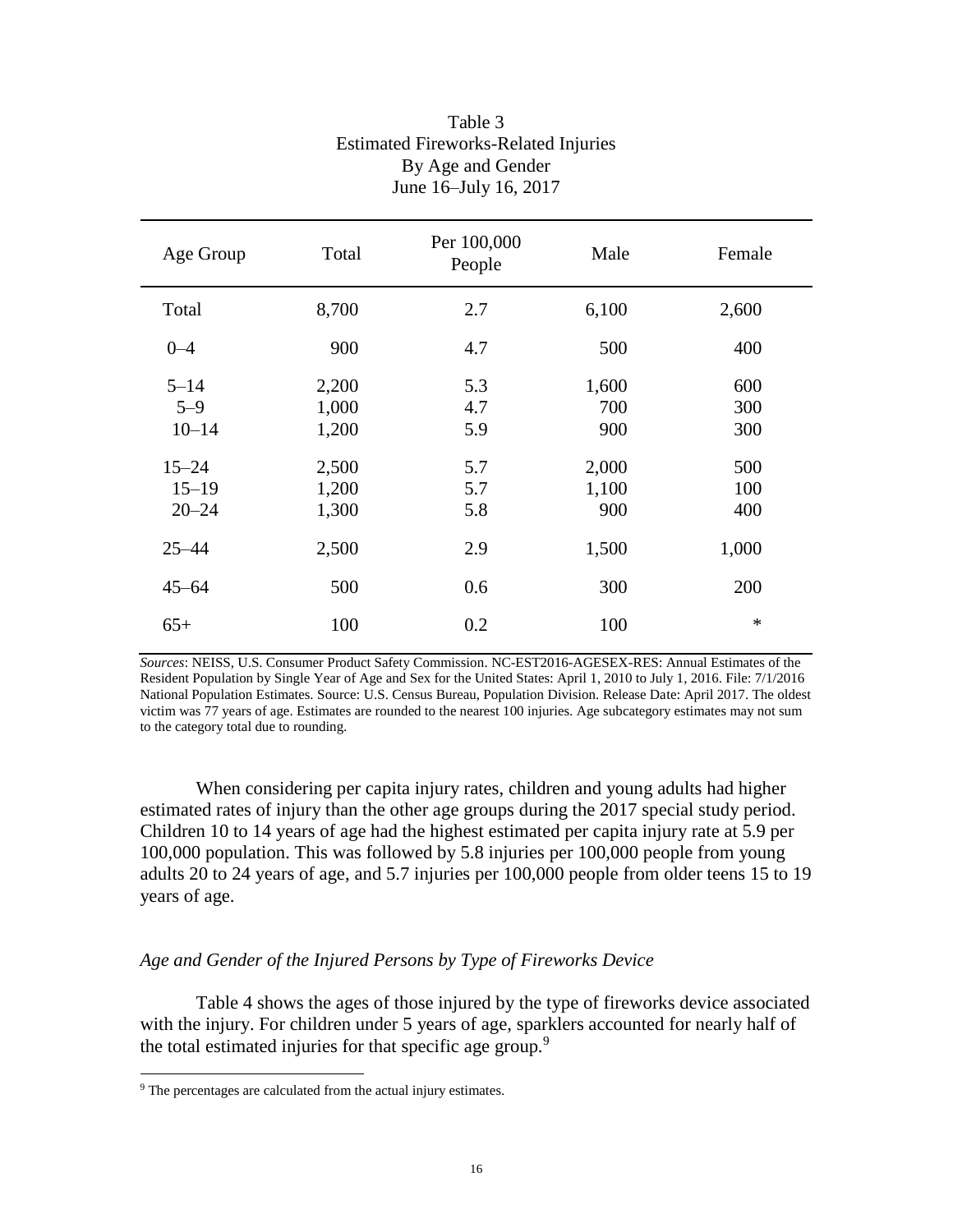No clear relationship between age and fireworks type is suggested by the data in Table 4. It is worth noting that the number of estimated injuries does not completely represent the usage pattern because victims are often injured by fireworks used by other people. This is especially true for rockets and aerial shells (*e.g*., fountains, multiple tube, and reloadable devices), which can injure people located some distance away from where the fireworks are launched.

|                         |        |         | Age Group |           |           |           |        |
|-------------------------|--------|---------|-----------|-----------|-----------|-----------|--------|
| Fireworks Type          | Total  | $0 - 4$ | $5 - 14$  | $15 - 24$ | $25 - 44$ | $45 - 64$ | $65+$  |
| Total                   | 8,700  | 900     | 2,200     | 2,500     | 2,500     | 500       | 100    |
|                         |        |         |           |           |           |           |        |
| <b>All Firecrackers</b> | 800    | $\ast$  | 400       | 200       | 100       | 100       | $\ast$ |
| Small                   | 400    | ∗       | 400       | $\ast$    | $\ast$    | $\ast$    | $\ast$ |
| <b>Illegal</b>          | 200    | $\ast$  | $\ast$    | 100       | ∗         | 100       | ∗      |
| Unspecified             | 300    | ∗       | $\ast$    | 100       | 100       | $\ast$    | *      |
| <b>All Rockets</b>      | 600    | 100     | 200       | 200       | ∗         | 100       | ∗      |
| <b>Bottle Rockets</b>   | 300    | $\ast$  | 100       | 200       | *         | $\ast$    | ∗      |
| <b>Other Rockets</b>    | 300    | 100     | 200       | *         | ∗         | 100       | $\ast$ |
| <b>Other Devices</b>    | 3,500  | 500     | 800       | 1,000     | 1,000     | 100       | 100    |
| Sparklers               | 1,200  | 400     | 200       | 200       | 400       | $\ast$    | $\ast$ |
| Fountains               | 200    | 100     | 100       | *         | ∗         | ∗         | *      |
| <b>Novelties</b>        | 700    | ∗       | 400       | 300       | 100       | $\ast$    | ∗      |
| Multiple Tube           | 200    | ∗       | $\ast$    | 100       | 100       | $\ast$    | $\ast$ |
| Reloadable              | 1,000  | ∗       | 100       | 400       | 300       | ∗         | 100    |
| <b>Roman Candles</b>    | 400    | ∗       | 100       | 100       | 100       | 100       | ∗      |
| Homemade/Altered        | 200    | ∗       | 100       | *         | 100       | 100       | *      |
| <b>Public Display</b>   | $\ast$ | $\ast$  | $\ast$    | $\ast$    | *         | $\ast$    | $\ast$ |
| Unspecified             | 3,400  | 300     | 600       | 1,100     | 1,300     | 100       | $\ast$ |

## Table 4 Estimated Fireworks-Related Injuries By Device Type and Age Group June 16–July 16, 2017

*Source*: NEISS, U.S. Consumer Product Safety Commission. Estimates are rounded to the nearest 100 injuries. Estimates of fewer than 50 injuries are denoted with an asterisk (\*). Estimated injuries may not sum to subtotals or totals due to rounding.

As shown previously in Figure 2, males accounted for 70 percent of the estimated fireworks-related injuries, and females comprised 30 percent. Males accounted for a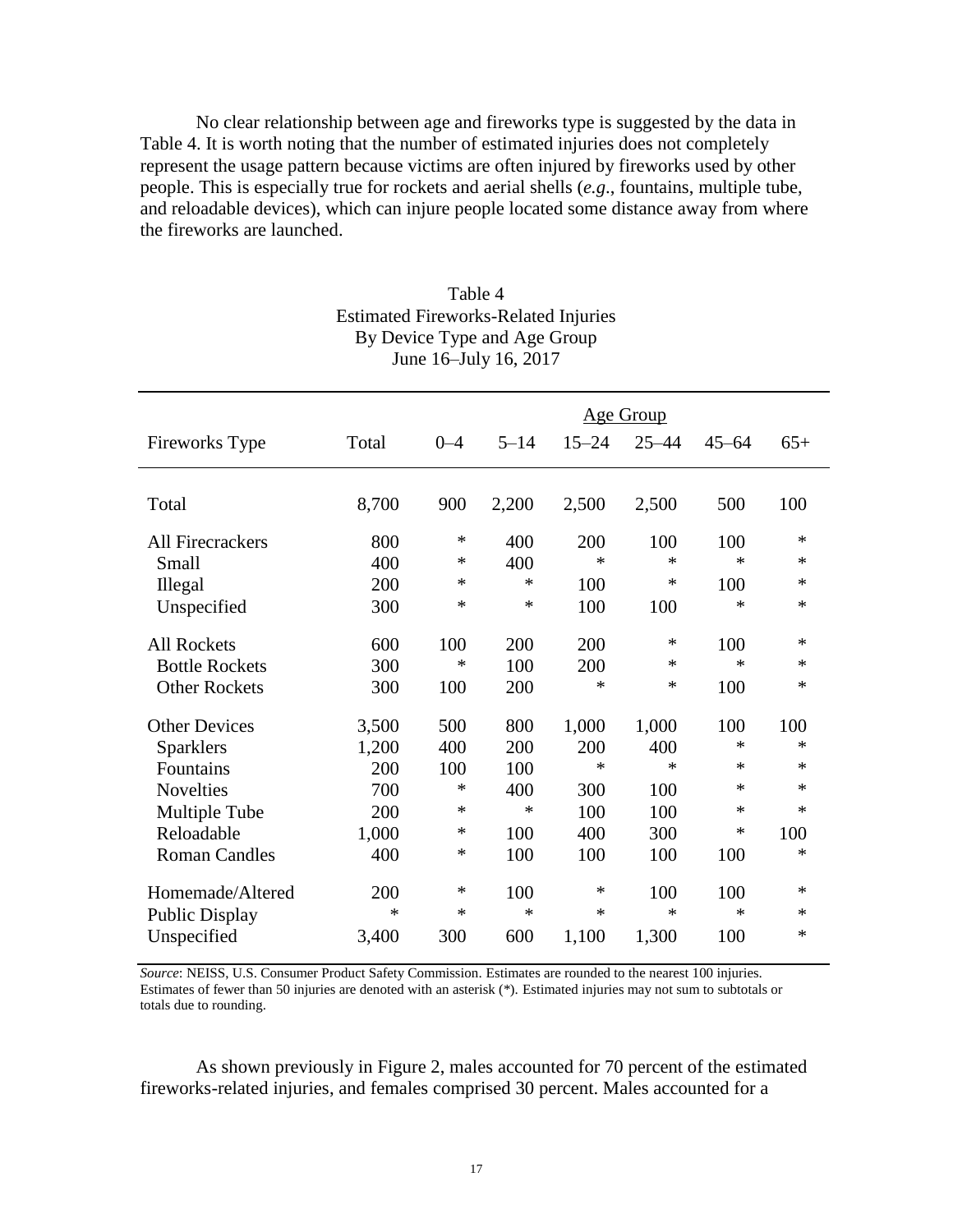majority of the estimated injuries from firecrackers; bottle rockets; other rockets; sparklers; reloadable devices; Roman candles; as well as unspecified devices. In addition, males were associated with all the estimated injuries from fountains and homemade/altered devices. Females accounted for all the estimated injuries from public display of fireworks.

### *Body Region Injured and Injury Diagnosis*

Figure 4 presents the distribution of estimated emergency department-treated injuries by the specific parts of the body to which the injury occurred. Hands and fingers, with an estimated 2,700 injuries, accounted for 31 percent of the total injuries. These were followed by an estimated 1,900 injuries to the head/face/ear region (22 percent); 1,500 leg injuries (17 percent); 1,200 eye injuries (14 percent); 900 injuries to trunk/other category (10 percent); and 500 arm injuries (6 percent).



*Source*: NEISS, U.S. Consumer Product Safety Commission.

 $\overline{a}$ 

Figure 5 shows the diagnoses of the estimated injuries associated with fireworks devices. Burns, with 4,600 estimated injuries (53 percent), were the most frequent injury diagnosis. Contusions and lacerations were associated with 2,200 estimated injuries (26 percent), and fractures and sprains were associated with 200 estimated injuries (3 percent). The remaining 1,600 estimated injuries (19 percent) were attributed to other diagnoses. $10$ 

<sup>&</sup>lt;sup>10</sup> Percentages are calculated from the actual injury estimates and do not sum to 100 due to rounding.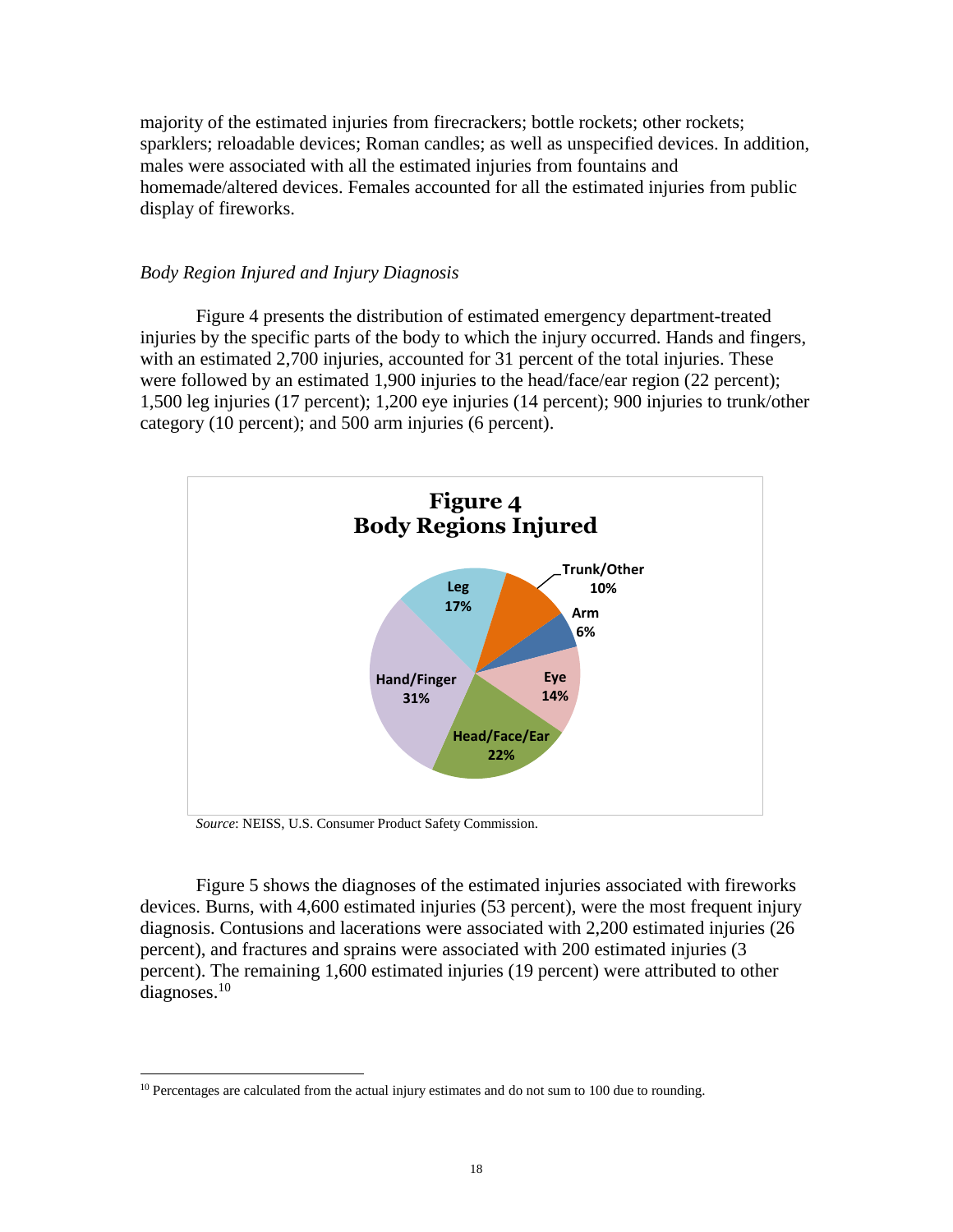

rounding.

As shown in Table 5, burns were the most frequent injuries to hands and fingers, arms, as well as the trunk and other regions. Contusions and lacerations were the most frequent injuries to eyes, which included foreign bodies in the eye.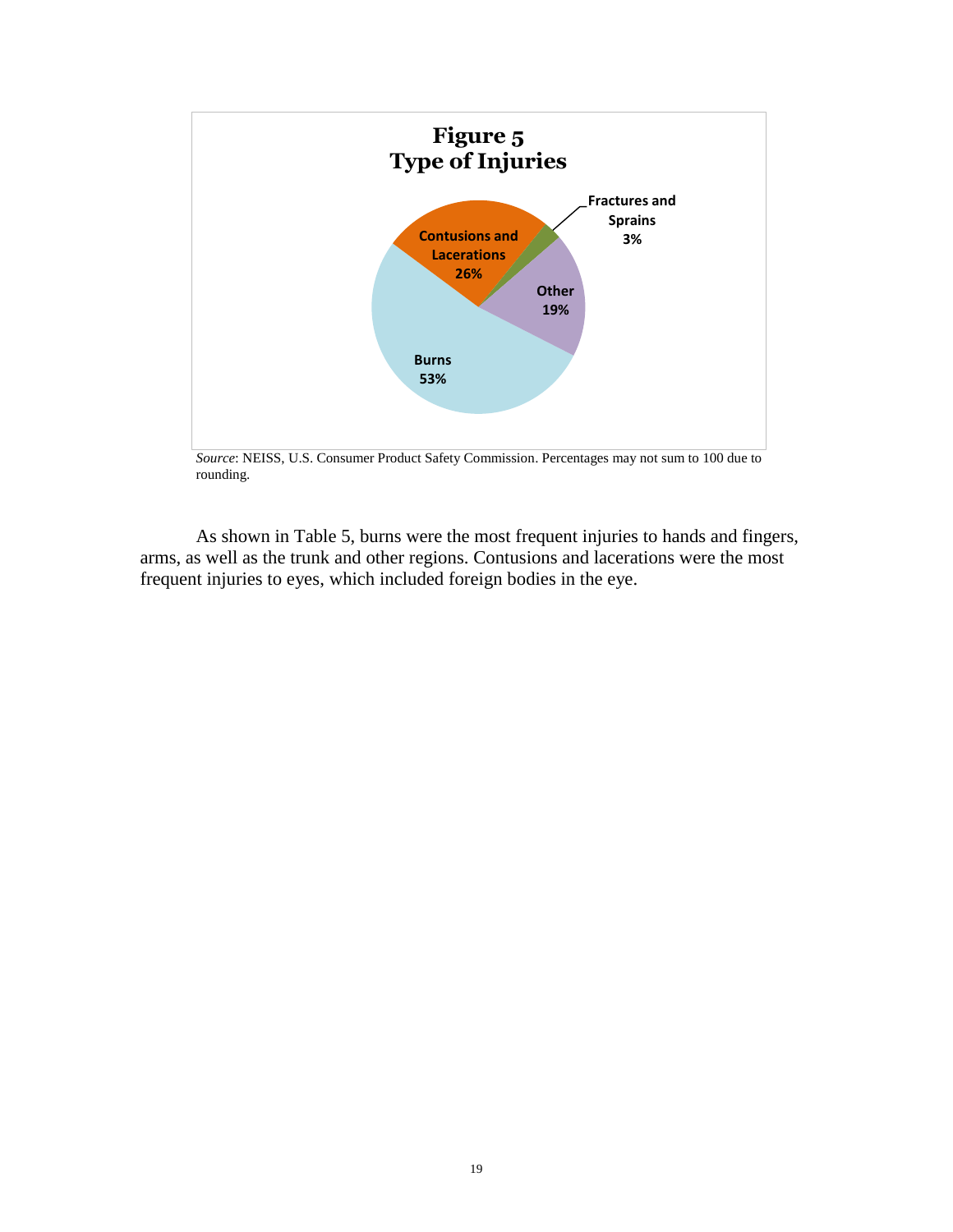## Table 5 Estimated Fireworks-Related Injuries By Body Region and Diagnosis June 16–July 16, 2017

| <b>Body Region</b>                                               | Total                                          | <b>Burns</b>                             | Contusions<br>Lacerations                 | Diagnosis<br>Fractures<br><b>Sprains</b>           | Other<br>Diagnoses                        |
|------------------------------------------------------------------|------------------------------------------------|------------------------------------------|-------------------------------------------|----------------------------------------------------|-------------------------------------------|
| Total                                                            | 8,700                                          | 4,600                                    | 2,200                                     | 200                                                | 1,600                                     |
| Arm<br>Eye<br>Head/Face/Ear<br>Hand/Finger<br>Leg<br>Trunk/Other | 500<br>1,200<br>1,900<br>2,700<br>1,500<br>900 | 400<br>100<br>800<br>2,100<br>500<br>600 | $\ast$<br>700<br>600<br>100<br>700<br>200 | 100<br>$\ast$<br>$\ast$<br>$\ast$<br>100<br>$\ast$ | $\ast$<br>300<br>500<br>400<br>200<br>100 |

*Source*: NEISS, U.S. Consumer Product Safety Commission. Fractures and sprains also include dislocations. Other diagnoses include all other injury categories. Arm includes NEISS codes for upper arm, elbow, lower arm, shoulder, and wrist. Head/Face/Ear regions include eyelid, eye area, nose, neck, and mouth but not the eyeball. Leg includes upper leg, knee, lower leg, ankle, foot, and toe. Trunk/other regions include chest, abdomen, pubic region, "all parts of body", internal, and "25–50 percent of body". Estimates are rounded to the nearest 100 injuries. Estimates of fewer than 50 injuries are denoted with an asterisk (\*). Estimated injuries may not sum to subtotals or totals due to rounding.

### *Type of Fireworks Device and Body Region Injured*

Table 6 presents estimated injuries by the type of fireworks device and body region injured.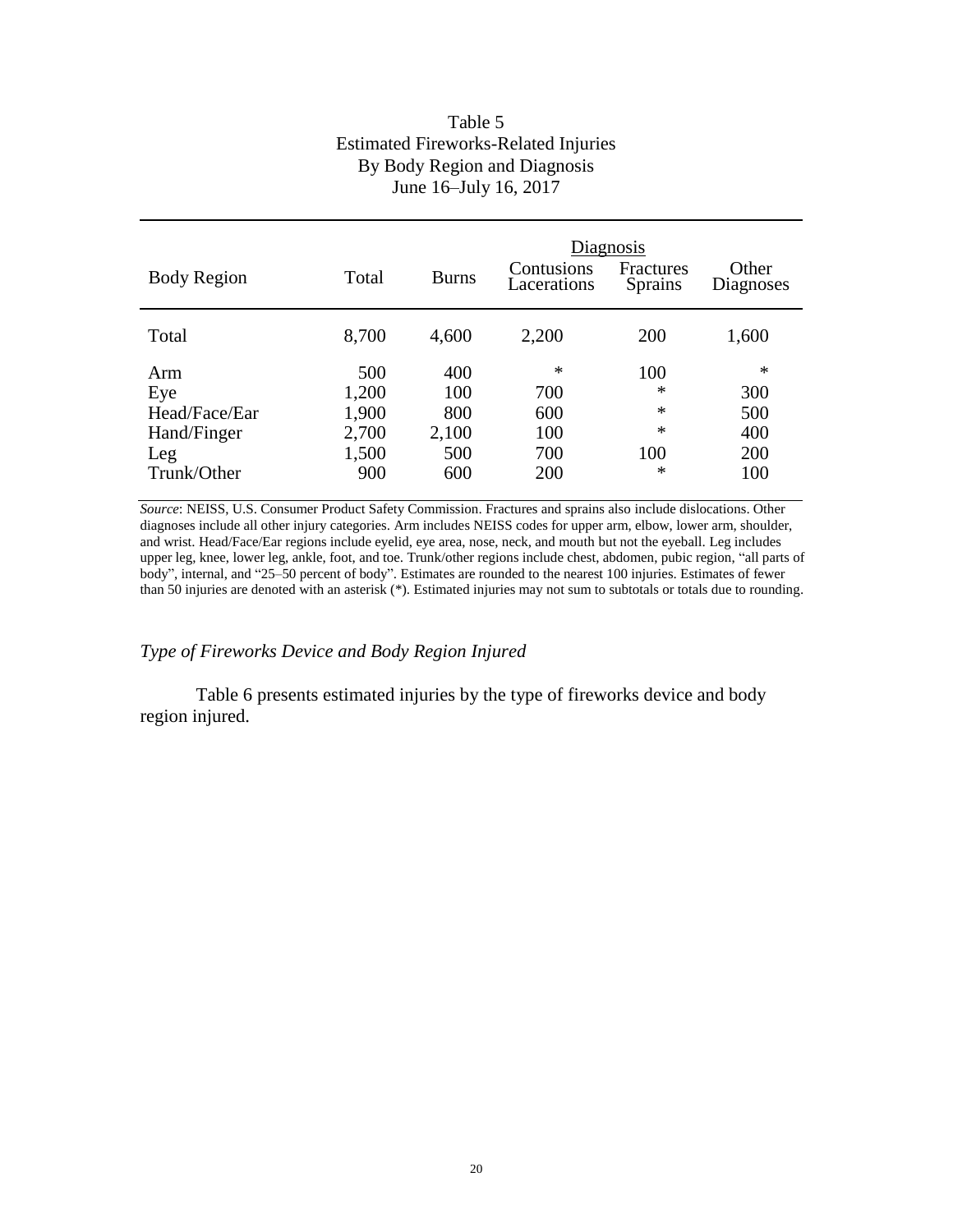| Fireworks Type          | Total  | Arm | Eye    | Head/Face/Ear | Region of the Body Injured<br>Hand/Finger | Leg    | Trunk/Other |
|-------------------------|--------|-----|--------|---------------|-------------------------------------------|--------|-------------|
| Total                   | 8,700  | 500 | 1,200  | 1,900         | 2,700                                     | 1,500  | 900         |
| <b>All Firecrackers</b> | 800    | 100 | 100    | 100           | 400                                       | 100    | 100         |
| Small                   | 400    | 100 | 100    | 100           | 100                                       | ∗      | 100         |
| Illegal                 | 200    | *   | $\ast$ | $\ast$        | 100                                       | 100    | ∗           |
| Unspecified             | 300    | *   | $\ast$ | $\ast$        | 200                                       | ∗      | ∗           |
| <b>All Rockets</b>      | 600    | *   | $\ast$ | 100           | 200                                       | 100    | 100         |
| <b>Bottle Rockets</b>   | 300    | *   | $\ast$ | 100           | 100                                       | $\ast$ | ∗           |
| <b>Other Rockets</b>    | 300    | *   | $\ast$ | $\ast$        | 100                                       | 100    | 100         |
| <b>Other Devices</b>    | 3,500  | 200 | 500    | 900           | 1,200                                     | 700    | 100         |
| <b>Sparklers</b>        | 1,200  | 100 | ∗      | 100           | 700                                       | 300    | ∗           |
| Fountains               | 200    | 100 | $\ast$ | $\ast$        | 100                                       | $\ast$ | ∗           |
| <b>Novelties</b>        | 700    | ∗   | 100    | 400           | 100                                       | 100    | ∗           |
| Multiple Tube           | 200    | ∗   | 100    | $\ast$        | $\ast$                                    | 100    | ∗           |
| Reloadable              | 1,000  | ∗   | 300    | 200           | 200                                       | 200    | 100         |
| <b>Roman Candles</b>    | 400    | ∗   | 100    | 200           | 100                                       | 100    | ∗           |
| Homemade/Altered        | 200    |     | $\ast$ | 100           | 100                                       | $\ast$ | ∗           |
| Public Display          | $\ast$ | *   | ∗      | $\ast$        | ∗                                         | $\ast$ | ∗           |
| Unspecified             | 3,400  | 200 | 500    | 700           | 800                                       | 600    | 600         |

## Table 6 Estimated Fireworks-Related Injuries By Type of Fireworks Device and Body Region Injured June 16–July 16, 2017

*Source*: NEISS, U.S. Consumer Product Safety Commission. Estimates are rounded to the nearest 100 injuries. Estimates of fewer than 50 injuries are denoted with an asterisk (\*). Estimated injuries may not sum to subtotals or totals due to rounding.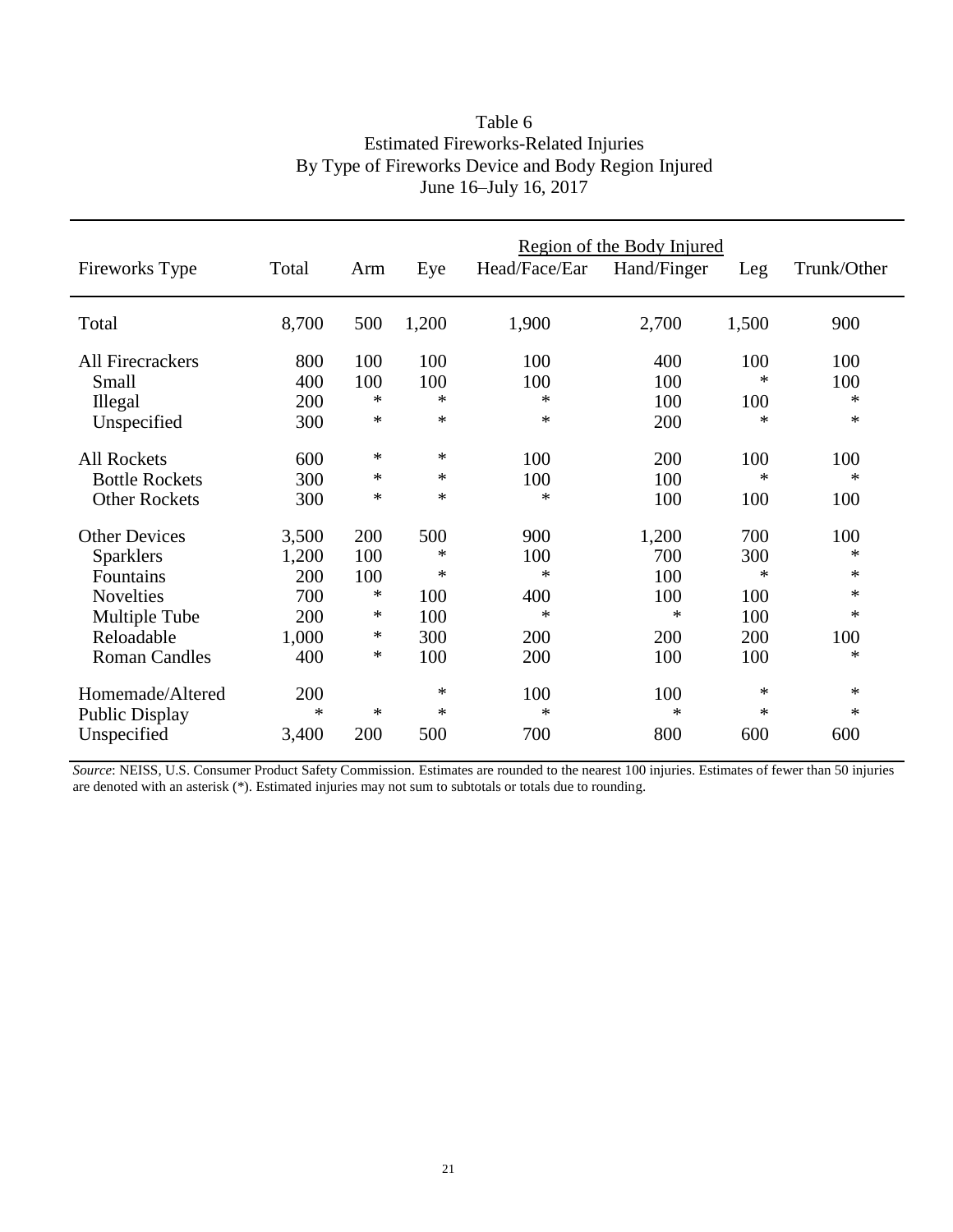Sixty percent of the estimated sparkler injuries and 52 percent of the estimated bottle rocket injuries involved the hands and fingers. All of the estimated injuries from fountains involved the arms, hands and fingers. A majority of the estimated injuries associated with novelty devices affected the heads, faces and ears.

#### *Hospital Treatment*

 $\overline{a}$ 

An estimated 82 percent of the victims of fireworks-related injuries were treated at the emergency department and then released; about 4 percent were admitted to the hospital; approximately 10 percent of the victims were treated and transferred to another hospital; and 4 percent of the victims had other dispositions (i.e. left hospital without being seen or held for observation). The treat-and-release percentage was slightly lower compared to that for all consumer products in 2017, and the percentages of the treated and transferred and the admitted were a bit higher for the fireworks-related injuries in the special study period than those for all consumer products.<sup>11</sup>

 $11$ For all injuries associated with consumer products in 2017, 89 percent of patients were treated and released; 8 percent were admitted to the hospital; 1 percent of patients were transferred to other hospitals; and 2 percent had other dispositions, including left hospital without being seen, held for observation, or dead on arrival.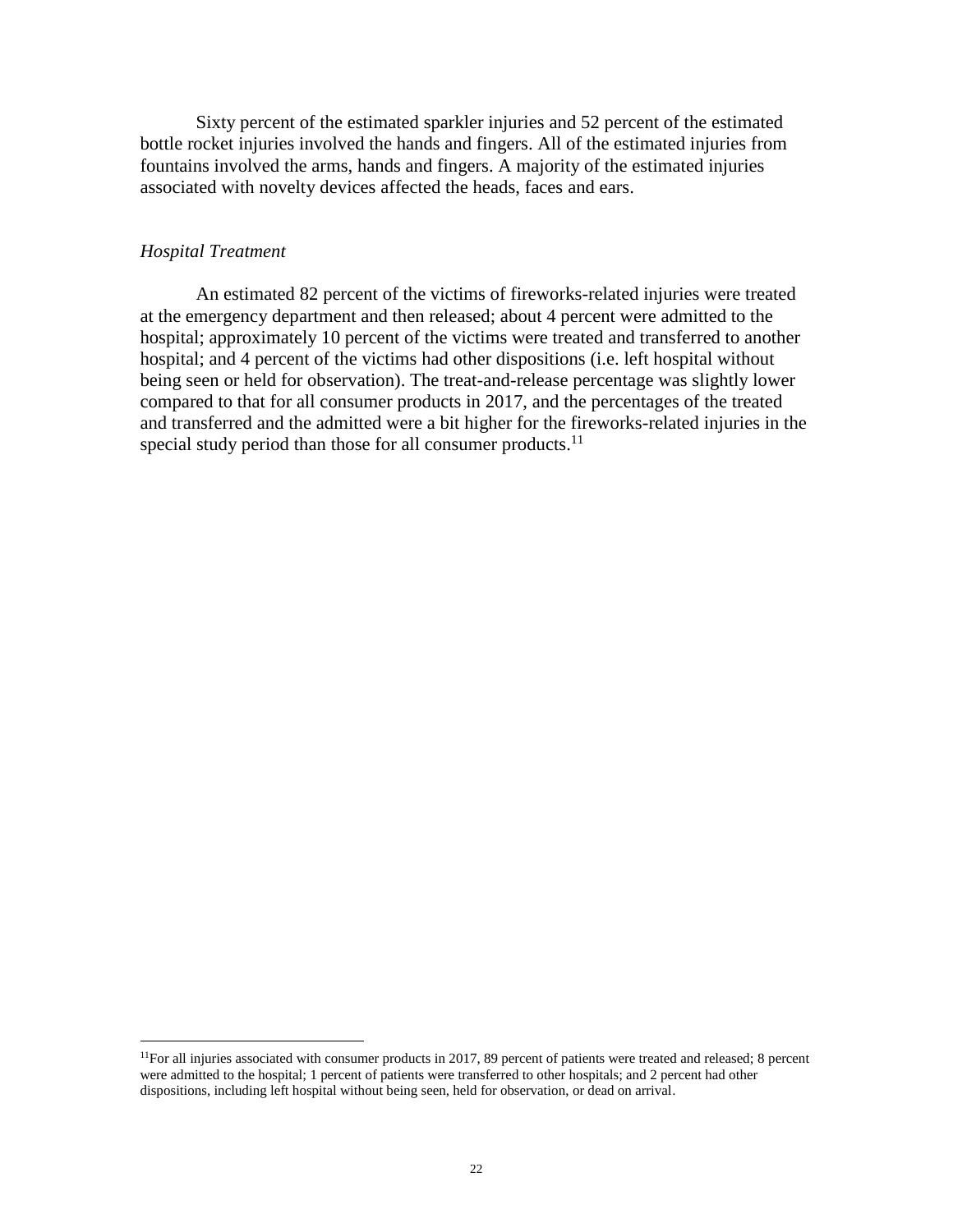#### **5. Telephone Investigations of Fireworks-Related Injuries**

CPSC staff conducted telephone in-depth investigations of a sample of fireworks incidents that occurred during the 1-month special study period surrounding the  $4<sup>th</sup>$  of July holiday (June 16, 2017 to July 16, 2017). Completed telephone investigations provided more detail about incidents and injuries than the emergency department information summarized in the narrative in the NEISS record. During the telephone interview, respondents were asked how the injury occurred (hazard pattern); what medical care they received following the emergency-department treatment; and what long-term effects, if any, resulted from their injury. Respondents were also asked detailed questions about the fireworks involved in the incident, including their type, markings, and where they were obtained.

Cases were selected for telephone investigations based on the information provided in the NEISS narrative and coded information in the NEISS records. The selection criteria included: (1) unusual hazard patterns, (2) severity of the injury, and (3) lack of clear information in the narrative about the type of fireworks associated with the injury. For these reasons, and because many victims did not respond, the telephone investigation cases cannot be considered typical of fireworks-related injuries.

From the 224 emergency department-treated, fireworks-related injuries during the special study period, staff selected 116 cases for telephone investigations, of which 29 were completed and determined to be in scope; one was completed and found to be out of scope; and 86 were incomplete. Table 7 shows the final status of these investigations, including the reasons why some investigations were incomplete.

| <b>Final Case Status</b>                                                                                                           | Number of Cases | Percent        |
|------------------------------------------------------------------------------------------------------------------------------------|-----------------|----------------|
| <b>Total Assigned</b>                                                                                                              | 116             | 100            |
| Completed Investigation<br>In Scope<br>Out of Scope                                                                                | 30<br>29        | 26<br>25       |
| Incomplete Investigations<br><b>Failed to Reach Patient</b><br>Victim Name Not Provided by Hospital<br>Victim Refused to Cooperate | 86<br>61<br>8   | 74<br>53<br>15 |

Table 7 Final Status of Telephone Investigations

*Note*: Percentages may not add to subtotals or the total due to rounding.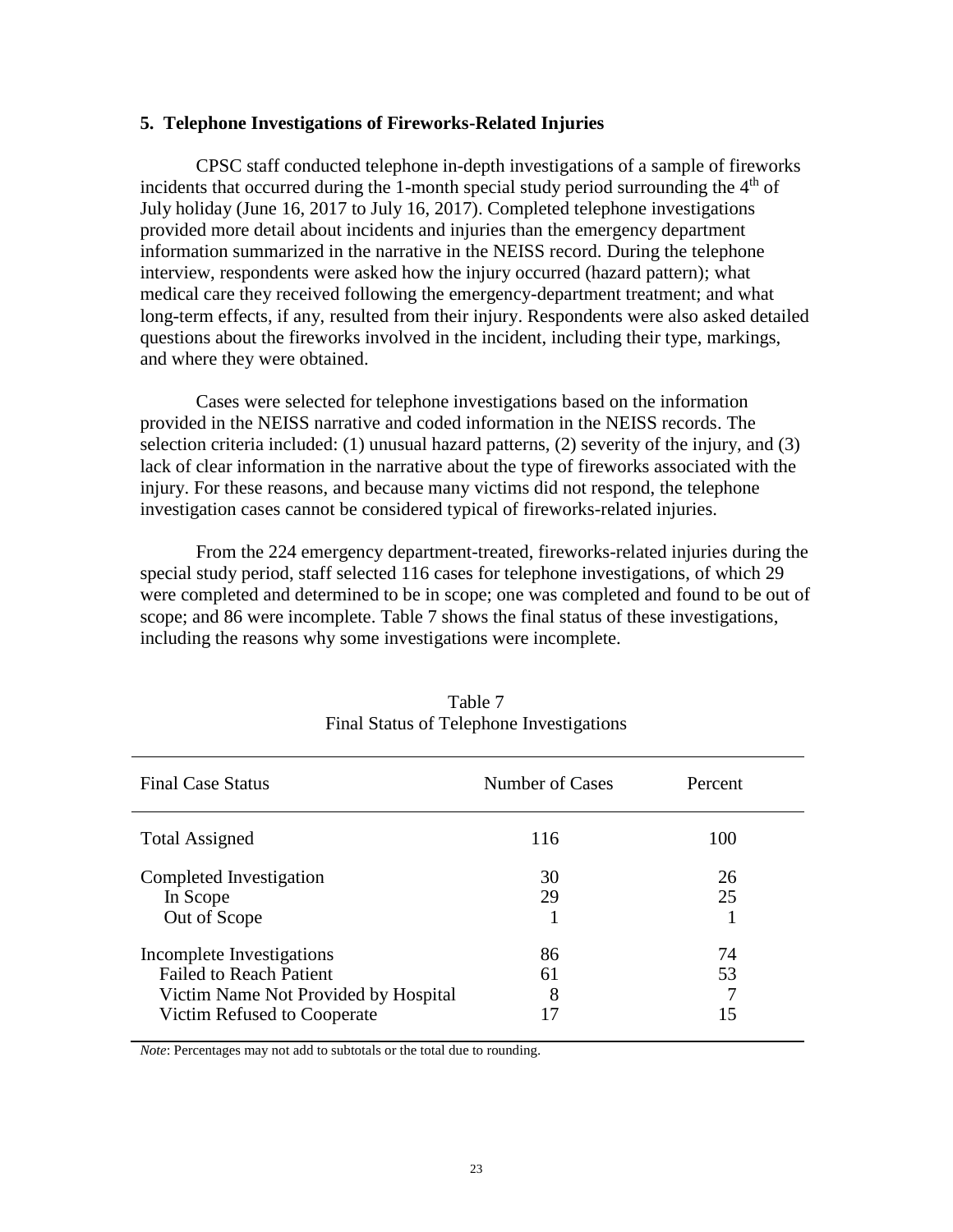One case was found to be out of scope after receiving information in the telephone investigation. The victim in the case twisted his ankle when his foot went into a hole in the ground, and he was not injured by fireworks. Short descriptions of the 29 completed in-scope cases are found in Appendix B. The cases are organized in order of emergency department disposition, with Admitted (to the hospital) first, followed by Treated and Transferred, and Treated and Released. Within dispositions, cases are in order of increasing age of the victim.

#### *Summary Statistics<sup>12</sup>*

Of the 29 completed in scope cases, 15 (52 percent) involved males, and 14 (48 percent) involved females. There were three victims (10 percent) younger than 5 years of age; 13 victims (45 percent) ages 5 to 14 years of age; five victims (17 percent) ages 15 to 24 years of age; five victims (17 percent) ages 25 to 44 years of age; and three victims (10 percent) ages 45 to 64 years of age. As for emergency department dispositions, four victims (14 percent) were admitted to the hospital; three victims (10 percent) were treated at the emergency department and transferred to another hospital; 22 victims (76 percent) were treated and released.

The most frequently involved fireworks devices in these incidents were aerial shells,<sup>13</sup> which were associated with 11 incidents (38 percent). Firecrackers accounted for five incidents (17 percent)—three incidents involved small firecracker and two involved illegal firecrackers. Unspecified device were related to four incidents (14 percent). Bottle rockets were associated with three incidents (10 percent). Fountains and public display of fireworks each were involved in two incidents (7 percent). Roman candles and homemade/altered devices each accounted for one incident (3 percent).

Note that the distribution of the types of fireworks and the emergency department dispositions differ from the special study data in Section 4. These differences reflect the focus in the telephone investigation on more serious injuries and incompletely specified NEISS records. Note also that only 26 percent of the victims selected for the telephone investigations responded.

#### *Hazard Patterns*

 $\overline{a}$ 

The hazard patterns described below are based on the incident descriptions obtained during the telephone investigations and summarized in Appendix B. When an incident has two or more hazard patterns, the hazard pattern most likely to have caused the injury was selected. Hazard patterns are presented in Table 8, below, and a detailed description of the incidents follows Table 8. Case numbers refer to the case numbers shown in Appendix B.

<sup>&</sup>lt;sup>12</sup> Percentages may not add to 100 due to rounding.

<sup>&</sup>lt;sup>13</sup> The category "aerial shells" includes multiple tube, reloadable mortars and rockets, but excludes bottle rockets.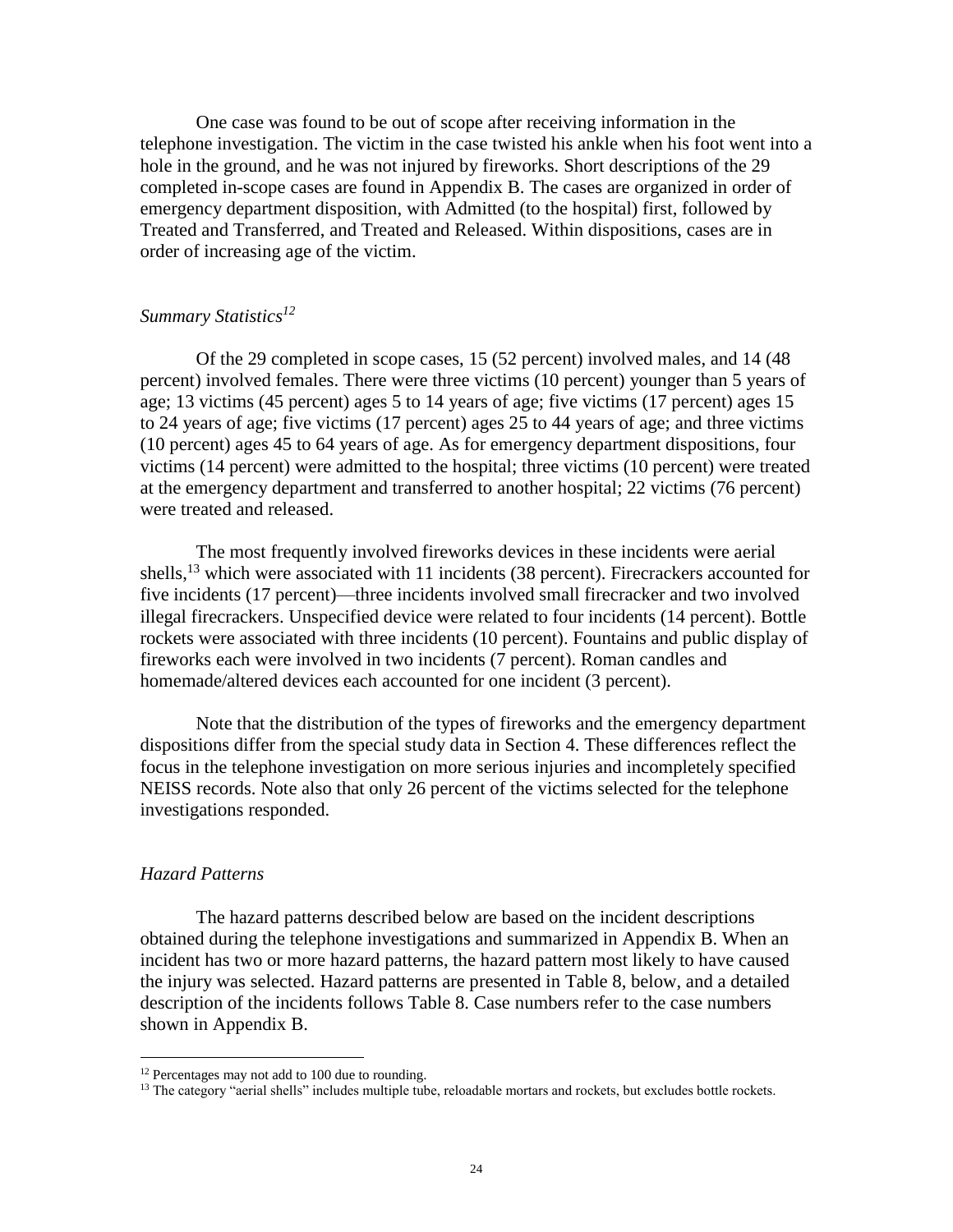| <b>Hazard Pattern</b>                                                                                                                                                                                                                | Number of Cases                     | Percent                       |
|--------------------------------------------------------------------------------------------------------------------------------------------------------------------------------------------------------------------------------------|-------------------------------------|-------------------------------|
| All                                                                                                                                                                                                                                  | 29                                  | 100                           |
| Misuse<br>Holding Fireworks in Hand<br><b>Setting Fireworks Improperly</b><br>Throwing Lit Fireworks at Someone<br>Dismantling and Manufacturing Fireworks<br>Igniting Fireworks too Close to Someone<br>Igniting Used Dud Fireworks | 14<br>5<br>3<br>$\overline{2}$      | 48<br>17<br>10<br>3<br>3<br>3 |
| Placing Fireworks too Close to Heat Source                                                                                                                                                                                           |                                     | 3                             |
| Malfunction<br>Tip-over<br>Debris<br>Errant Flight Path<br><b>Blowout</b><br><b>Back Fire</b>                                                                                                                                        | 13<br>5<br>4<br>$\overline{2}$<br>1 | 45<br>17<br>14<br>3<br>3      |
| Other<br>Unknown                                                                                                                                                                                                                     | 2<br>$\overline{2}$                 | 7                             |

Table 8 Hazard Patterns, as Described in Telephone Investigations of Fireworks-Related Injuries

*Note*: Percentages may not add to subtotals or the total due to rounding.

### Misuse (14 victims injured, 48 percent).

Fourteen victims were injured when fireworks were used in ways that departed from proper usage.

#### Holding Fireworks in Hand.

- In Case 2, it was reported that a 12-year-old male found an M-80 in a street. The victim lit the firecracker in his hand, and the firecracker blew up before he could throw it. The victim sustained burns on his hand and fractures in two fingers.
- In Case 3, a 19-year-old male found a cherry bomb in an open field. The victim picked the firework up and lit it in his right hand. The firework exploded in his hand. The victim suffered amputation of four fingers of his right hand except for the thumb.
- In Case 7, a 16-year-old male and his cousins were shooting small bottle rockets in the yard. The victim found a damaged bottle rocket on the floor of a fireworks stand where his cousins purchased the fireworks and took it. The victim lit that bottle rocket in his hand and did not realize that the part of the fuse was missing. The bottle rocket went off in the victim's hand immediately. The victim sustained amputations of four fingers of his right hand.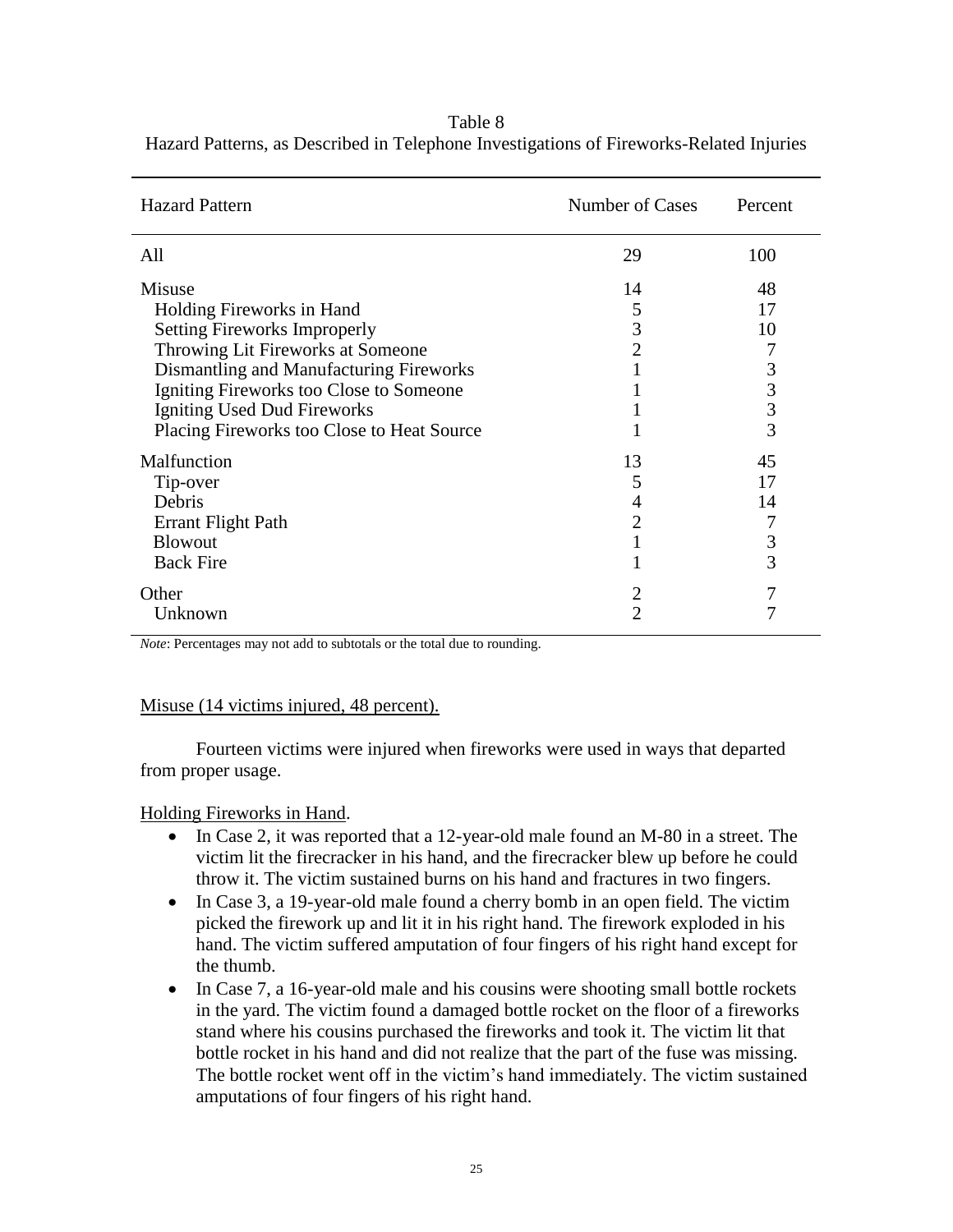- In Case 14, a 10-year-old male found a small firecracker in the backyard area of an apartment complex. The victim ignited the fuse of the firecracker and it exploded in his hand. The victim suffered burns on his hand.
- In Case 21, it was reported that a 17-year-old male lit a small firecracker and it blew up in his hand. The victim sustained second-degree burns on the palm and several fingers of his right hand.

Setting Fireworks Improperly.

- In Case 8, a 2-year-old girl was injured by fireworks. The victim's cousins were shooting off little bottle rockets out of a can, and the victim was standing 100 feet away from them. The can fell over and the bottle rocket shot out and hit the victim on the right side of her upper rib area. The victim's sundress caught fire. The victim suffered second-degree burns as a result.
- In Case 26, a 33-year-old female was injured by an unspecified firework. According to the victim, she was at a party for the  $4<sup>th</sup>$  of July. Her back was turned to the people who set off fireworks and she was about 10 to 15 feet away from the fireworks. The victim believed that people put a firework in an empty soda can and it was top-heavy. The firework fell over, and it caught the victim's shorts and exploded three to four times. The victim sustained first- and seconddegree burns on both her thighs.
- In Case 29, a 58-year-old female was at a barbecue with her husband and his cousins. They were shooting off fireworks. A person lit a mortar and accidentally knocked it over. The mortar fell over and shot at the victim who sat 3 to 5 feet away from it. The firework traveled up the victim's dress and went off. The victim suffered burns on both her legs and a bruise on the calf.

Throwing Lit Fireworks at Someone.

- In Case 19, a 14-year-old female sat on the front porch steps of her house. Two young males were in the street about 100 to 150 feet away from her. One of the males ignited a small firecracker and threw it to the other male. The second male then hit the firecracker with a baseball bat and propelled it to a distance. The firecracker hit the victim and exploded on her stomach. The victim suffered a second-degree burn the size of 3" by 3" on her stomach area. There were also specks of debris that lodged in her right thigh.
- In Case 28, a 50-year-old female sat in her truck with the windows open. A group of teenagers were throwing fireworks at each other about 3 feet away. One Roman candle came through the back window of the truck and hit the victim on her neck. The victim sustained nerve damage in her left ear and first-degree burns on her neck.

Dismantling and Manufacturing Fireworks.

• In Case 6, an 11-year-old male dismantled several bottle rockets and packed the explosive powder into an empty mortar shell and made a fuse for it. The victim lit the fuse and waited for the firework to go off. When the fuse appeared to stop burning, the victim went to see why it would not continue burning. The firework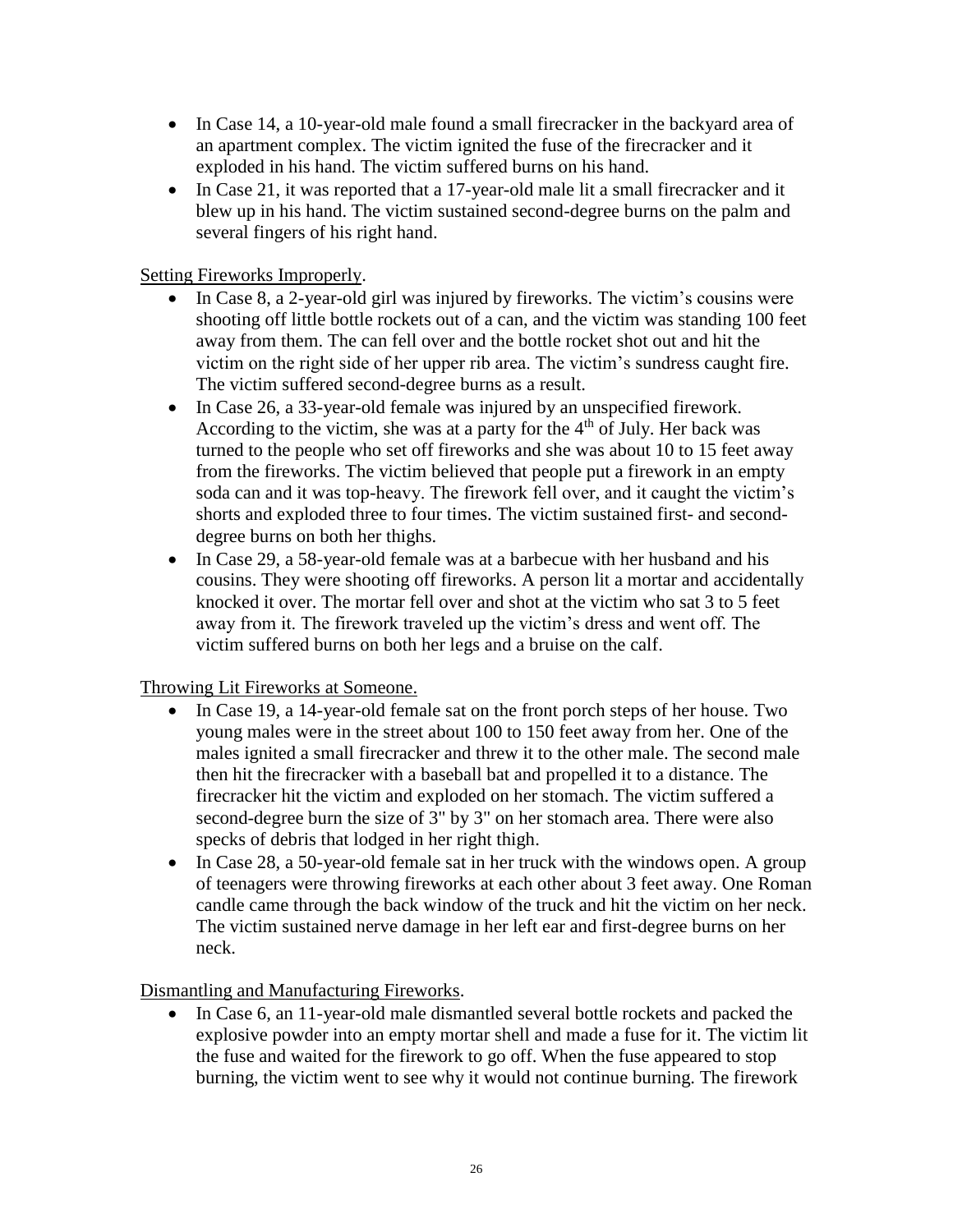exploded in the general vicinity of the victim's face. The victim suffered seconddegree burns on his face and traumatic iritis.

Igniting Fireworks too Close to Someone.

• In Case 12, an 8-year-old boy and his mother went to a friend's house for the holiday, and they parked their car on the street. They did not realize that people were setting off fireworks across the street. As soon as they got to the curb of sidewalk, someone lit an unspecified firework and it went off. Embers from the firework hit the victim in eyes. The victim suffered corneal abrasions.

## Igniting Used Dud Fireworks.

• In Case 15, a 10-year-old girl was injured by an artillery shell type firework at a family gathering for the  $4<sup>th</sup>$  of July celebration. It was reported that the firework looked like a cracker ball, and it had been used and its fuse had burned off. The victim's brother found it in the neighborhood and took it home. The brother put this used mortar shell on the table with the other fireworks purchased by the family. The victim got her mother's permission to light a firework, and she accidentally picked this used mortar shell. As soon as the victim lit the shell, it exploded on her. The victim sustained ruptures of ear drums, abrasions in her eyes, and burns on her arms and legs. She also had shrapnel embedded in her from face to feet.

## Placing Fireworks too Close to Heating Source.

• In Case 17, a 12-year-old male was injured by a bottle rocket. The victim's mother stated that the victim was playing with a gaming system in his bedroom. The heat from the gaming system ignited one of the bottle rockets on the bedroom floor beside him. The victim picked up the lit bottle rocket and carried it into the bathroom to put it out with water. The firework went off in his hand before he could discharge it. The victim suffered burns on the palm and pinky of his left hand.

## Malfunction (13 victims injured, 45 percent).

Thirteen victims were injured when fireworks reportedly malfunctioned. These injuries resulted from tip-overs, debris, errant flight paths, blowouts, and backfire. Note that some of the errant flight path injuries may have involved tip-overs, but victims may have been unable to observe the tip-over if they were far from the fireworks.

## Tip-Over Incidents.

- In Case 5, a 9-month-old baby girl was injured by a malfunctioned firework. According to the victim's mother, fireworks were set off in the neighborhood and they got up in the air and exploded. An unspecified firework flipped over and landed on the victim's lap. The victim suffered burns to her face, chest and leg.
- In Case 11, a 7-year-old boy, his family and other people were setting off fireworks on the street in their neighborhood. Someone lit a mortar type firework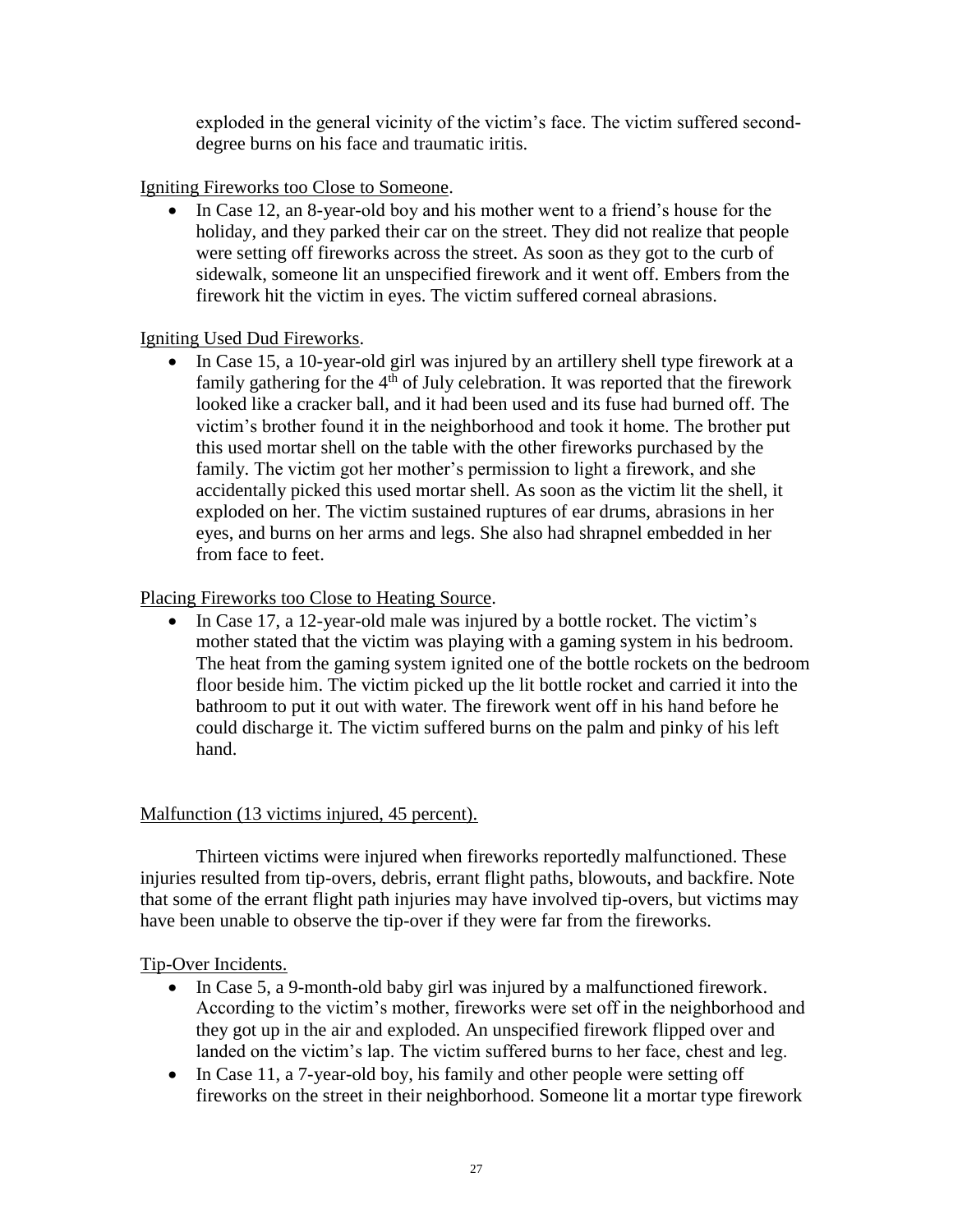and the tube fell over just before the shell going off. The victim was on the sidewalk about 50 feet away. The victim's mother stated that the shell either went directly to the victim or ricocheted off a nearby house and hit the victim on the right ankle. The victim suffered a burn on his right ankle.

- In Case 22, an 18-year-old male was injured by a malfunctioned firework. It was reported that the victim and his friend were shooting off fireworks in the yard. The victim's friend lit a multiple tube device type firework and one tube fell over. The shell shot back and hit the victim around his right eye. The victim sustained cheekbone laceration and traumatic iritis.
- In Case 23, a 28-year-old female was shooting fireworks in the yard, and she was about 150 feet away from her house. The victim lit a 16-shot cake firework, and the first two to three shots went into air before the tube fell over. The remaining shots started firing off into the yard in all directions. One shell shot through a window of the house and filled the house with smoke. The victim started running toward the house because her children were in the house. A shell hit the victim on the outside of her foot while she was running. The victim suffered second- and third-degree burns from her toes to ankle.
- In Case 27, a 48-year-old female sat in a chair watching fireworks at an open field. The victim stated that she was not very close to the fireworks. The victim reported that the launching tube fell over and the shell shot sideways and exploded under her chair. The victim sustained second-degree burns on her right arm, right calf and thigh. She also suffered burns on the right side of her stomach.

## Debris.

- In Case 18, a 13-year-old male and his mother were at a friend's house for the  $4<sup>th</sup>$ of July. They were out in the driveway watching fireworks. The victim looked up the sky and some ash/debris from a mortar type firework fell into his eye. The victim suffered a burn mark inside his eyelid.
- In Case 20, a 16-year-old female and her mother went to a soccer game and sat high up in the bleachers inside a stadium. After the game, there was a professional display of fireworks in the middle of the stadium. There was a lot of debris floating around. When they got home, the victim took out her contact lenses and started complaining that her eyes hurt. The victim suffered a corneal abrasion.
- In Case 24, a 29-year-old female was watching a public display of fireworks at an open field. The victim stated that she did not how far away she was from where the fireworks were ignited due to the vendors and the crowds. The victim and other spectators were pelted by the fireworks debris, and a piece got into the victim's right eye. The victim suffered a corneal abrasion.
- In Case 25, a 31-year-old female was in her yard watching fireworks being set off by her neighbors. A neighbor launched an artillery shell firework, and the packing agent inside the firework did not disintegrate and hit the victim on the head. The victim sustained a concussion as a result.

Errant Flight Path.

• In Case 1, a 10-year-old boy and an older neighbor were setting off fireworks on the sidewalk. The neighbor lit an unspecified firework and it shot sideways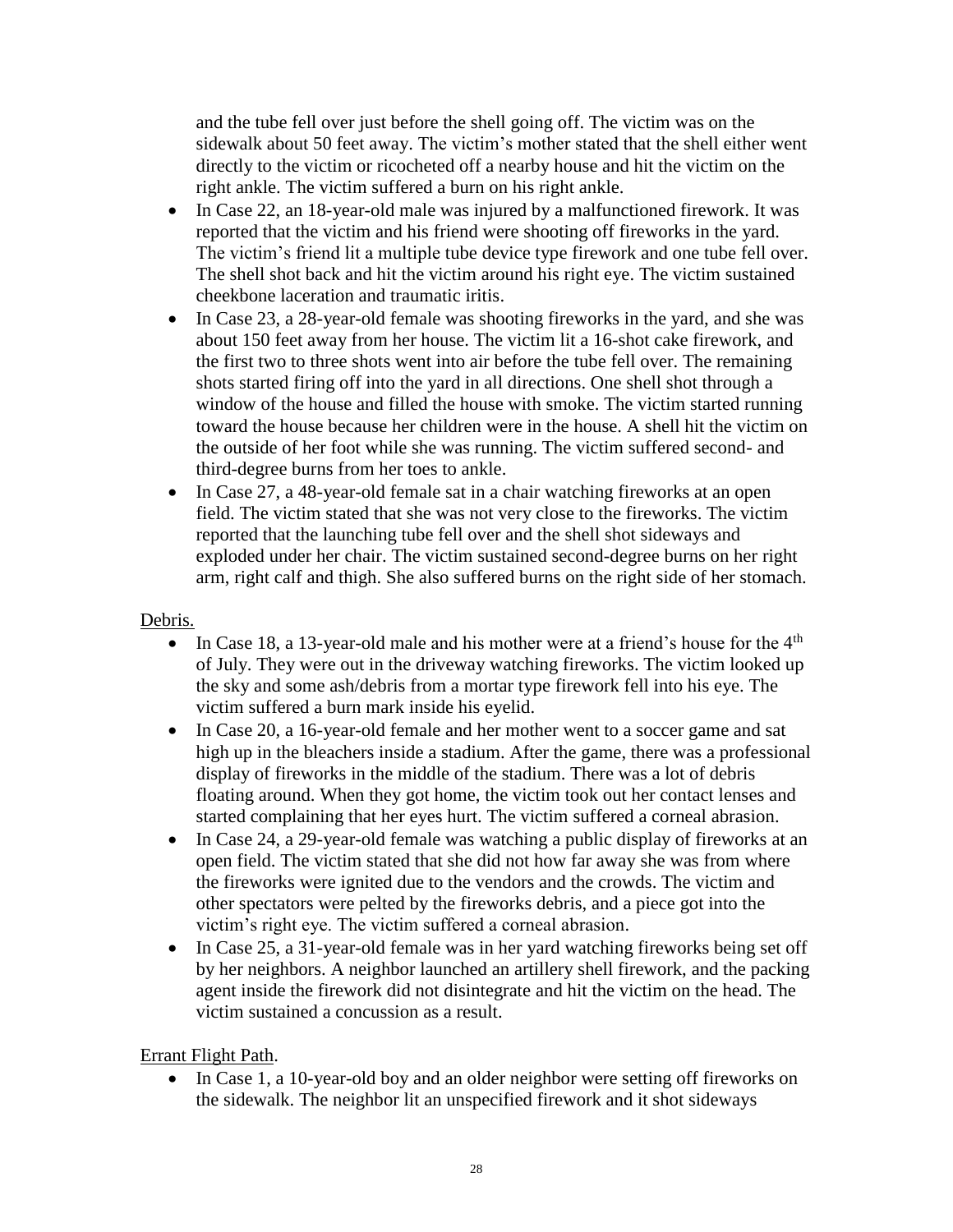instead of going up. The firework landed in the large side pocket of the victim's short cargo pants. The victim's cloth ignited and burned the side of the victim's leg.

• In Case 16, an 11-year-old female was at a family reunion, and there were some fireworks that were left over from the 4th of July. The victim went down into a little trench area, and she put a multiple tube device on the ground and ignited it. When the victim climbed up out the trench and turned around, the firework exploded on her face. According to the victim's mother who witnessed the incident, the firework blew up like a bomb instead of going up into the air. The victim suffered several facial burns that extended from the tip of her nose to the area just above her eyebrow. The particles from the firework also scratched the victim's eyes.

## Blowout.

• In Case 10, a 5-year-old girl was injured by a malfunctioned firework. The victim and her family were outside, and her father was setting off fireworks. The victim's father lit a multiple tube device type firework. The last shell got stuck in the chamber and exploded on the ground. The victim suffered the most severe injuries because she was the closest to the ground. The victim sustained secondand third-degree burns on the left side of her face and neck. She also suffered burns on her chest, left arm, eyebrows, and eyelashes.

## Back Fire.

• In Case 9, a 4-year-old boy was injured by a fountain type firework when it malfunctioned. The victim and his family were shooting off fireworks in their backyard. The victim's mother lit a fountain firework that looked like a machine gun and was helping the victim to hold it. The firework blew out from the back into the victim's right underarm area instead of shooting out from the front. The victim's shirt caught fire and melted on his arm. The victim suffered a seconddegree burn 4-inch long and the size of a pen in diameter. The victim also had first-degree burns splattered under his arm and around his neck.

## Other (Two victim injured, 7 percent).

There were two victims whose injuries were related to fireworks, based on the NEISS incident narrative and telephone IDI. However, the telephone IDI did not yield enough information to pinpoint definitively the hazard associated with the incident.

### Unknown.

• In Case 4, a 35-year-old male was severely injured by a mortar shell. The victim and his friends were at an Indian Reservation. There were a lot of people setting off fireworks. The victim did not see the actual firework that hit him. He just saw a bright flash and heard a big boom and felt a pinch in his abdomen. A mortar shell hit the victim in his abdomen and exploded. That caused immediate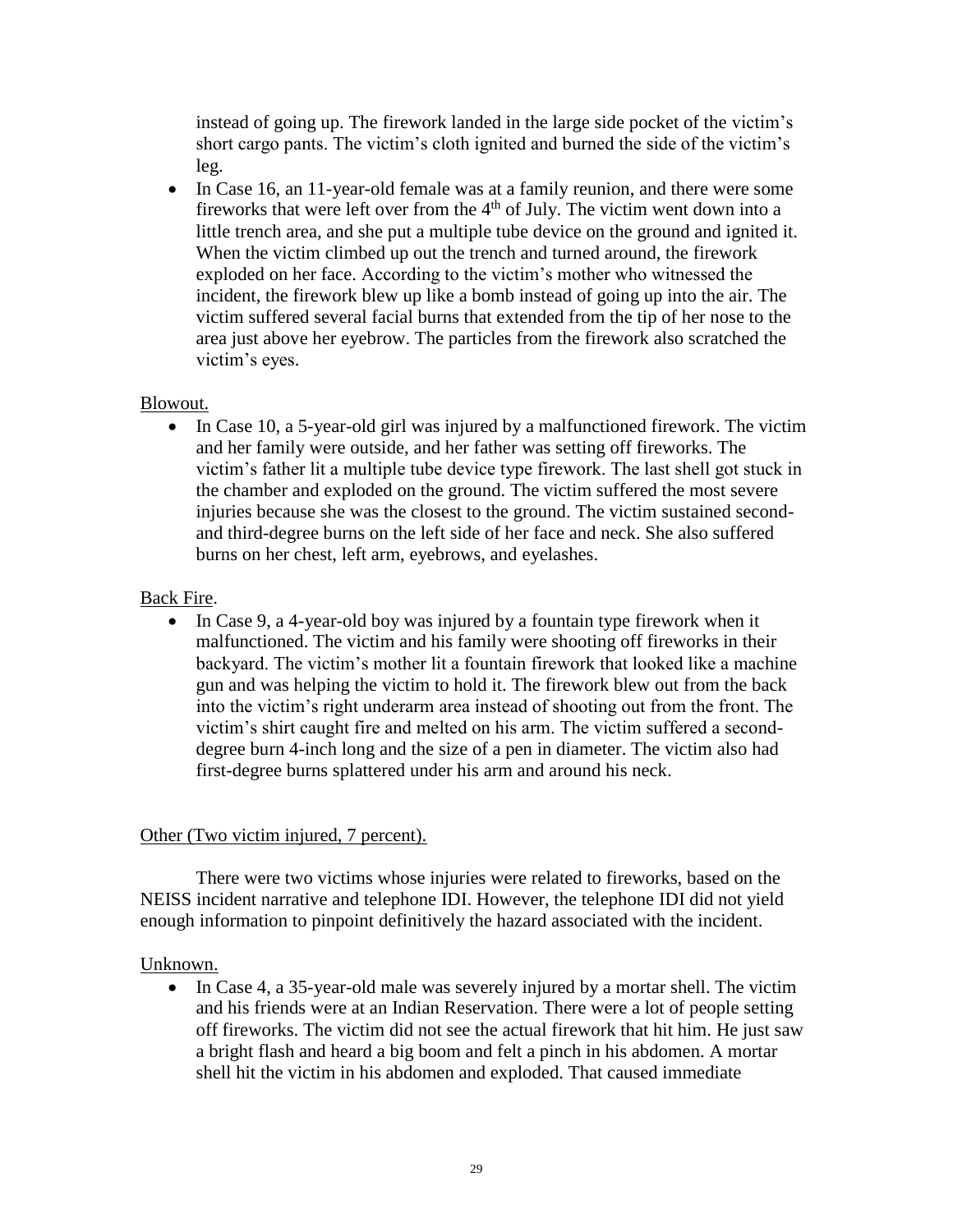evisceration of the abdomen. The victim sustained serious injuries to his abdomen and the internal organs.

• In Case 13, a 9-year-old boy was injured by a fountain firework. It was reported that the victim suffered a small second-degree burn on his right index finger while lighting a fountain. The victim's mother who responded to the telephone interview did not witness the incident. No information about the incident scenario was available.

## *Long-Term Consequences of Fireworks-Related Injuries*

Victims were asked whether there were any long-term consequences of their injuries. Most victims (23 of 29, or 79 percent) have experienced or expected complete recoveries with no long-term effects. Six victims reported that they have experienced or might suffer long-term effects of the injuries, as follows:

- In Case 3, a cherry bomb exploded in the victim's right hand. The victim sustained amputations of four fingers of his hand. The victim might not regain full function of his right hand.
- In Case 4, a mortar shell hit the victim in his abdomen and exploded. That caused immediate evisceration of the abdomen. The victim suffered serious injuries to his abdomen and the internal organs. The victim reported that he had lingering incontinence and his overall immune system might be less as a result of the injuries.
- In Case 7, a damaged bottle rocket blew up in the victim's hand, and the victim sustained amputations of four fingers of his right hand. The victim might not regain full function of his right hand.
- In Case 12, hot sparks from fireworks hit the victim in his eyes, and the victim suffered corneal abrasions as a result. The victim's mother stated that she did not know if the victim's vision will return fully.
- In Case 27, a mortar shell exploded under a chair while the victim was sitting on it. The victim sustained second-degree burns on her right arm, right calf and thigh. The victim reported getting a shooting pain that goes through her right leg because of the blunt force trauma she suffered from the incident.
- In Case 28, the victim was hit in the neck by a Roman candle while sitting in her truck. The victim sustained nerve damage in her left ear as a result. The victim stated that she still could not hear out of her left ear.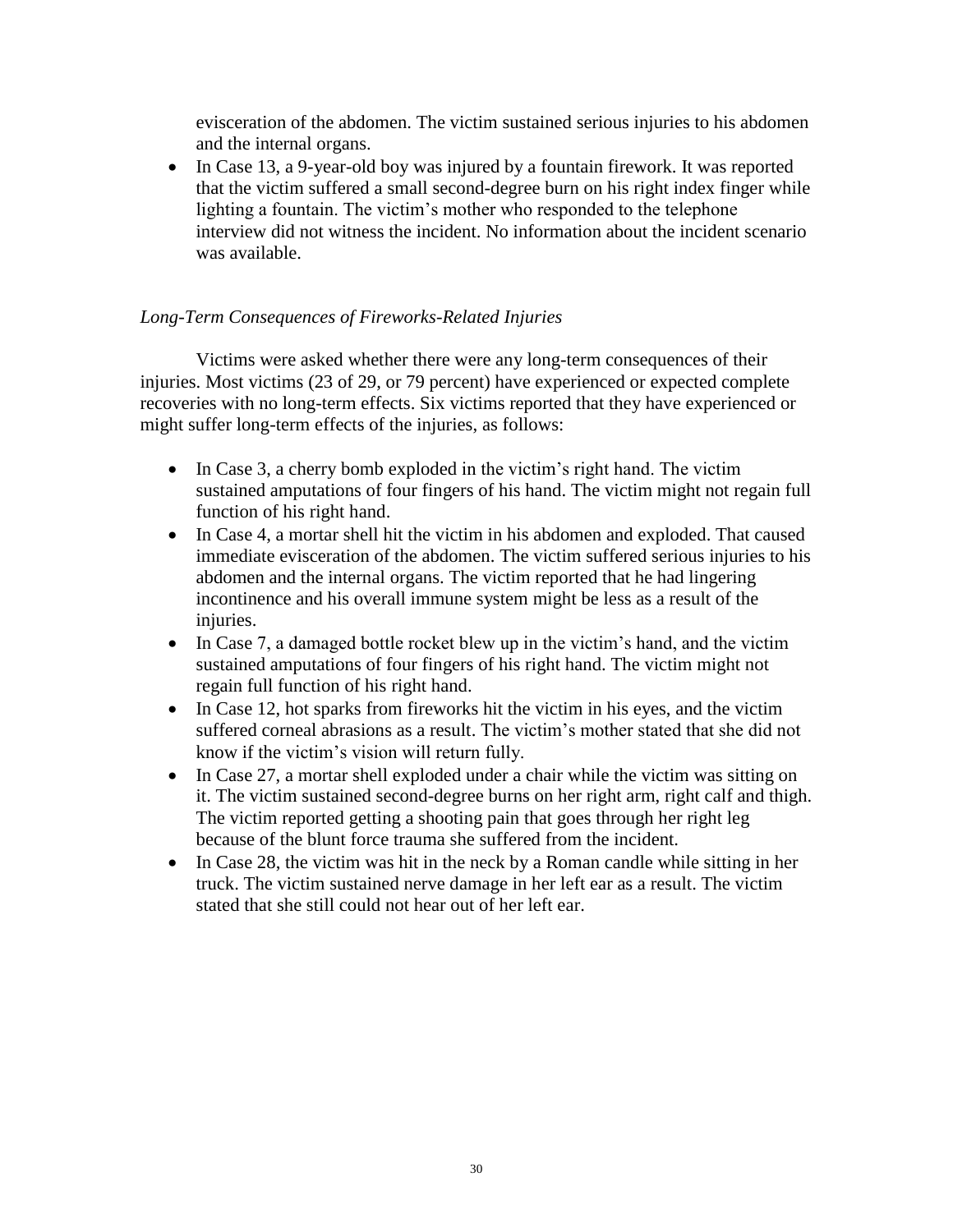### *Where Fireworks Were Obtained*

Of the 29 telephone survey respondents, 15 (52 percent) knew where the fireworks were obtained. Eight respondents reported that the fireworks were purchased from a stand; three stated that fireworks were acquired from a friend or a relative; another three respondents said that they found the fireworks somewhere (e.g. backyard, open field, or street); and one reported that the fireworks were obtained from an Indian reservation.

Ten victims (34 percent) reported that they did not know the source of the fireworks. This is typically the situation when the victim did not purchase or light the fireworks device that caused the injury. Two victims (7 percent) declared that they were injured at a public display of fireworks. One victim terminated the telephone interview before the question regarding where the fireworks were obtained being asked. In the remaining case, administrative errors prevented information collection for the question.

#### **6. Enforcement Activities**

During fiscal year 2017, CPSC's Office of Compliance and Field Operations continued to work closely with other federal agencies to conduct surveillance on imported fireworks and to enforce the provisions of FHSA and FHSA regulations.

The Compliance and Field Operations staff, in cooperation with CBP, continues to conduct surveillance on imported shipments of consumer fireworks. With assistance from CBP, CPSC staff selectively sampled and tested shipments of imported fireworks in fiscal year 2017, for compliance with the FHSA requirements. Approximately 31 percent of the selected and tested shipments were found to contain fireworks that were noncompliant. These violative fireworks devices had an estimated import value of \$124,000. The most frequent violations were due to overloaded report compositions and fuse burn time, comprising approximately 58 and 17 percent of all violations in fiscal year 2017, respectively. CPSC staff requested corrective action on these noncompliant fireworks; and in most cases, firms voluntarily destroyed the noncompliant fireworks. Because CPSC's fireworks program stops noncompliant fireworks at import, fewer violative and dangerous imported fireworks are reaching retail stores and roadside stands.

CPSC staff's enforcement effort remains to focus on reducing the number of fireworks-related deaths and injuries, by stopping the sale and distribution of consumer fireworks that violate mandatory regulations.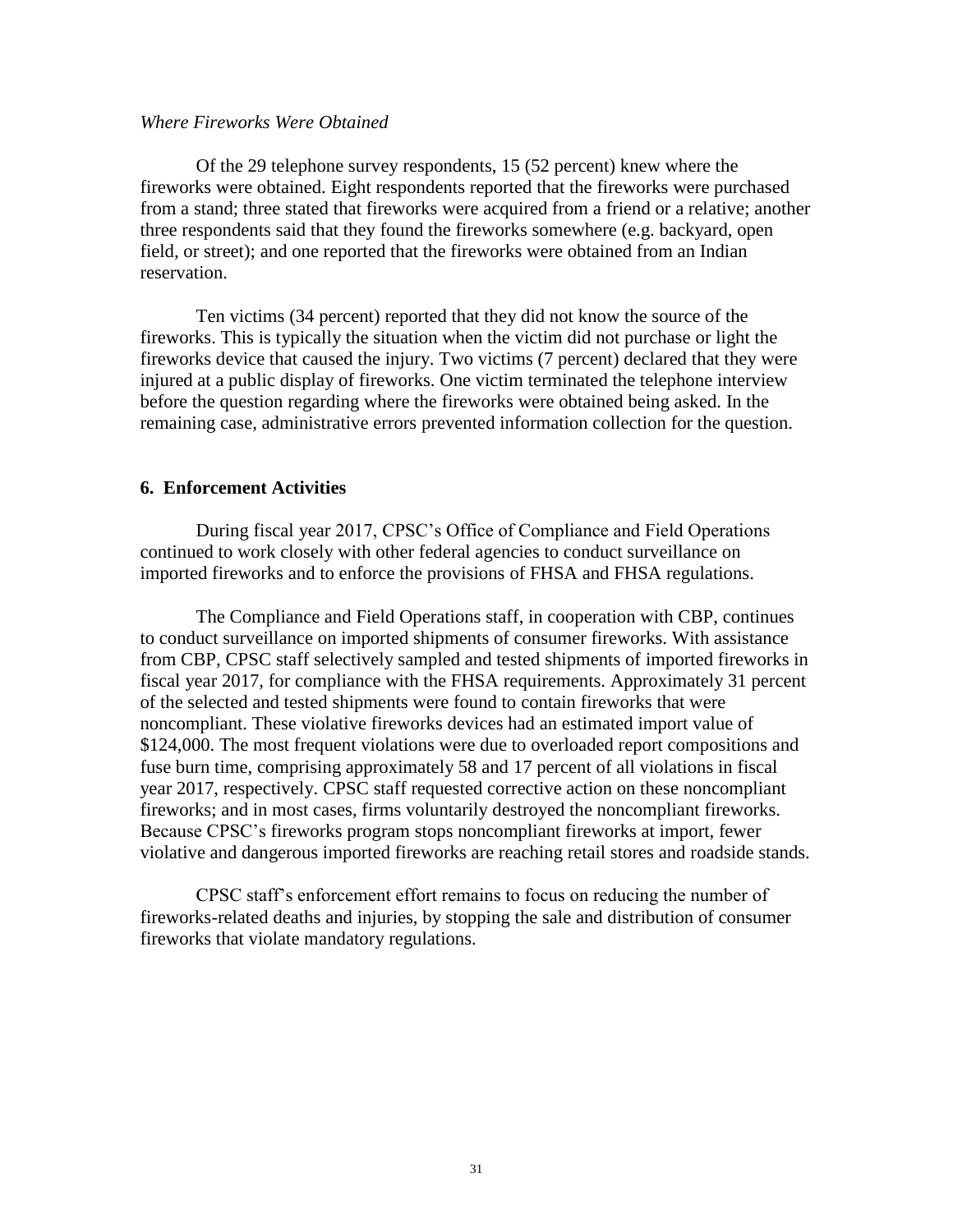#### **7. Summary**

In calendar year 2017, there were eight reported fireworks-related deaths. However, reporting for 2017 may not be complete at this time. Emergency departmenttreated injuries are estimated at 12,900 for calendar year 2017.

During the 1-month special study period from June 16, 2017 to July 16, 2017, there were an estimated 8,700 emergency department-treated fireworks-related injuries. Children under 15 years of age experienced about 36 percent of the estimated injuries, and males of all ages experienced 70 percent of the estimated injuries.

Additionally, similar to previous years, 53 percent of the estimated injuries during the special study period in 2017 involved burns. Burns were the most frequent injury to fingers, hands and arms. The parts of the body most often injured were hands and fingers (an estimated 31 percent of the injuries); followed by the head, face, and ears (22 percent); legs (17 percent); eyes (14 percent); trunk (10 percent); and arms (6 percent). Most of the estimated injuries (82 percent) involved treat-and-release dispositions. An estimated 14 percent were treated and transferred to another hospital or admitted to the hospital where the emergency department was located.

Among the different types of fireworks, sparklers accounted for 14 percent of the estimated injuries during the special study period; reloadable shells were involved in 12 percent of the estimated injuries; and firecrackers were associated with 10 percent of the estimated injuries. Novelty devices were related to 8 percent of the estimated injuries. Roman candles and other rockets each accounted for 4 percent of the estimated injuries. Bottle rockets and homemade/altered devices were involved in 3 percent of the injuries each. Multiple-tube devices and fountains each were associated with 2 percent of the estimated injuries. Public display of fireworks were involved in less than 1 percent of the estimated injuries.

A review of data from telephone follow-up investigations showed that the typical causes of injuries were as follows: misuse of fireworks; tip-overs; debris associated with eye irritations; errant flight paths; blowouts; and back fire. At the time of the telephone investigation, which was conducted typically 1 to 2 months after the injury, most victims had recovered from their injuries. Six of the 29 victims interviewed reported that the effect of their injuries might be long term.

Finally, in fiscal year 2017, CPSC staff continued to actively monitor import shipments of fireworks and products in the marketplace. CPSC staff worked with CBP to sample imported fireworks and to seize illegal shipments. Compliance staff conducted inspections at fireworks retailers to collect samples for analysis and testing for compliance with mandatory requirements.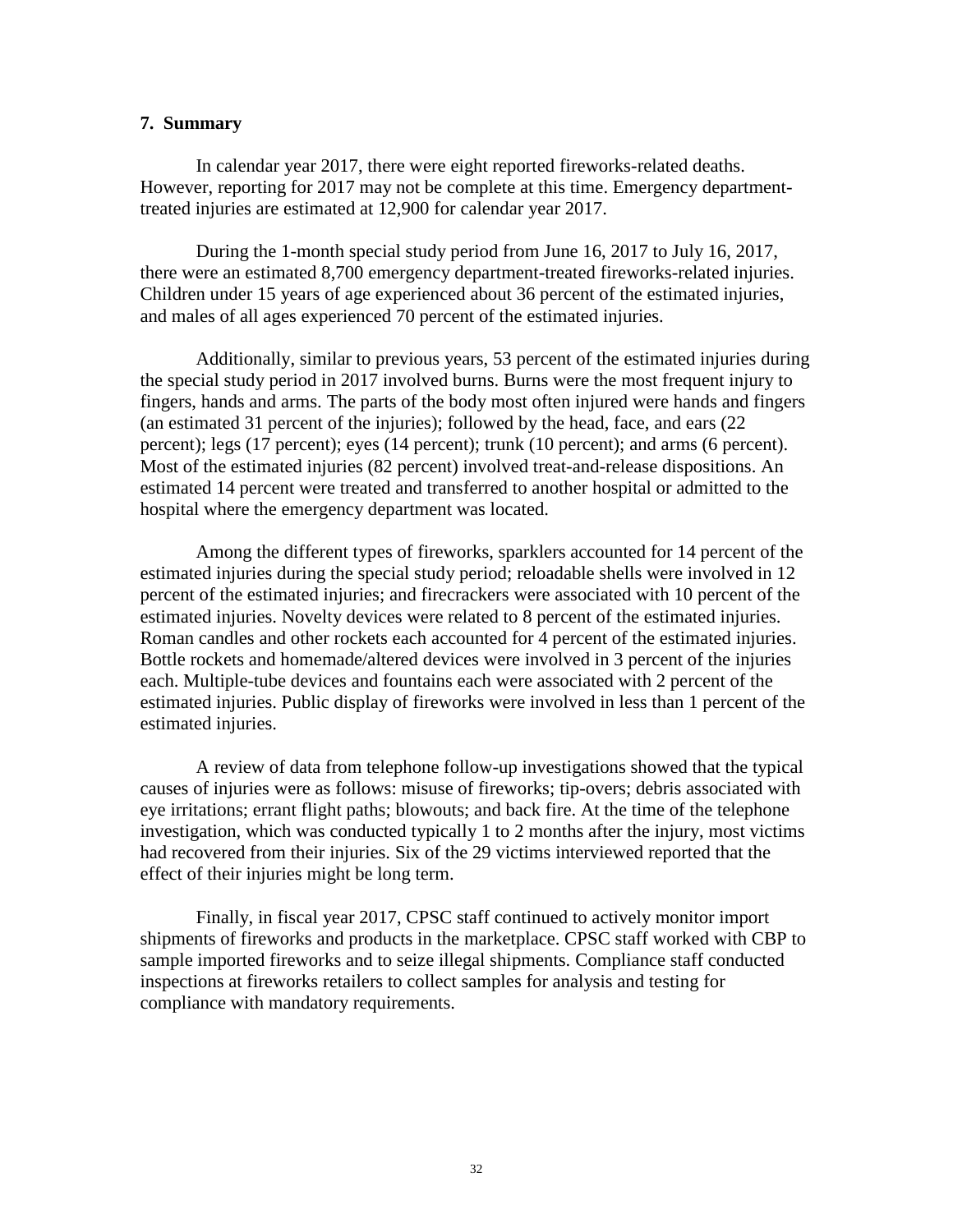### **References**

Greene MA and Joholske J (2004), "2003 Fireworks Annual Report: Fireworks-Related Deaths, Emergency Department-Treated Injuries, and Enforcement Activities During 2003," U.S. Consumer Product Safety Commission, Washington DC. [http://www.cpsc.gov//PageFiles/110093/2003fwreport.PDF](http://www.cpsc.gov/PageFiles/110093/2003fwreport.PDF)

Marker D, Lo A, Brick M and Davis W (1999), "Comparison of National Estimates from Different Samples and Different Sampling Frames of the National Electronic Injury Surveillance System (NEISS)," Final Report prepared for the U.S. Consumer Product Safety Commission by Westat, Inc. Rockville, MD.

Schroeder T (2000), "Trend Analysis of NEISS Data." U.S. Consumer Product Safety Commission, Washington, DC.

Schroeder T and Ault K (2001), "The NEISS Sample (Design and Implementation), 1997 to Present" U.S. Consumer Product Safety Commission, Washington, DC. [http://www.cpsc.gov//PageFiles/106617/2001d011-6b6.pdf](http://www.cpsc.gov/PageFiles/106617/2001d011-6b6.pdf)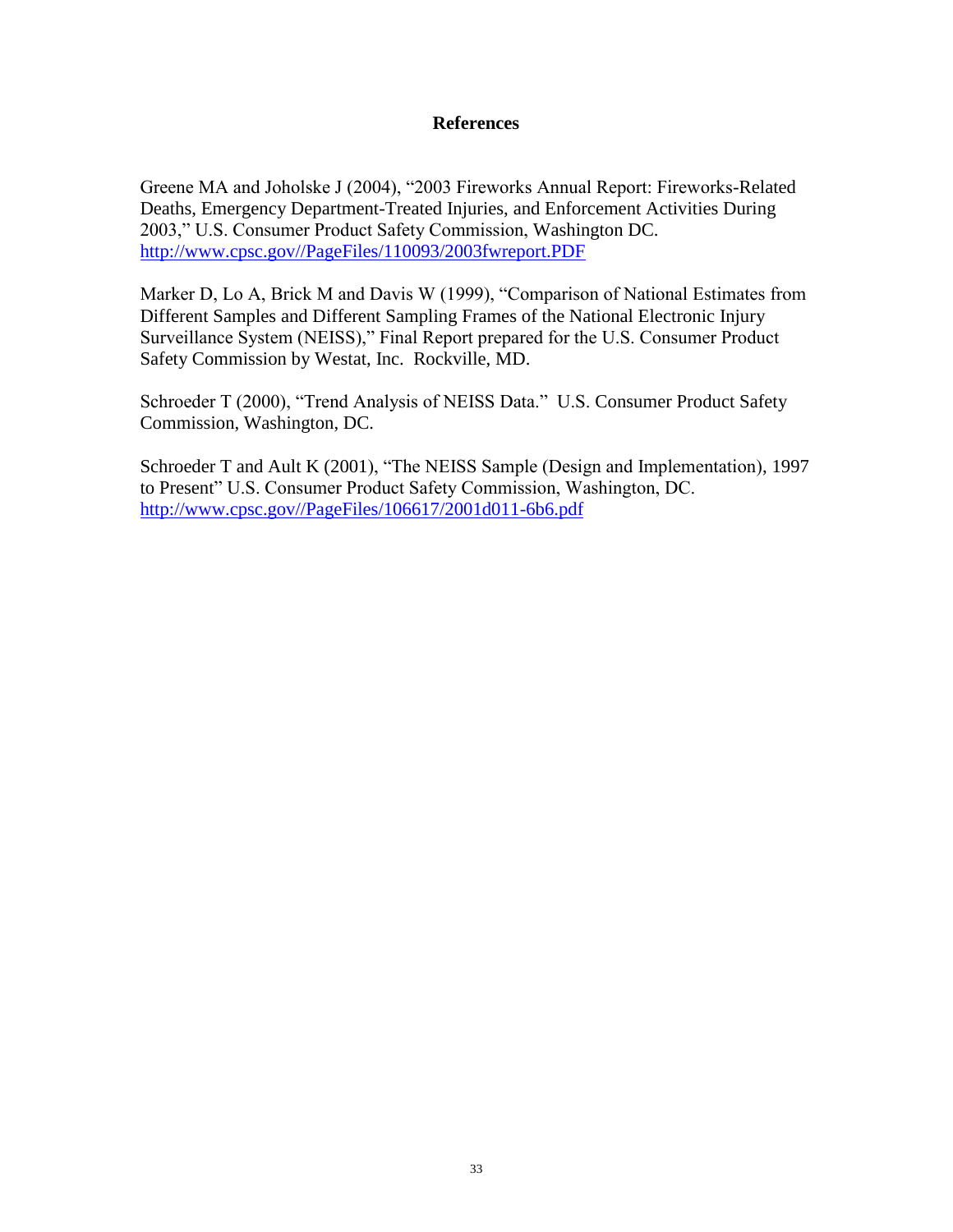#### **Appendix A Fireworks-Related Injuries and Fireworks Imported**

Table A-1 shows that fireworks imports have generally risen over the period 2002–2007, peaking in 2005 at 275.1 million pounds. From 2008 to 2014, fireworks imports have been relatively steady with modest changes for some years. In 2015, the fireworks imports soared to 279.5 millions of pounds, which was the highest since 2002. It decreased to 262.3 and 247.0 million pounds in 2016 and 2017, respectively. As for the number of estimated emergency department-treated fireworks-related injuries, year 2017 with 12,900 estimated injuries was the highest since 2002. The other three highest estimated fireworks-related injuries were 11,900 in 2015, 11,400 in 2013, and 11,100 in 2016. As shown in Table A-1 below, the highest number of injuries per 100,000 pounds of fireworks was 6.3 injuries per 100,000 pounds in 2013, and the lowest number of injuries per 100 pounds of fireworks was 3.4 injuries in 2006 and 2008. From 2009 to 2016, the number of injuries per 100,000 pounds of fireworks was noticeably stable at about 4.3 injuries per 100,000 pounds except for 2013 and 2014. In 2014, that number was 4.8. In 2017, the number of injuries per 100,000 pounds of fireworks imported was 5.2 injuries.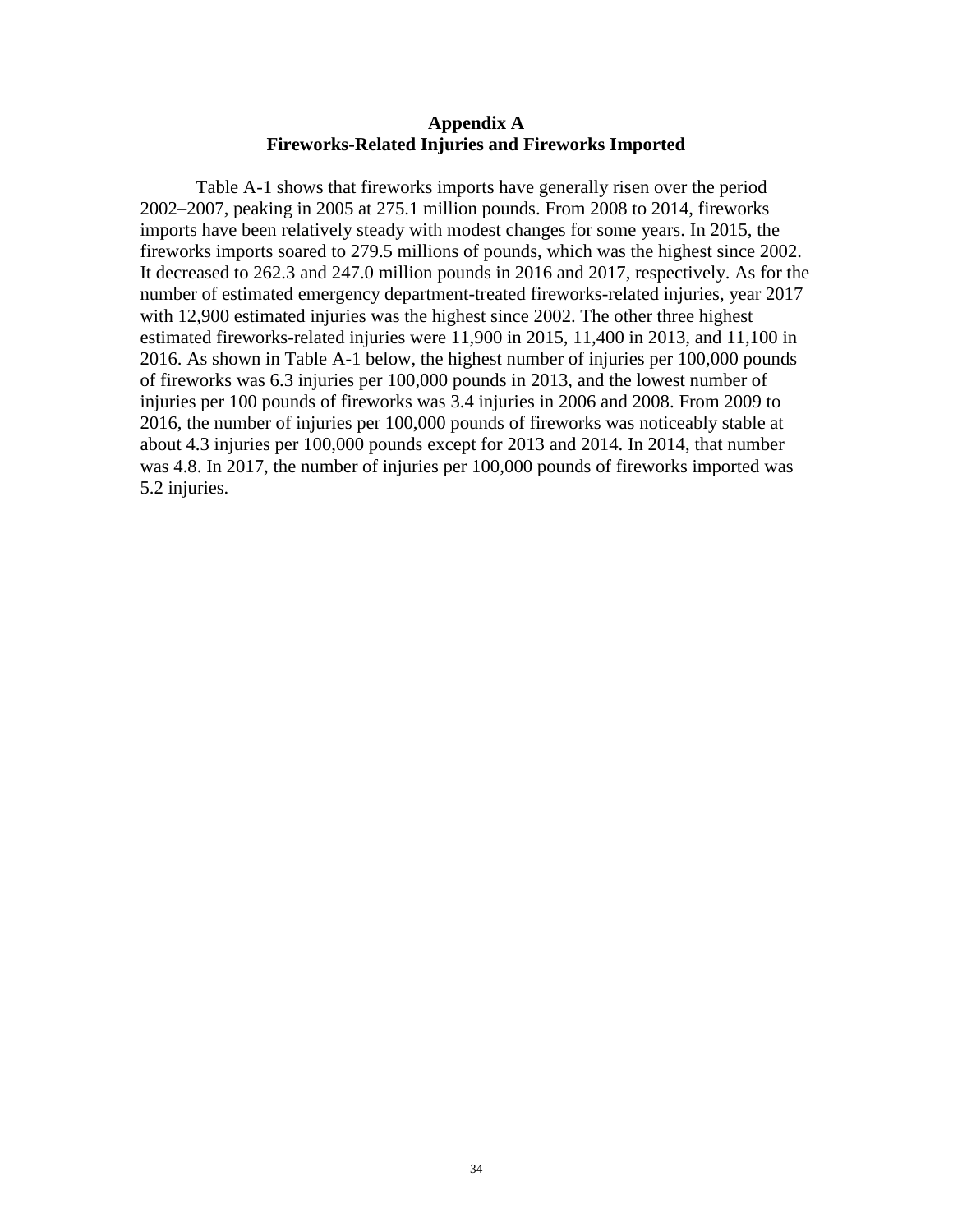| Year | <b>Estimated Injuries</b> | <b>Estimated Fireworks</b><br>Imports<br>(millions of pounds) $\frac{y}{x}$ | Injuries Per 100,000<br>Pounds |
|------|---------------------------|-----------------------------------------------------------------------------|--------------------------------|
| 2017 | 12,900                    | 247.0                                                                       | 5.2                            |
| 2016 | 11,100                    | 262.3                                                                       | 4.2                            |
| 2015 | 11,900                    | 279.5                                                                       | 4.3                            |
| 2014 | 10,500                    | 219.6                                                                       | 4.8                            |
| 2013 | 11,400                    | 180.2                                                                       | 6.3                            |
| 2012 | 8,700                     | 201.0                                                                       | 4.3                            |
| 2011 | 9,600                     | 228.1                                                                       | 4.2                            |
| 2010 | 8,600                     | 199.6                                                                       | 4.3                            |
| 2009 | 8,800                     | 200.2                                                                       | 4.4                            |
| 2008 | 7,000                     | 208.3                                                                       | 3.4                            |
| 2007 | 9,800                     | 260.1                                                                       | 3.8                            |
| 2006 | 9,200                     | 272.1                                                                       | 3.4                            |
| 2005 | 10,800                    | 275.1                                                                       | 3.9                            |
| 2004 | 9,600                     | 230.0                                                                       | 4.2                            |
| 2003 | 9,300                     | 214.6                                                                       | 4.3                            |
| 2002 | 8,800                     | 175.3                                                                       | 5.0                            |

### Table A-1 Estimated Fireworks-Related Injuries and Estimated Fireworks Imported into the U.S. 2002–2017

Source: Injuries from NEISS, U.S. Consumer Product Safety Commission. See Table 1 for further details. Estimated fireworks imports data from the U.S. International Trade Commission (ITC), using Harmonized Tariff Schedule (HTS code 3604.10). Imports include consumer fireworks (1.4G HTS code 3604.10.90.10 and 3604.10.90.50) and display fireworks (1.3G HTS code 3604.10.10.00). Display fireworks were about 6.8 percent of the total imports in 2017. In addition to imported fireworks used in the United States, there is also a small amount of fireworks manufactured in the United States for domestic consumption; the data for these fireworks is not available from the International Trade Commission and is not shown in this table. Fireworks imports data were downloaded from ITC website in March 2018. ¥Fireworks imports data subject to change by ITC. These changes have typically been minor.

Although the table suggests a relationship between weight and the number of injuries, it should be interpreted with caution. First, the logical unit of exposure is the number of fireworks devices used, instead of the collective weight of the devices because a person is exposed to injury when a device is consumed (*i.e*., lit). Injuries per 100,000 fireworks devices imported might be more meaningful, but the number of devices imported is not available. Moreover, using weight overrepresents heavy devices and underrepresents light devices. There is no reason to assume that a heavy device is inherently more dangerous than a light device because the weight of the device includes things other than just the amount of explosive material.

In addition, international trade statistics do not provide weight by fireworks device types. Thus, it is not possible to associate injuries with the weight of different types of fireworks imported. As shown in Table 2 earlier in this report, different fireworks devices have different numbers of injuries. Thus, the decrease in injuries per 100,000 pounds between 2002 and 2008 may be due to different mixtures of types of fireworks imported over time, or an overall decrease in injuries among all types of fireworks. Similarly, the increase in injuries per 100,000 pounds in 2013 may have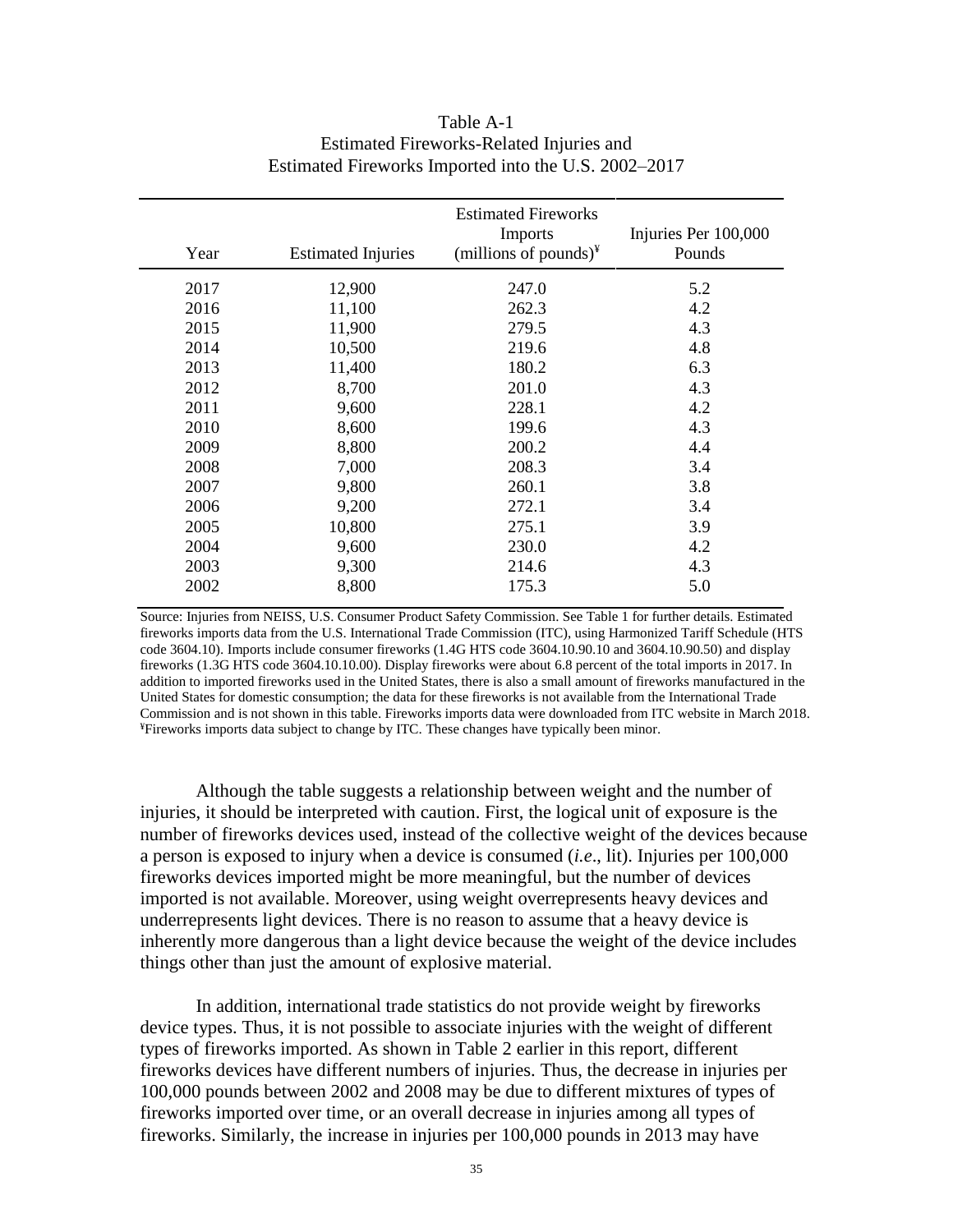resulted from different fireworks mixtures, a decrease in importation of fireworks, or just statistical variation. The data do not provide enough information to determine the relative contribution of these factors.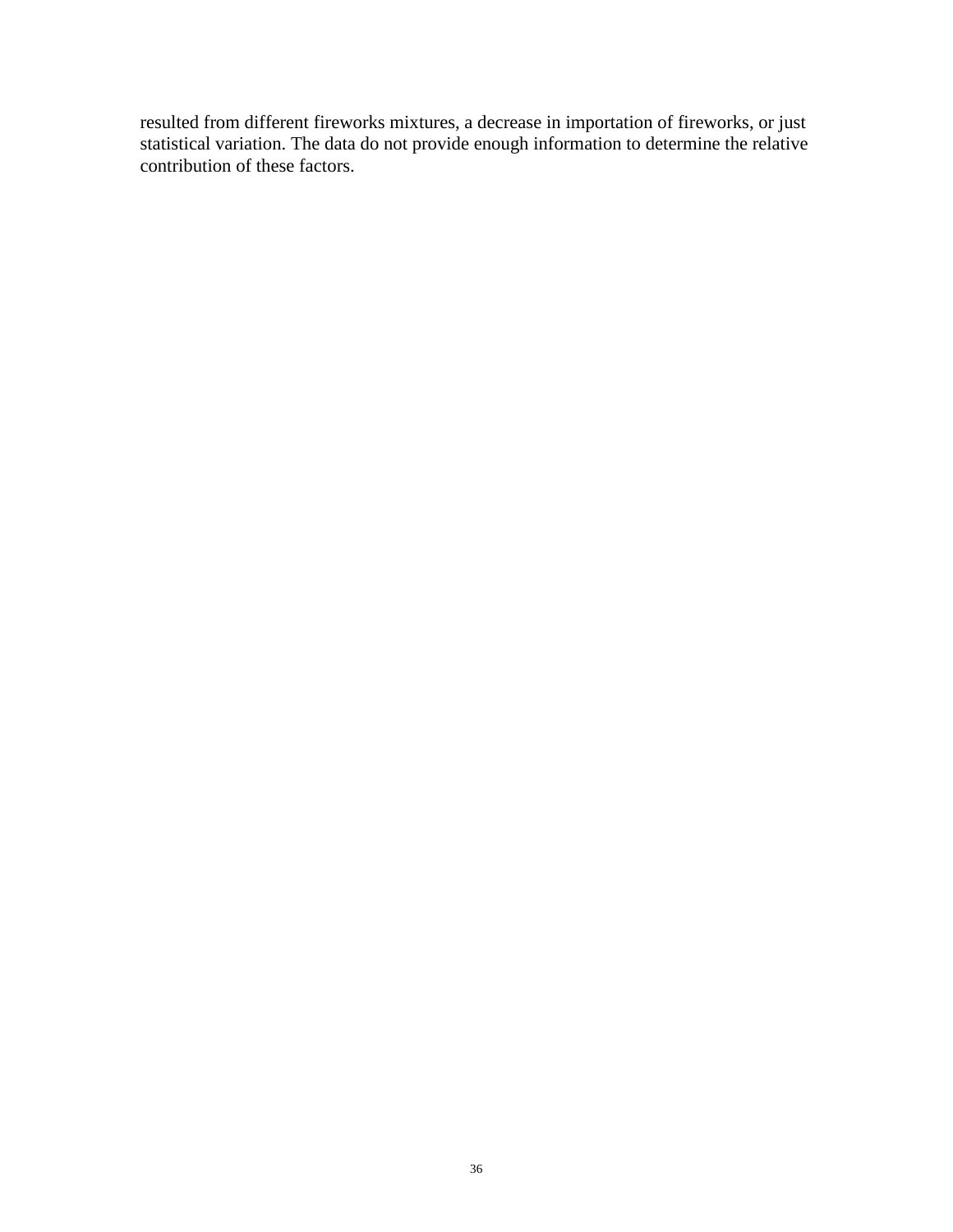**Appendix B Completed Telephone Investigations**

| Case | Age | <b>Sex</b> | <b>Diagnosis</b>        | <b>Body</b><br>Part | <b>Disposition</b> | <b>Fireworks</b><br><b>Type</b> | <b>Incident Description</b>                                                                                                                                                                                                                                                                                                                         | <b>Medical Treatment and Prognosis</b>                                                                                                                                                                                                                                                                                                                                                                            |
|------|-----|------------|-------------------------|---------------------|--------------------|---------------------------------|-----------------------------------------------------------------------------------------------------------------------------------------------------------------------------------------------------------------------------------------------------------------------------------------------------------------------------------------------------|-------------------------------------------------------------------------------------------------------------------------------------------------------------------------------------------------------------------------------------------------------------------------------------------------------------------------------------------------------------------------------------------------------------------|
|      | 10  | Male       | Thermal<br><b>Burns</b> | Upper<br>Leg        | Admit              | Unspecified                     | The victim and an older neighbor were<br>setting off fireworks on the sidewalk. The<br>neighbor lit an unspecified firework and it<br>shot sideways instead of going up in the<br>air. The firework landed in the large side<br>pocket of the victim's short cargo pants.<br>The victim's cloth ignited and burned the<br>side of the victim's leg. | The victim was taken to the emergency<br>department (ED) by an ambulance. The<br>victim was admitted into the hospital for 1<br>day. After being released from the hospital,<br>the victim had additional medical visits to<br>change the bandage/dressing every two<br>weeks. At the time of the telephone<br>interview, the victim was still recovering<br>and was expected to recover fully in a few<br>weeks. |
| 2    | 12  | Male       | Thermal<br><b>Burns</b> | Hand                | Admit              | Large<br>Firecracker            | It was reported that the victim found an M-<br>80 in a street. He lit the firecracker and it<br>blew up in his hand before he could throw<br>it. The victim sustained burns to one hand<br>and fractures in two of his fingers.                                                                                                                     | The victim was admitted to the hospital for<br>1 day. After he was discharged from the<br>hospital, the victim had a follow-up visit<br>with X-rays to check if his broken fingers<br>healed. The victim was still recovering at<br>the time of the telephone interview. He was<br>expected to recover fully in a few days.                                                                                       |
| 3    | 19  | Male       | Amputation              | Finger              | Admit              | Large<br>Firecracker            | The victim found a firework in the shape of<br>a ball with a small stem-a cherry bomb-<br>at an open field. He picked the firework up<br>and ignited it in his hand. The victim tried<br>to throw the firework and it exploded in his<br>right hand. The victim sustained<br>amputations of four fingers on his right<br>hand except for the thumb. | The victim was admitted to the hospital for<br>2 days. He had additional medical visits to<br>treat his injuries after he was discharged<br>from the hospital. The victim was still<br>under treatment when he was interviewed<br>for this report. The victim stated that he did<br>not know when he would recover fully.                                                                                         |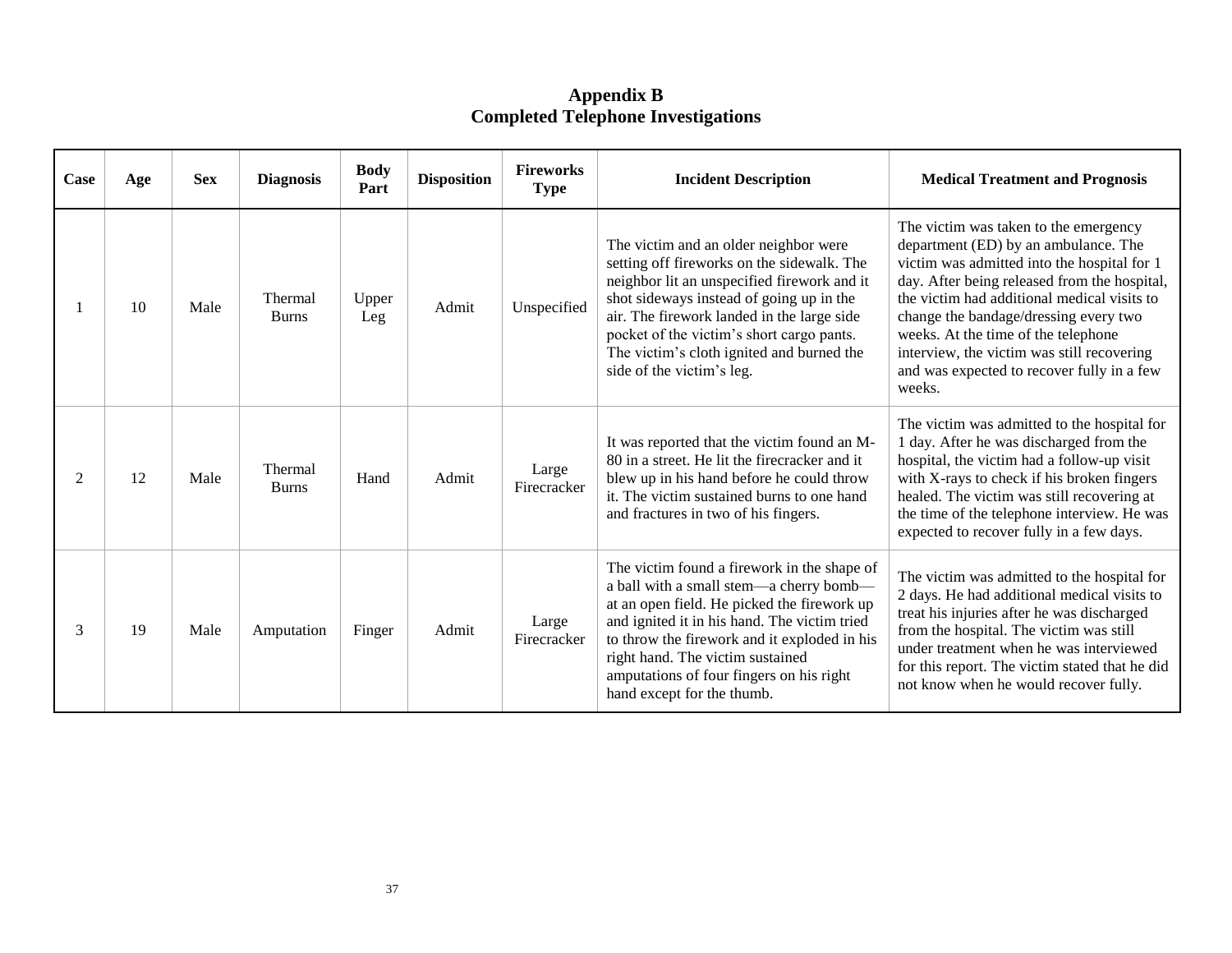| Case | Age         | <b>Sex</b> | <b>Diagnosis</b>        | <b>Body</b><br>Part | <b>Disposition</b>    | <b>Fireworks</b><br><b>Type</b> | <b>Incident Description</b>                                                                                                                                                                                                                                                                                                                                                                                                                                                                                                                                | <b>Medical Treatment and Prognosis</b>                                                                                                                                                                                                                                                                                                                                                                                                                                                                                                                                                                                                                                                                                                                                                                                                                                                                  |
|------|-------------|------------|-------------------------|---------------------|-----------------------|---------------------------------|------------------------------------------------------------------------------------------------------------------------------------------------------------------------------------------------------------------------------------------------------------------------------------------------------------------------------------------------------------------------------------------------------------------------------------------------------------------------------------------------------------------------------------------------------------|---------------------------------------------------------------------------------------------------------------------------------------------------------------------------------------------------------------------------------------------------------------------------------------------------------------------------------------------------------------------------------------------------------------------------------------------------------------------------------------------------------------------------------------------------------------------------------------------------------------------------------------------------------------------------------------------------------------------------------------------------------------------------------------------------------------------------------------------------------------------------------------------------------|
|      | 35          | Male       | Other                   | Lower<br>Trunk      | Admit                 | Aerial Shell                    | The victim and his friends were at an<br>Indian reservation. There were a lot of<br>people setting off fireworks. The victim did<br>not see the actual firework that hit him. He<br>saw a bright flash and heard a big boom<br>and felt a pinch in his abdomen. A mortar<br>firework hit the victim in his abdomen and<br>exploded. That caused immediate<br>evisceration of the abdomen. The victim<br>was taken to the emergency department<br>(ED) by an ambulance. The victim<br>sustained serious injuries to his abdomen<br>and the internal organs. | The victim was hospitalized for a month.<br>He was in a chemical induced coma for the<br>first 8 days. He had six surgeries to repair<br>his severely injured bladder and colon and<br>to remove the spleen and three abdomen<br>muscles. The doctors recovered fragments<br>of the firework and confirmed it was a<br>mortar. In addition, he had three blood and<br>plasma transfusions. After he was<br>discharged from the hospital and returned<br>to his home state, the victim had been to at<br>least four hospitals to see multiple<br>specialists and had homecare nurses come<br>to change the bandages. At the time of the<br>telephone interview, the victim reported<br>that there is still a hole in his stomach that<br>will require additional surgeries to close<br>and he will need to have skin grafts. The<br>victim stated that he will never recover<br>fully from his injuries. |
| 5    | 9<br>months | Female     | Thermal<br><b>Burns</b> | Upper<br>Trunk      | Treat and<br>Transfer | Unspecified                     | Fireworks were set off in the neighborhood<br>and they got up in the air and exploded.<br>According to the victim's mother, an<br>unspecified firework flipped over and<br>landed on the victim's lap. Although the<br>victim's cloth did not catch fire, the victim<br>did suffer burns to her face, chest and leg.                                                                                                                                                                                                                                       | The victim was treated at the ED and<br>transferred to another hospital. No further<br>information was collected due to an<br>administrative error.                                                                                                                                                                                                                                                                                                                                                                                                                                                                                                                                                                                                                                                                                                                                                     |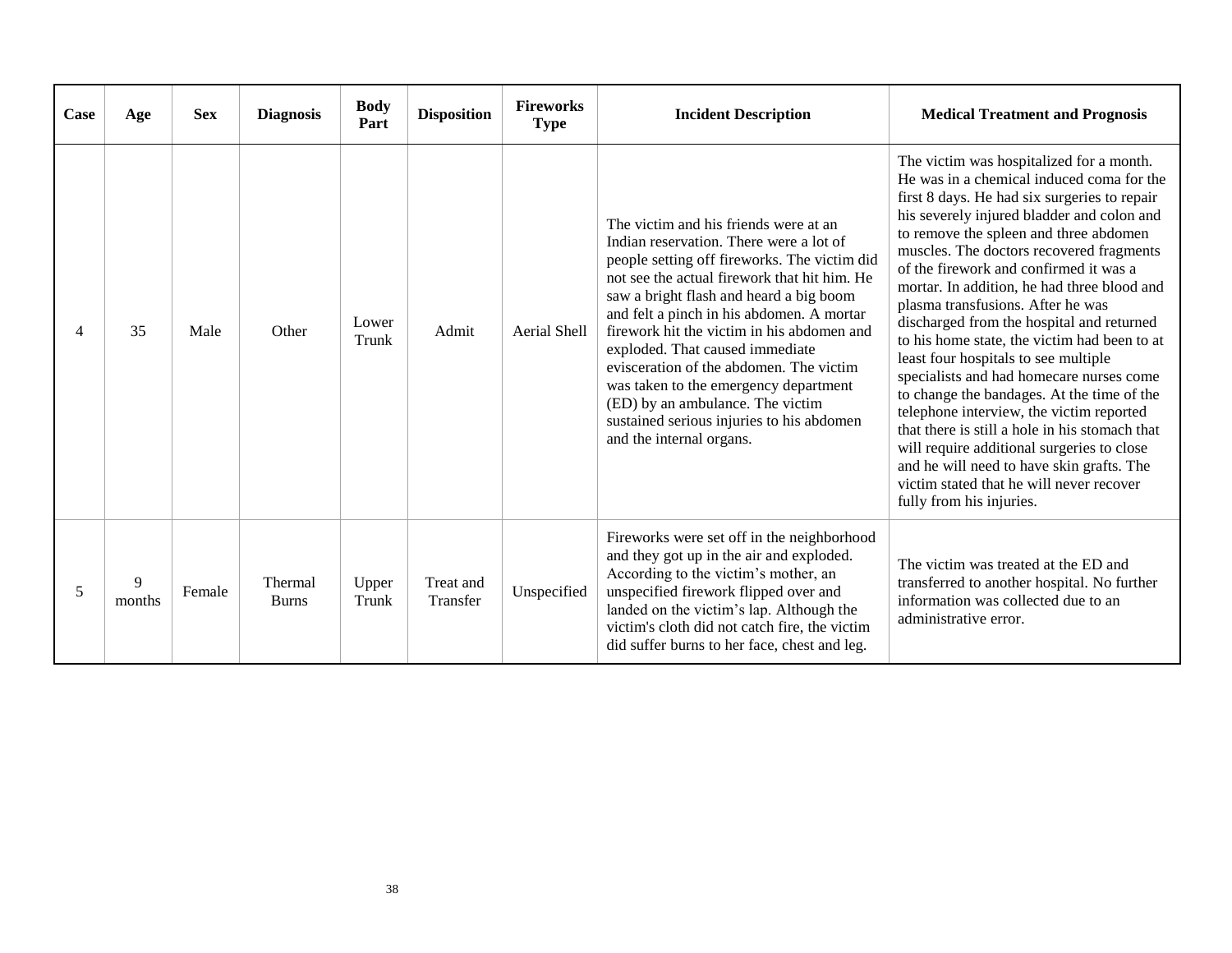| Case | Age | <b>Sex</b> | <b>Diagnosis</b>        | <b>Body</b><br>Part | <b>Disposition</b>    | <b>Fireworks</b><br><b>Type</b> | <b>Incident Description</b>                                                                                                                                                                                                                                                                                                                                                                                                                                                                                | <b>Medical Treatment and Prognosis</b>                                                                                                                                                                                                                                                                                                                                               |
|------|-----|------------|-------------------------|---------------------|-----------------------|---------------------------------|------------------------------------------------------------------------------------------------------------------------------------------------------------------------------------------------------------------------------------------------------------------------------------------------------------------------------------------------------------------------------------------------------------------------------------------------------------------------------------------------------------|--------------------------------------------------------------------------------------------------------------------------------------------------------------------------------------------------------------------------------------------------------------------------------------------------------------------------------------------------------------------------------------|
| 6    | 11  | Male       | Thermal<br><b>Burns</b> | Face                | Treat and<br>Transfer | Homemade                        | The victim dismantled several bottle<br>rockets and packed the explosive powder<br>into an empty mortar shell that he found on<br>the beach and made a fuse for it. The<br>victim lit the fuse and waited for the<br>firework to go off. When the fuse appeared<br>to stop burning, the victim went to see why<br>it would not continue burning. The<br>firework exploded in the general vicinity of<br>the victim's face. The victim suffered<br>second-degree burns on his face and<br>traumatic iritis. | The victim was triaged at the ED and was<br>then transferred to a burn unit at another<br>hospital. After the treatment at the ED, the<br>victim had follow-up visits with pediatric<br>ophthalmologists to remove debris from his<br>eyes and for additional treatments. The<br>victim recovered fully in 3 weeks.                                                                  |
| 7    | 16  | Male       | Amputation              | Finger              | Treat and<br>Transfer | Bottle<br>Rocket                | The victim and his cousins were shooting<br>small bottle rockets in the yard. The victim<br>found a damaged bottle rocket on the floor<br>of the stand where his cousins purchased<br>the fireworks and took it. The victim lit that<br>bottle rocket in his right hand and did not<br>realize that the part of the fuse was<br>missing. The bottle rocket blew up in his<br>hand immediately. The victim sustained<br>amputations of four fingers of his right<br>hand.                                   | The victim was treated at the ED, and was<br>then transferred to another hospital and<br>admitted for 7 days. After being discharged<br>from the hospital, the victim had additional<br>medical visits to remove stitches and to<br>change bandages. At the time of the<br>telephone interview, the victim was still<br>recovering and was expected to recover<br>fully in 6 months. |
| 8    | 2   | Female     | Thermal<br><b>Burns</b> | Upper<br>Trunk      | Treat and<br>Release  | Bottle<br>Rocket                | The victim's cousins were shooting off<br>little bottle rockets out of a can, and the<br>victim was standing 100 feet away from<br>them. The can fell over and the firework<br>shot out and hit the victim on the right side<br>of her upper rib area. The victim's sundress<br>caught fire. The victim's older brother was<br>nearby and ripped the dress off her. The<br>victim sustained second-degree burns about<br>the size of an adult hand.                                                        | After the treatment at the ED, the victim<br>had follow-up visits at a different burn unit<br>to check, clean and remove bandages for<br>her wound. The victim recovered fully in 4<br>weeks.                                                                                                                                                                                        |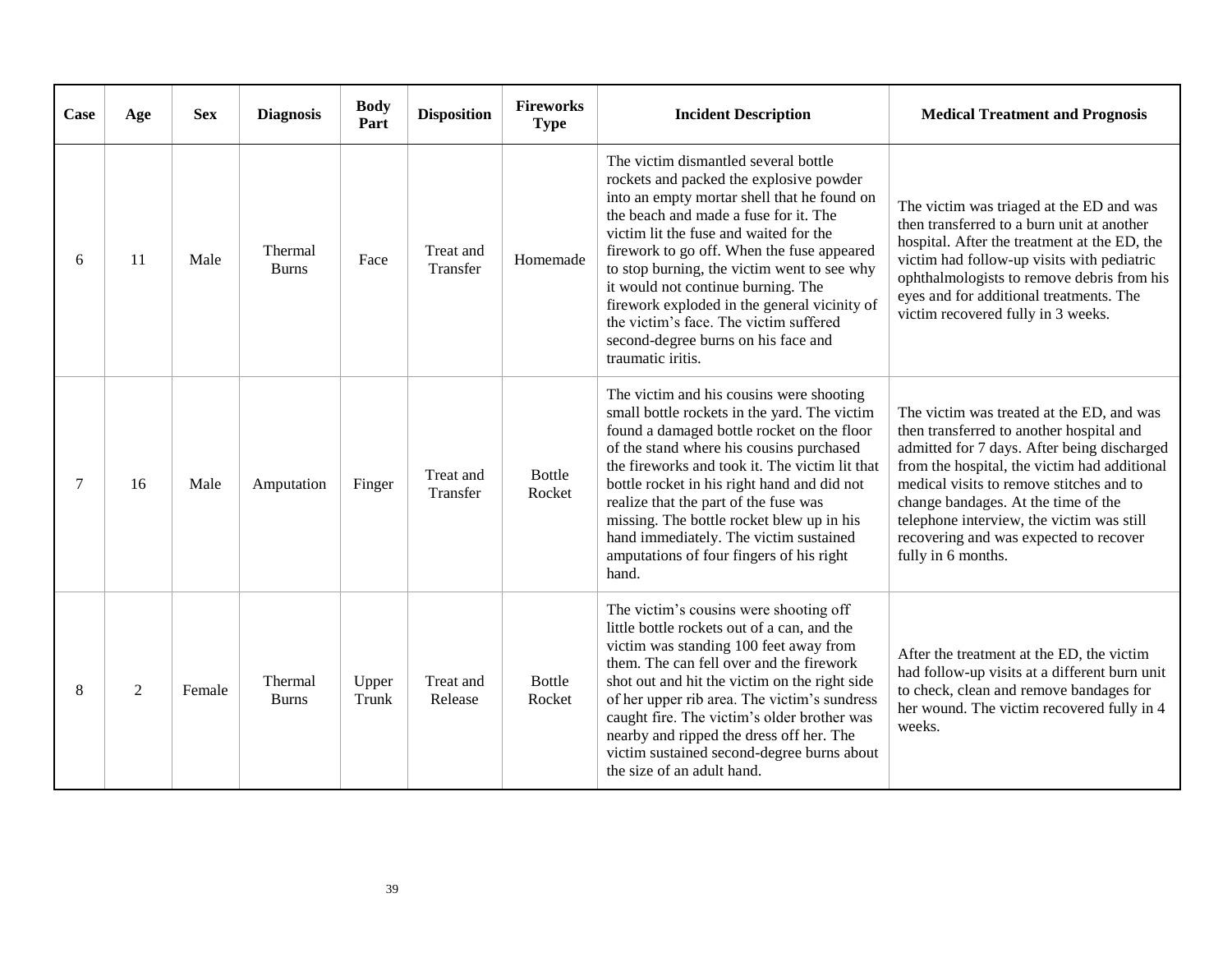| Case | Age            | <b>Sex</b> | <b>Diagnosis</b>               | <b>Body</b><br>Part | <b>Disposition</b>   | <b>Fireworks</b><br><b>Type</b> | <b>Incident Description</b>                                                                                                                                                                                                                                                                                                                                                                                                                                                                                                                                                                                                                                                                                                   | <b>Medical Treatment and Prognosis</b>                                                                                                                                                                                                                                                                                       |
|------|----------------|------------|--------------------------------|---------------------|----------------------|---------------------------------|-------------------------------------------------------------------------------------------------------------------------------------------------------------------------------------------------------------------------------------------------------------------------------------------------------------------------------------------------------------------------------------------------------------------------------------------------------------------------------------------------------------------------------------------------------------------------------------------------------------------------------------------------------------------------------------------------------------------------------|------------------------------------------------------------------------------------------------------------------------------------------------------------------------------------------------------------------------------------------------------------------------------------------------------------------------------|
| 9    | $\overline{4}$ | Male       | <b>Thermal</b><br><b>Burns</b> | Upper<br>Arm        | Treat and<br>Release | Fountain                        | The victim and his family were in their<br>backyard shooting off fireworks. The<br>victim's mother bought fountain type<br>fireworks that were shaped like a machine<br>gun. The mother lit a fountain and was<br>helping the victim to hold it. The firework<br>blew out from the back into the victim's<br>right underarm area instead of shooting out<br>of the front. The victim's shirt caught fire<br>and melted to his arm. The mother dropped<br>the firework and ripped the victim's shirt<br>off and rushed him to ED. The victim<br>suffered a second-degree burn about 4<br>inches long and a pen in diameter. In<br>addition, he also had first-degree burns<br>splattered under his arm and around his<br>neck. | At the time of the telephone interview, the<br>victim was still healing from his injuries.<br>The victim's mother who answered the<br>telephone survey stated that she did not<br>know when the victim will recover fully.                                                                                                   |
| 10   | 5              | Female     | Thermal<br><b>Burns</b>        | Face                | Treat and<br>Release | Multiple<br>Tube<br>Device      | The victim and her family were outside,<br>and her father was setting off fireworks.<br>The victim's father lit a multiple tube<br>device type firework. The last shell got<br>stuck in the chamber and exploded on the<br>ground. The victim suffered the most<br>severe injuries because she was the closest<br>to the ground. The victim sustained second-<br>to third-degree burns on the left side of her<br>face and neck. She also suffered burns on<br>her chest, left arm, eyebrows and<br>eyelashes.                                                                                                                                                                                                                | After the treatment at the ED, the victim<br>had follow-up medical visits to change the<br>bandage/dressing for her wounds. At the<br>time of the telephone interview, the victim<br>has recovered but still needs to use cream<br>on her face according to the victim's<br>mother who responded to the telephone<br>survey. |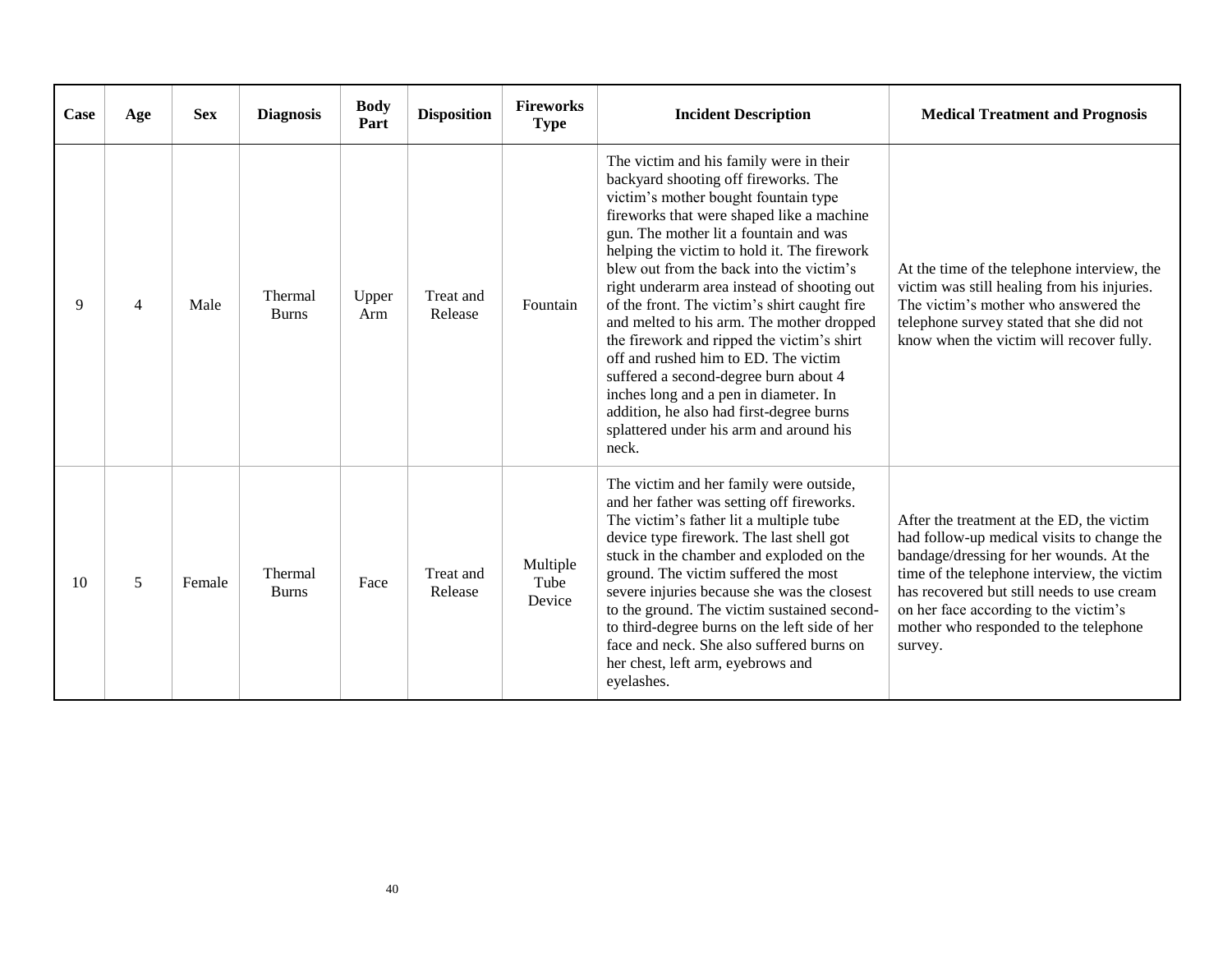| Case | Age            | <b>Sex</b> | <b>Diagnosis</b>        | <b>Body</b><br>Part | <b>Disposition</b>   | <b>Fireworks</b><br><b>Type</b> | <b>Incident Description</b>                                                                                                                                                                                                                                                                                                                                                                                                                                                                                                   | <b>Medical Treatment and Prognosis</b>                                                                                                                                                                                                                                                                                                                                                      |
|------|----------------|------------|-------------------------|---------------------|----------------------|---------------------------------|-------------------------------------------------------------------------------------------------------------------------------------------------------------------------------------------------------------------------------------------------------------------------------------------------------------------------------------------------------------------------------------------------------------------------------------------------------------------------------------------------------------------------------|---------------------------------------------------------------------------------------------------------------------------------------------------------------------------------------------------------------------------------------------------------------------------------------------------------------------------------------------------------------------------------------------|
| 11   | $\overline{7}$ | Male       | Thermal<br><b>Burns</b> | Ankle               | Treat and<br>Release | Aerial Shell                    | The victim, his family and 30 to 40 people<br>were setting fireworks on the street in the<br>neighborhood. Someone lit a mortar type<br>firework, and the tube fell over just before<br>the shell went off. The victim was on the<br>sidewalk about 50 feet away. According to<br>the victim's mother who witnessed the<br>incident, the firework either went directly<br>to the victim or ricocheted off a nearby<br>house and hit the victim. The victim was<br>hit in the ankle and suffered a burn on his<br>right ankle. | The victim had recovered fully in about 16<br>days.                                                                                                                                                                                                                                                                                                                                         |
| 12   | 8              | Male       | Contusions<br>Abrasions | Eye                 | Treat and<br>Release | Unspecified                     | The victim and his mother went to a<br>friend's house for the holiday, and they<br>parked their car on the street. They did not<br>realize that people were setting off<br>fireworks across the street. As soon as they<br>got to the curb of the sidewalk, someone lit<br>an unspecified firework and it went off.<br>Hot sparks from that firework hit the victim<br>in both eyes. The victim suffered corneal<br>abrasions.                                                                                                | The victim was taken to the ED<br>immediately by his mother. After the<br>treatment at the ED, the victim had follow-<br>up visits with his physician to check his<br>vision and to make sure that his eyes are<br>healing properly. At the time of the<br>telephone interview, the victim's vision had<br>not returned fully. The victim will see his<br>doctor again to check his vision. |
| 13   | $\mathbf{Q}$   | Male       | Thermal<br><b>Burns</b> | Finger              | Treat and<br>Release | Fountain                        | It was reported that the victim suffered a<br>small second-degree burn on his right index<br>finger while lighting a fountain type<br>firework. The victim's mother who<br>answered the telephone interview did not<br>witness the incident and was told by the<br>victim's father.                                                                                                                                                                                                                                           | The victim recovered fully in a few days.                                                                                                                                                                                                                                                                                                                                                   |
| 14   | 10             | Male       | Thermal<br><b>Burns</b> | Finger              | Treat and<br>Release | Small<br>Firecracker            | It was reported that the victim was with his<br>friends in the backyard area of an<br>apartment complex, and the victim found a<br>small firecracker on the ground. The victim<br>lit the fuse of the firecracker and it blew up<br>in his hand. The victim suffered a burn<br>between his thumb and finger as well as<br>some little burns on the back of his hand.                                                                                                                                                          | The victim recovered fully in 2 to 3 days.                                                                                                                                                                                                                                                                                                                                                  |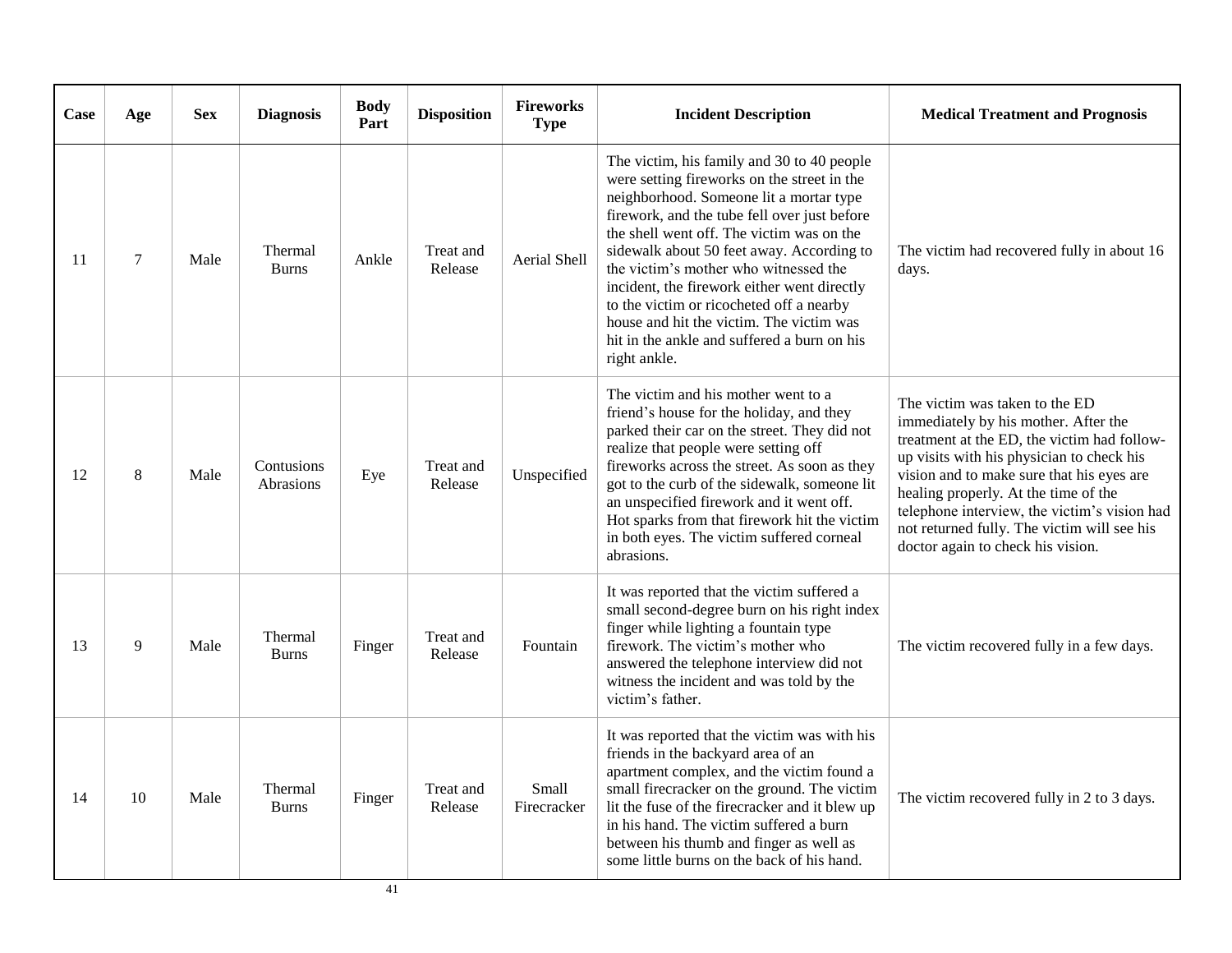| Case | Age | <b>Sex</b> | <b>Diagnosis</b>        | <b>Body</b><br>Part | <b>Disposition</b>   | <b>Fireworks</b><br><b>Type</b> | <b>Incident Description</b>                                                                                                                                                                                                                                                                                                                                                                                                                                                                                                                                                                                                                                                                                                                                                                                                                                                                                                                                              | <b>Medical Treatment and Prognosis</b>                                                                                                                                                                                                                                                                                                                                       |
|------|-----|------------|-------------------------|---------------------|----------------------|---------------------------------|--------------------------------------------------------------------------------------------------------------------------------------------------------------------------------------------------------------------------------------------------------------------------------------------------------------------------------------------------------------------------------------------------------------------------------------------------------------------------------------------------------------------------------------------------------------------------------------------------------------------------------------------------------------------------------------------------------------------------------------------------------------------------------------------------------------------------------------------------------------------------------------------------------------------------------------------------------------------------|------------------------------------------------------------------------------------------------------------------------------------------------------------------------------------------------------------------------------------------------------------------------------------------------------------------------------------------------------------------------------|
| 15   | 10  | Female     | Contusions<br>Abrasions | Eye                 | Treat and<br>Release | Aerial Shell                    | The victim was injured by an artillery shell<br>type firework at a family gathering for the<br>4 <sup>th</sup> of July celebration. Prior to the incident,<br>the victim's brother found a used mortar<br>shell in the neighborhood. It was reported<br>that the mortar shell looked like a small<br>cracker ball and its fuse had burned off.<br>The victim's brother took this used<br>firework home with his grandparents'<br>permission. The victim's brother put this<br>firework on the table with other fireworks<br>purchased by the family. The victim got her<br>mother's permission to light a firework,<br>and she accidentally picked this used<br>mortar shell instead of the ones bought by<br>the family. As soon as the victim ignited<br>the mortar shell, it exploded on her. The<br>victim sustained ruptures of ear drums,<br>abrasions in her eyes, and burns on her<br>arms and legs. She also had shrapnel<br>embedded in her from face to feet. | After being treated at the ED, the victim<br>had additional medical visits to pick out<br>shrapnel pieces and to change the<br>bandage/dressing for her wounds. She also<br>had a follow-up visit to check her ear<br>drums to see if she would need a surgery.<br>The victim had recovered fully in 5 to 6<br>weeks.                                                        |
| 16   | 11  | Female     | Thermal<br><b>Burns</b> | Face                | Treat and<br>Release | Multiple<br>Tube<br>Device      | The victim was at a family reunion, and<br>there were some fireworks that were left<br>over from the 4 <sup>th</sup> of July. The victim went<br>down into a little trench area, and she put a<br>multiple tube device type of firework on<br>the ground and ignited it. The victim<br>climbed up out of the trench and turned<br>around, and the firework exploded on her<br>face. According to the victim's mother who<br>witnessed the incident, the firework blew<br>up like a bomb instead of going up in the<br>air. The victim suffered severe facial burns<br>that extended from the tip of her nose to the<br>area just above her eyebrow. The particles<br>from the firework also scratched the<br>victim's eyes.                                                                                                                                                                                                                                              | After the treatment at the ED, the victim<br>had additional medical visits to change the<br>bandage/dressing for her wounds. At the<br>time of the telephone interview, the victim<br>was still recovering from her injuries. The<br>victim's mother who answered the<br>telephone survey stated that it would take 6<br>to 12 months for the victim's skin to grow<br>back. |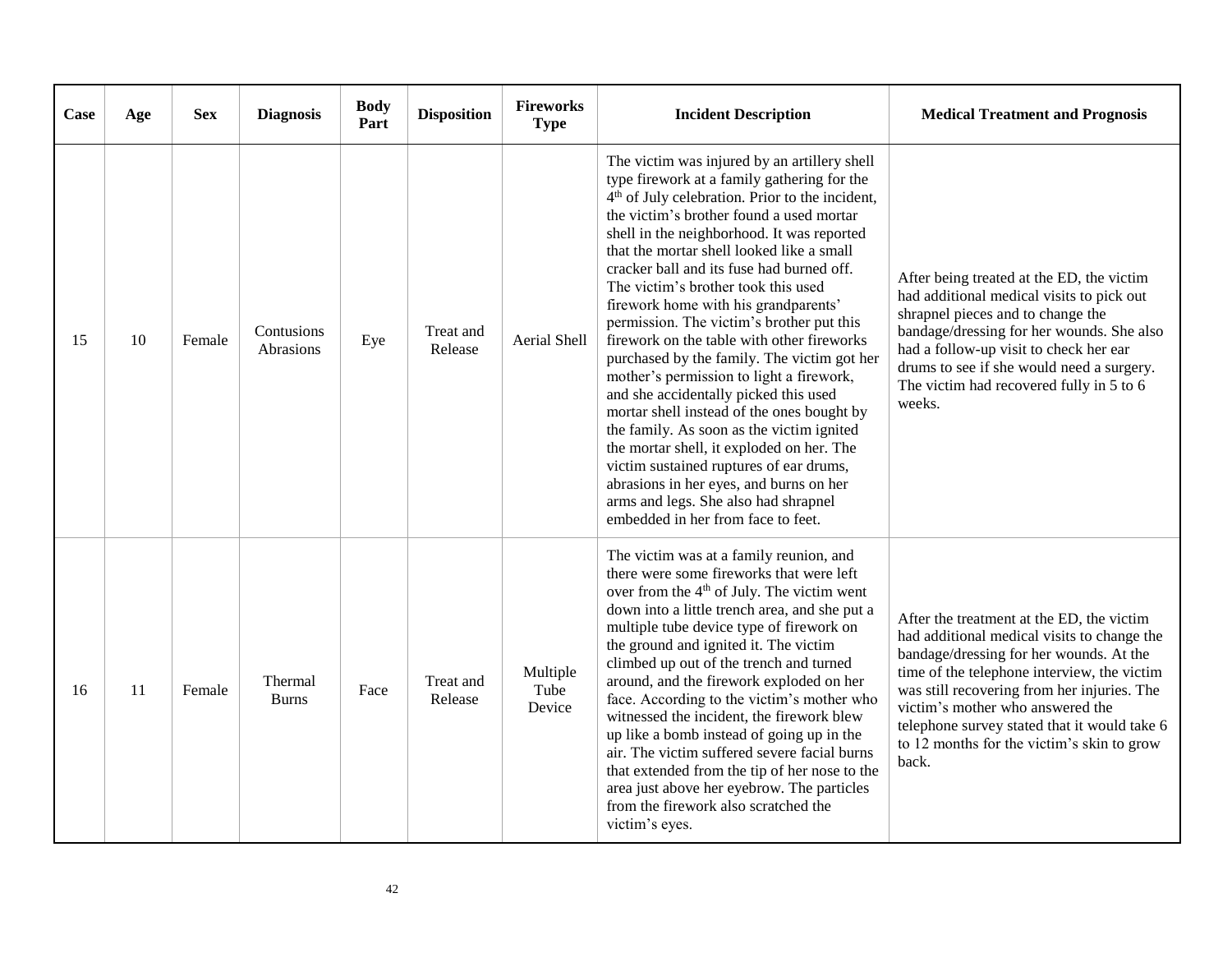| Case | Age | <b>Sex</b> | <b>Diagnosis</b>        | <b>Body</b><br>Part | <b>Disposition</b>   | <b>Fireworks</b><br><b>Type</b> | <b>Incident Description</b>                                                                                                                                                                                                                                                                                                                                                                                                                                                                                                                                                                     | <b>Medical Treatment and Prognosis</b>                                                                                                                                                                                                        |
|------|-----|------------|-------------------------|---------------------|----------------------|---------------------------------|-------------------------------------------------------------------------------------------------------------------------------------------------------------------------------------------------------------------------------------------------------------------------------------------------------------------------------------------------------------------------------------------------------------------------------------------------------------------------------------------------------------------------------------------------------------------------------------------------|-----------------------------------------------------------------------------------------------------------------------------------------------------------------------------------------------------------------------------------------------|
| 17   | 12  | Male       | Thermal<br><b>Burns</b> | Hand                | Treat and<br>Release | <b>Bottle</b><br>Rocket         | The victim was in his bedroom playing a<br>game. The heat from the gaming system<br>ignited one of the bottle rockets on the<br>bedroom floor beside him. The victim<br>picked up the lit bottle rocket and carried it<br>into the bathroom to put it out with water.<br>The firework went off in his hand before he<br>could discharge it. The victim suffered<br>burns on the palm and pinky of his left<br>hand.                                                                                                                                                                             | After being treated at the ED, the victim<br>had a follow-up visit to change the<br>bandage/dressing for his wounds. The<br>victim had recovered fully in a few weeks.                                                                        |
| 18   | 13  | Male       | Thermal<br><b>Burns</b> | Eye                 | Treat and<br>Release | Aerial Shell                    | The victim and his mother were at a<br>friend's house for the $4th$ of July. They<br>were out in the driveway watching<br>fireworks. The victim looked up to the sky<br>and some ash/debris from a mortar type<br>firework fell into his eye. The victim<br>suffered a burn mark inside his eyelid.                                                                                                                                                                                                                                                                                             | After the treatment at the ED, the victim<br>had a follow-up visit with a pediatrician to<br>check his wound and to change his<br>medication. The victim was put on an<br>antibiotic for 10 days. The victim<br>recuperated fully in 10 days. |
| 19   | 14  | Female     | Thermal<br><b>Burns</b> | Lower<br>Trunk      | Treat and<br>Release | Small<br>Firecracker            | The victim sat on the front porch steps of<br>her house. Two young males were in the<br>street about 100 to 150 feet away from her.<br>One of the males ignited a small firecracker<br>and threw it to the other male. The second<br>male then hit the firecracker with a baseball<br>bat and propelled it very far. The<br>firecracker hit the victim and exploded on<br>her stomach. The victim suffered a second-<br>degree burn 3" by 3" in size above her belly<br>button on the right side. There were also<br>specks of debris that lodged in her right<br>thigh about 6" by 5" in size. | After the treatment at the ED, the victim<br>had a follow-up visit with her regular<br>physician to change the bandage/dressing.<br>The victim used cream on her wounds and<br>recovered fully in 3 weeks.                                    |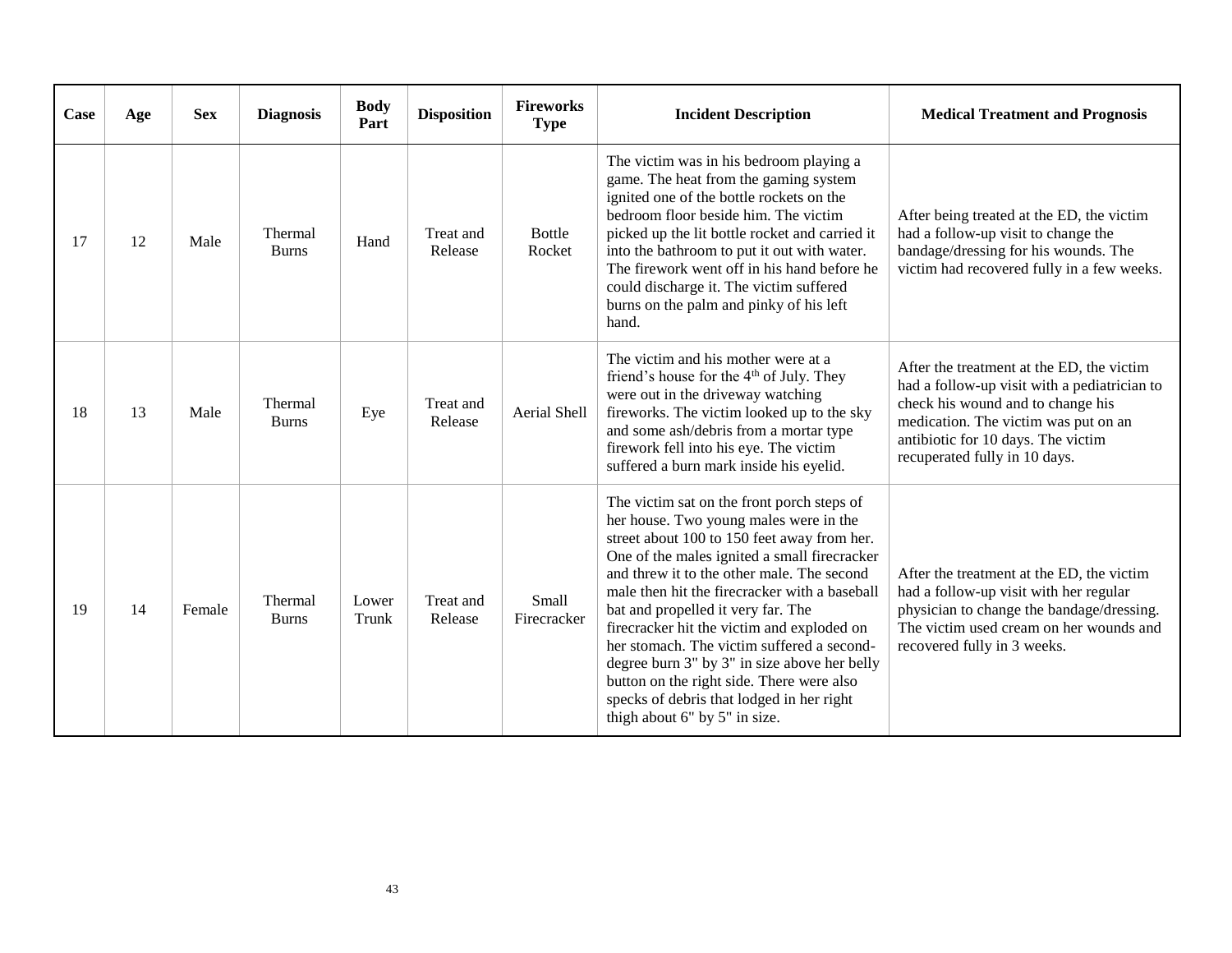| Case | Age | <b>Sex</b> | <b>Diagnosis</b>        | <b>Body</b><br>Part | <b>Disposition</b>   | <b>Fireworks</b><br><b>Type</b> | <b>Incident Description</b>                                                                                                                                                                                                                                                                                                                                                                                                                                      | <b>Medical Treatment and Prognosis</b>                                                                                                                                                                |
|------|-----|------------|-------------------------|---------------------|----------------------|---------------------------------|------------------------------------------------------------------------------------------------------------------------------------------------------------------------------------------------------------------------------------------------------------------------------------------------------------------------------------------------------------------------------------------------------------------------------------------------------------------|-------------------------------------------------------------------------------------------------------------------------------------------------------------------------------------------------------|
| 20   | 16  | Female     | Contusions<br>Abrasions | Eye                 | Treat and<br>Release | Public<br>Display               | The victim and her mother went to a soccer<br>game and sat high up in the bleachers<br>inside a stadium. There was a professional<br>display of fireworks in the middle of the<br>stadium after the game. There was a lot of<br>debris floating around. The victim had<br>contact lenses at the time. When they got<br>home, the victim took out her contact<br>lenses and started complaining that her<br>eyes hurt. The victim suffered a corneal<br>abrasion. | The victim recovered fully in a few days.                                                                                                                                                             |
| 21   | 17  | Male       | Thermal<br><b>Burns</b> | Hand                | Treat and<br>Release | <b>Small</b><br>Firecracker     | It was reported that the victim lit a<br>firecracker and it exploded in his hand. The<br>victim suffered second-degree burns on the<br>palm and several finger of his right hand.<br>The victim's father who responded to the<br>telephone interview did not witness the<br>incident, and he received a phone call from<br>the victim and was told what happened.                                                                                                | The victim fully recovered in 10 days.                                                                                                                                                                |
| 22   | 18  | Male       | Other                   | Eye                 | Treat and<br>Release | Multiple<br>Tube<br>Device      | It was reported that the victim and his<br>friend were shooting fireworks in the yard.<br>The victim's friend lit a multiple tube<br>device type firework and one tube fell over.<br>The shell shot back and hit the victim<br>around his right eye. The victim suffered<br>cheekbone laceration and traumatic iritis.                                                                                                                                           | After the treatment at the ED, the victim<br>had follow-up visits with an optometrist to<br>monitor the pressure in his eye and to<br>administer eye drops. The victim recovered<br>fully in 6 weeks. |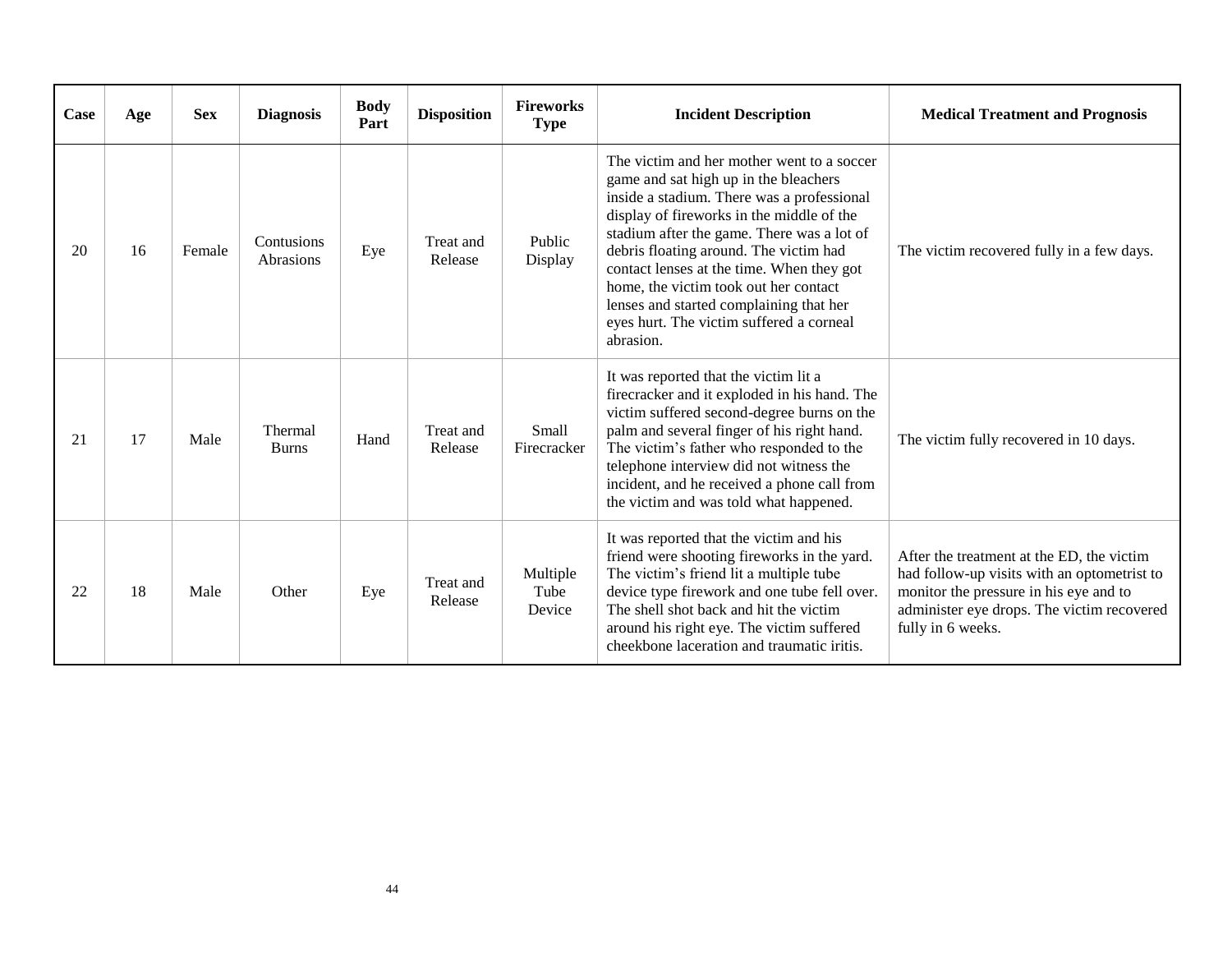| Case | Age | <b>Sex</b> | <b>Diagnosis</b>        | <b>Body</b><br>Part | <b>Disposition</b>   | <b>Fireworks</b><br><b>Type</b> | <b>Incident Description</b>                                                                                                                                                                                                                                                                                                                                                                                                                                                                                                                                                                                                                      | <b>Medical Treatment and Prognosis</b>                                                                                                                                                                                                                                                                                                                                                                                         |
|------|-----|------------|-------------------------|---------------------|----------------------|---------------------------------|--------------------------------------------------------------------------------------------------------------------------------------------------------------------------------------------------------------------------------------------------------------------------------------------------------------------------------------------------------------------------------------------------------------------------------------------------------------------------------------------------------------------------------------------------------------------------------------------------------------------------------------------------|--------------------------------------------------------------------------------------------------------------------------------------------------------------------------------------------------------------------------------------------------------------------------------------------------------------------------------------------------------------------------------------------------------------------------------|
| 23   | 28  | Female     | Thermal<br><b>Burns</b> | Toe                 | Treat and<br>Release | Multiple<br>Tube<br>Device      | The victim was shooting fireworks in her<br>yard, and it was about 150 feet away from<br>the house. The victim lit a 16-shot cake<br>firework, and the first 2 to 3 shots went into<br>air before the tube fell over. The remaining<br>shots started firing off into the yard in all<br>directions. One shell shot through a<br>window of the house and filled the house<br>with smoke. The victim started running<br>towards the house because her children<br>were in the house. A shell hit the victim on<br>the outside of her foot while she was<br>running. The victim sustained second- and<br>third-degree burns from her toes to ankle. | After the treatment at the ED, the victim<br>followed up with a different doctor to treat<br>her injuries. She saw this doctor 2 to 3<br>times a week for 2 to 3 weeks to change the<br>dressings and to check the progresses of the<br>healing. At the time of the telephone<br>interview, the victim still had a spot of 3-<br>inch long to heal. The victim stated that she<br>will recover fully in probably 2 to 3 weeks. |
| 24   | 29  | Female     | Contusions<br>Abrasions | Eye                 | Treat and<br>Release | Public<br>Display               | The victim was watching a public display<br>of fireworks at an open field. The victim<br>reported that she did not know how far<br>away she was from where the fireworks<br>were ignited due to all the vendors and the<br>crowds. The victim and other spectators<br>were pelted by the fireworks debris, and a<br>piece got into her right eye. The<br>paramedics rinsed out the victim's eye, and<br>she went to the ED for further treatment.<br>The victim suffered a corneal abrasion.                                                                                                                                                     | The victim fully recovered in a few days.                                                                                                                                                                                                                                                                                                                                                                                      |
| 25   | 31  | Female     | Concussions             | Head                | Treat and<br>Release | Aerial Shell                    | The victim was in her yard watching<br>fireworks set off by her neighbors. A<br>neighbor launched an artillery shell<br>firework—the victim did not know how far<br>away where the firework came from, but<br>she estimated that might be a football field<br>away. The packing agent inside the<br>firework, which looked like pumice stones,<br>did not disintegrate and hit the victim on<br>the head. The victim sustained a<br>concussion.                                                                                                                                                                                                  | The victim recovered fully from the<br>concussion in 1 month.                                                                                                                                                                                                                                                                                                                                                                  |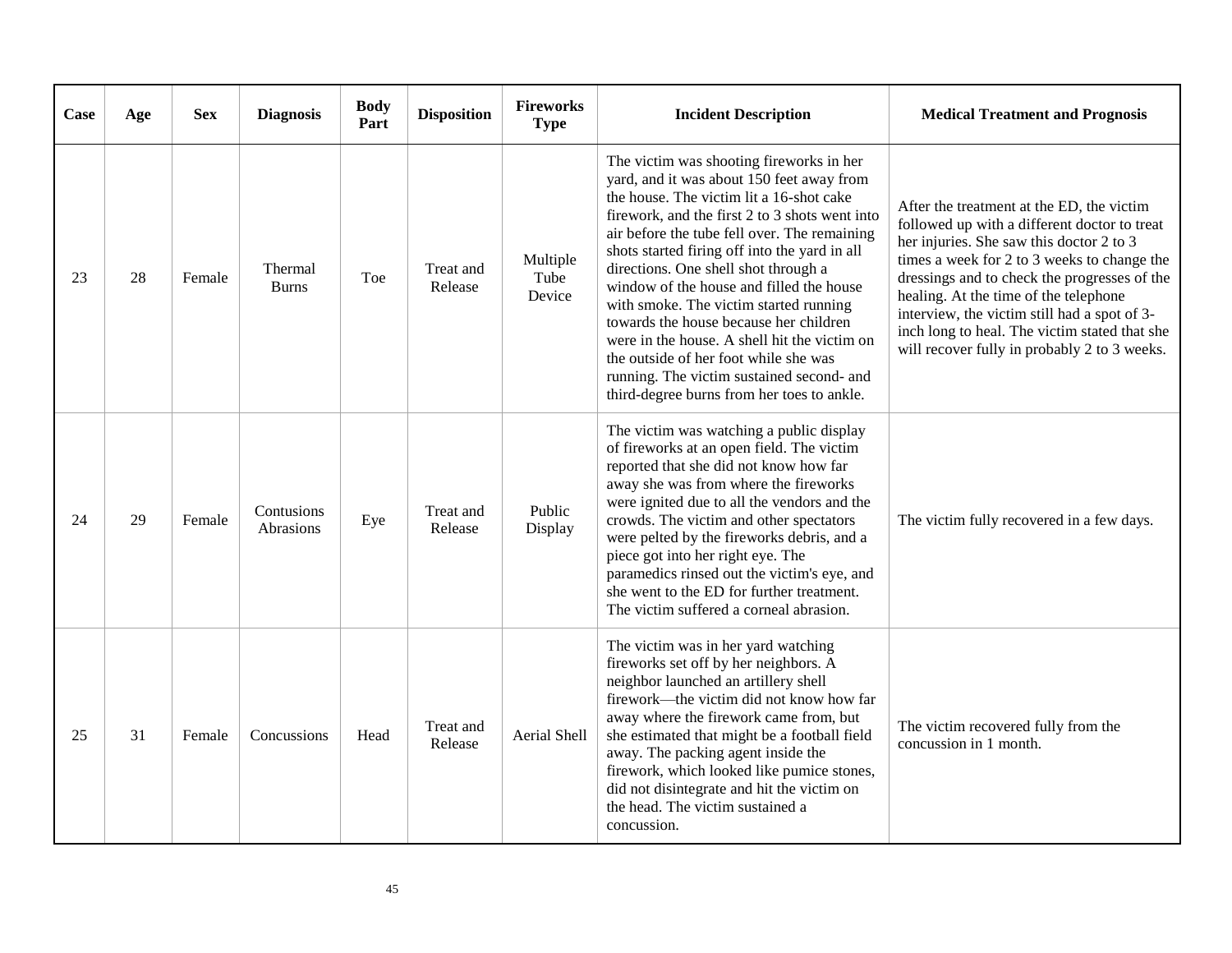| Case | Age | <b>Sex</b> | <b>Diagnosis</b>        | <b>Body</b><br>Part | <b>Disposition</b>   | <b>Fireworks</b><br><b>Type</b> | <b>Incident Description</b>                                                                                                                                                                                                                                                                                                                                                                                                                                                                                             | <b>Medical Treatment and Prognosis</b>                                                                                                                                                                                                                                                                                                                               |
|------|-----|------------|-------------------------|---------------------|----------------------|---------------------------------|-------------------------------------------------------------------------------------------------------------------------------------------------------------------------------------------------------------------------------------------------------------------------------------------------------------------------------------------------------------------------------------------------------------------------------------------------------------------------------------------------------------------------|----------------------------------------------------------------------------------------------------------------------------------------------------------------------------------------------------------------------------------------------------------------------------------------------------------------------------------------------------------------------|
| 26   | 33  | Female     | Thermal<br><b>Burns</b> | Upper<br>Leg        | Treat and<br>Release | Unspecified                     | The victim was at a block party for the 4 <sup>th</sup><br>of July. Her back was turned to the people<br>who set off fireworks. The victim was<br>about 10 to 15 feet away from the<br>fireworks. The victim believed that the<br>people put a firework in an empty soda can<br>and it was top-heavy. The firework fell<br>over, and it caught the victim's shorts and<br>exploded three to four times. The victim<br>suffered first- and second-degree burns<br>from her panty line to mid thighs on both<br>her legs. | The victim reported that it took over 3<br>weeks for her to walk around normally.<br>The victim was still healing from her<br>injuries at the time of the telephone<br>interview. The victim was not sure how<br>long it will take for her to recover fully.                                                                                                         |
| 27   | 48  | Female     | Thermal<br><b>Burns</b> | Lower<br>Arm        | Treat and<br>Release | <b>Aerial Shell</b>             | The victim sat in a chair watching<br>fireworks at an open field. The victim<br>stated that she was not very close to the<br>fireworks. The victim reported that the tube<br>fell over and the shell shot out sideways<br>and exploded under her chair. The victim<br>sustained second-degree burns on her right<br>arm, right calf and thigh. The victim also<br>suffered burns on the right side of her<br>stomach.                                                                                                   | After the treatment at the ED, the victim<br>had follow-up visits to change the<br>bandage/dressing for her wounds. The<br>victim recovered fully in 6 weeks.                                                                                                                                                                                                        |
| 28   | 50  | Female     | Thermal<br><b>Burns</b> | <b>Neck</b>         | Treat and<br>Release | Roman<br>Candle                 | The victim sat in her truck with the<br>windows open. A group of teenagers were<br>throwing fireworks at each other about 3<br>feet away. One of the fireworks came<br>through the back window of the truck and<br>hit the victim on the neck. The victim<br>sustained nerve damage in her left ear and<br>first-degree burns on her neck.                                                                                                                                                                              | After the treatment at the ED, the victim<br>had additional medical visits to change the<br>bandage/dressing for her wounds. At the<br>time of the telephone interview, the victim<br>reported that the burns on her neck had<br>healed but she still could not hear out of<br>her left ear. The victim stated that she did<br>not know when she will recover fully. |